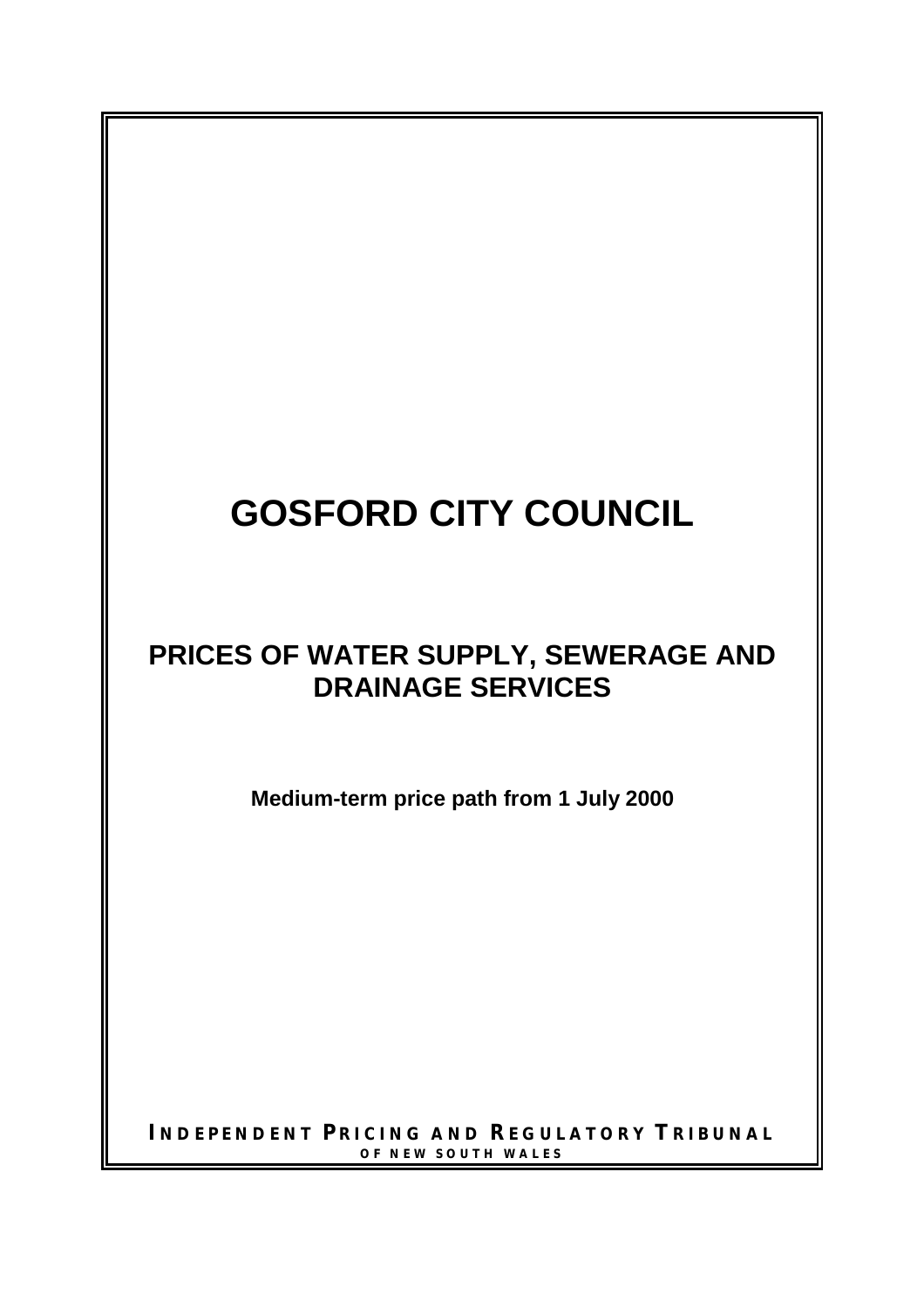# **GOSFORD CITY COUNCIL**

# **PRICES OF WATER SUPPLY, SEWERAGE AND DRAINAGE SERVICES**

**Medium-term price path from 1 July 2000**

**Determination No 4, 2000** 28 June 2000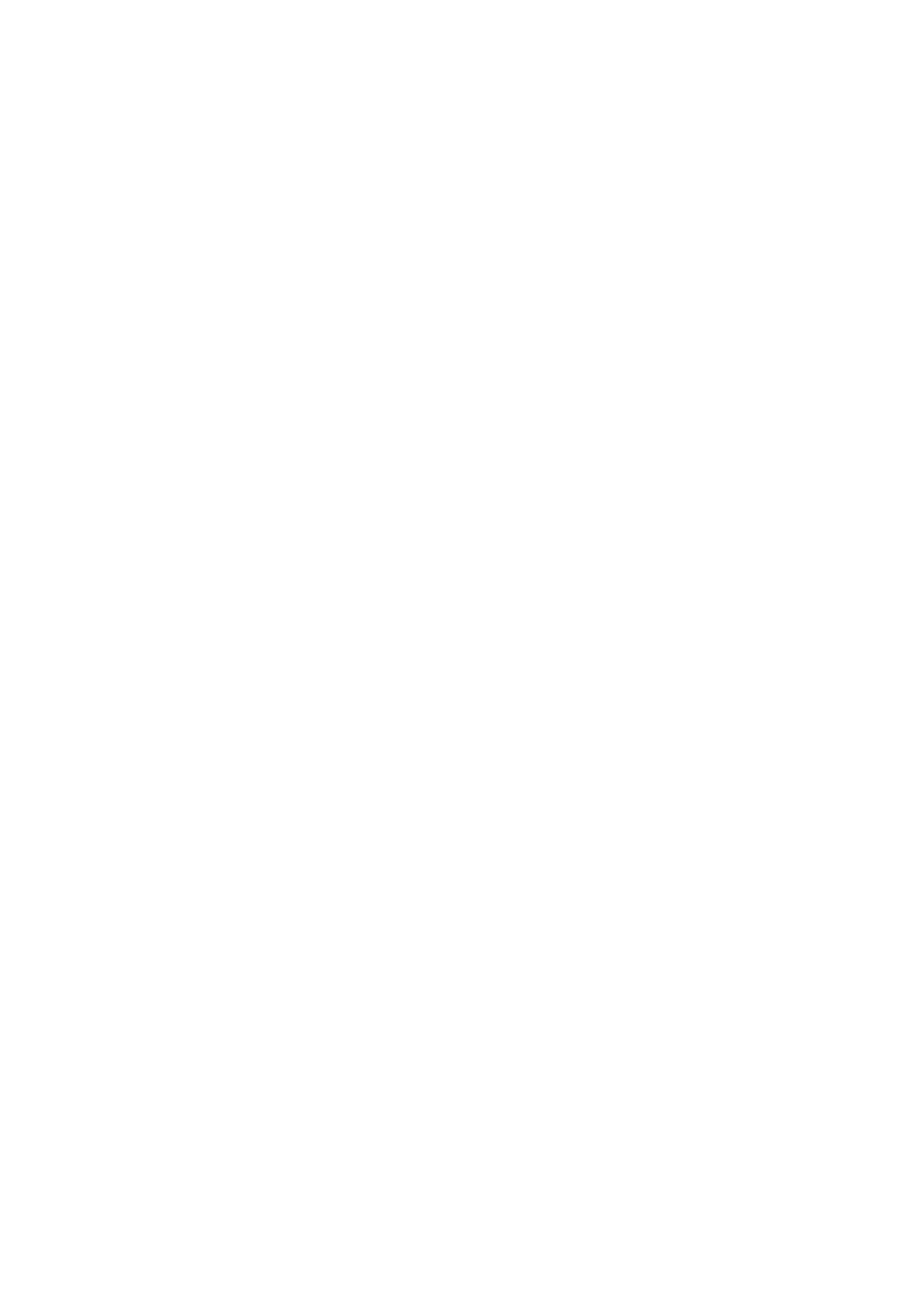| 1           | <b>INTRODUCTION</b>                                                            |                                                                                                                                                                                             | 1                                                                                  |
|-------------|--------------------------------------------------------------------------------|---------------------------------------------------------------------------------------------------------------------------------------------------------------------------------------------|------------------------------------------------------------------------------------|
| $\mathbf 2$ |                                                                                | <b>REVIEW PROCESS AND REGULATORY FRAMEWORK</b><br>2.1 What was the review process?<br>2.2 What pricing principles did the Tribunal follow?<br>2.3 What form does the price regulation take? | 3<br>$\overline{\mathbf{3}}$<br>$\overline{\mathbf{3}}$<br>$\overline{\mathbf{4}}$ |
| 3           |                                                                                | <b>GOSFORD COUNCIL'S REVENUE NEEDS</b>                                                                                                                                                      | 5                                                                                  |
|             | 3.1 Operating costs<br>3.1.1                                                   | Operating expenditure                                                                                                                                                                       | 5<br>$\overline{6}$                                                                |
|             | <b>GST</b><br>3.1.2                                                            |                                                                                                                                                                                             | 8                                                                                  |
|             | 3.2 Capital costs                                                              |                                                                                                                                                                                             | 10                                                                                 |
|             |                                                                                |                                                                                                                                                                                             | 10<br>11                                                                           |
|             |                                                                                | 3.2.1 Regulatory asset base<br>3.2.2 Rate of return<br>3.2.3 Depreciation                                                                                                                   | 12                                                                                 |
|             | 3.3 Capital expenditure                                                        |                                                                                                                                                                                             | 12                                                                                 |
|             |                                                                                | 3.4 Dividends and tax equivalents                                                                                                                                                           | 15                                                                                 |
|             | 3.5 Financial indicators                                                       |                                                                                                                                                                                             | 16                                                                                 |
| 4           |                                                                                | <b>MAXIMUM PRICES SET FOR EACH SERVICE AND IMPLICATIONS FOR</b>                                                                                                                             |                                                                                    |
|             |                                                                                | <b>GOSFORD COUNCIL'S CUSTOMERS</b>                                                                                                                                                          | 19                                                                                 |
|             | 4.1 Water charges                                                              |                                                                                                                                                                                             | 19                                                                                 |
|             | $4.1.1$<br>$4.1.2$<br>$4.1.3$                                                  | Implications for residential customers                                                                                                                                                      | 19                                                                                 |
|             |                                                                                | Implications for certain customer groups                                                                                                                                                    | 22                                                                                 |
|             |                                                                                | Implications for non-residential customers<br>4.2 Sewer and trade waste charges                                                                                                             | 23<br>23                                                                           |
|             |                                                                                | 4.2.1 Residential customers                                                                                                                                                                 | 24                                                                                 |
|             | 4.2.2                                                                          | Non-residential customers                                                                                                                                                                   | 24                                                                                 |
|             | 4.3 Vacant land charges                                                        |                                                                                                                                                                                             | 25                                                                                 |
|             | 4.4 Stormwater charges                                                         |                                                                                                                                                                                             | 26                                                                                 |
|             | 4.5 Miscellaneous charges                                                      |                                                                                                                                                                                             | 27                                                                                 |
|             | 4.5.1                                                                          | Gosford Council's proposed charges                                                                                                                                                          | 27                                                                                 |
|             | 4.5.2<br>4.6 Developer charges                                                 | Tribunal's determination and its implications for customers                                                                                                                                 | 27<br>28                                                                           |
|             |                                                                                |                                                                                                                                                                                             |                                                                                    |
| 5           |                                                                                | <b>IMPLICATIONS FOR THE ENVIRONMENT</b>                                                                                                                                                     | 29                                                                                 |
| 6           |                                                                                | <b>IMPLICATIONS FOR STANDARDS</b>                                                                                                                                                           | 31                                                                                 |
|             | <b>ATTACHMENT 1</b>                                                            | <b>LIST OF SUBMISSIONS</b>                                                                                                                                                                  | 33                                                                                 |
|             |                                                                                | ATTACHMENT 2 PRESENTERS AT PUBLIC HEARING                                                                                                                                                   | 34                                                                                 |
|             | ATTACHMENT 3<br><b>Section 15 compliance</b><br><b>Section 16 requirements</b> | <b>IPART ACT REQUIREMENTS</b>                                                                                                                                                               | 35<br>35<br>36                                                                     |
|             |                                                                                | ATTACHMENT 4 REGULATORY ASSET BASE AND RATE OF RETURN                                                                                                                                       | 37                                                                                 |
|             |                                                                                | <b>ATTACHMENT 5 WACC PARAMETERS</b>                                                                                                                                                         | 38                                                                                 |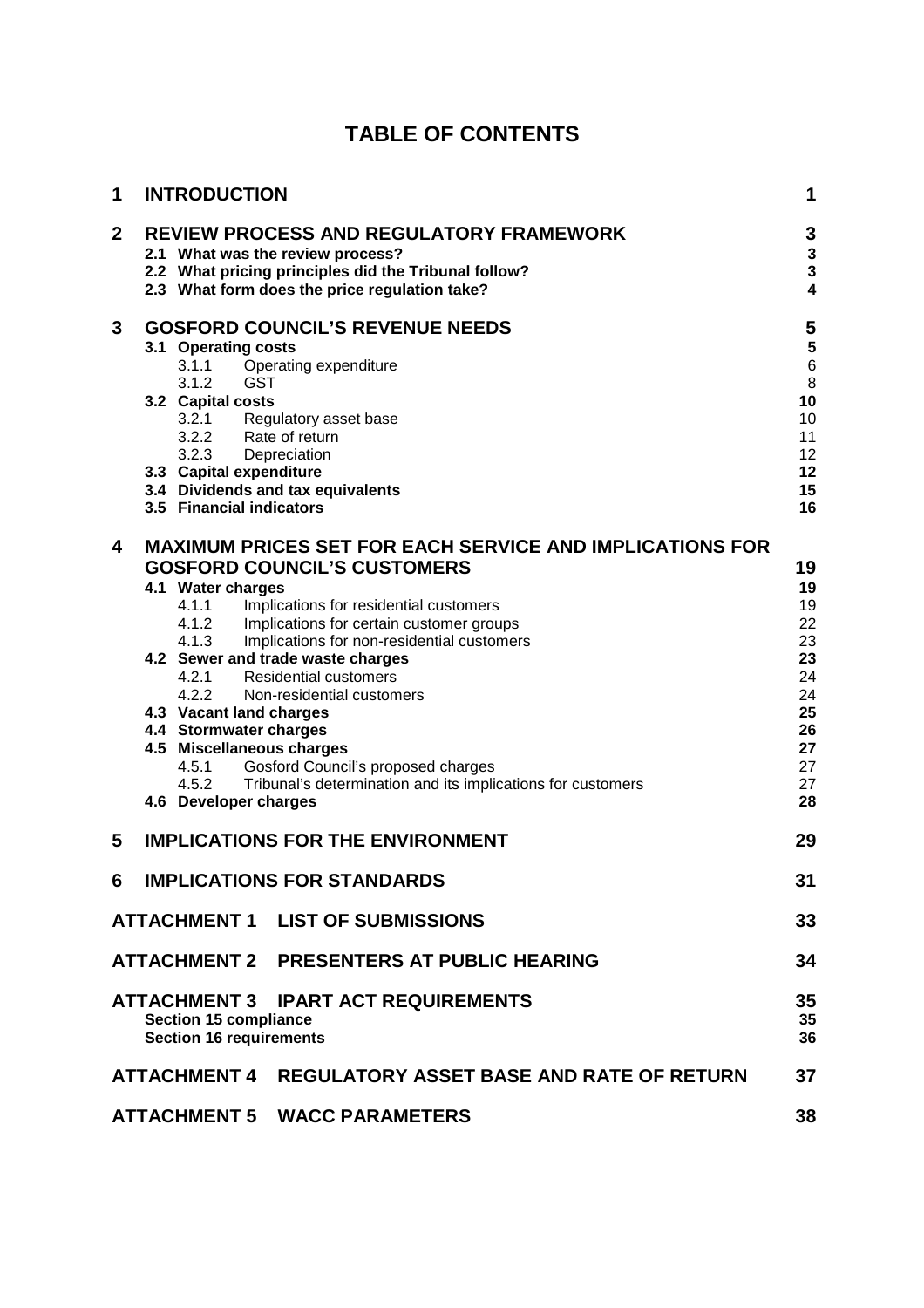|                                 | ATTACHMENT 6 FINANCIAL INFORMATION   | 39 |
|---------------------------------|--------------------------------------|----|
|                                 | ATTACHMENT 7 WATER SERVICE STANDARDS | 41 |
| <b>DETERMINATION NO 4, 2000</b> |                                      |    |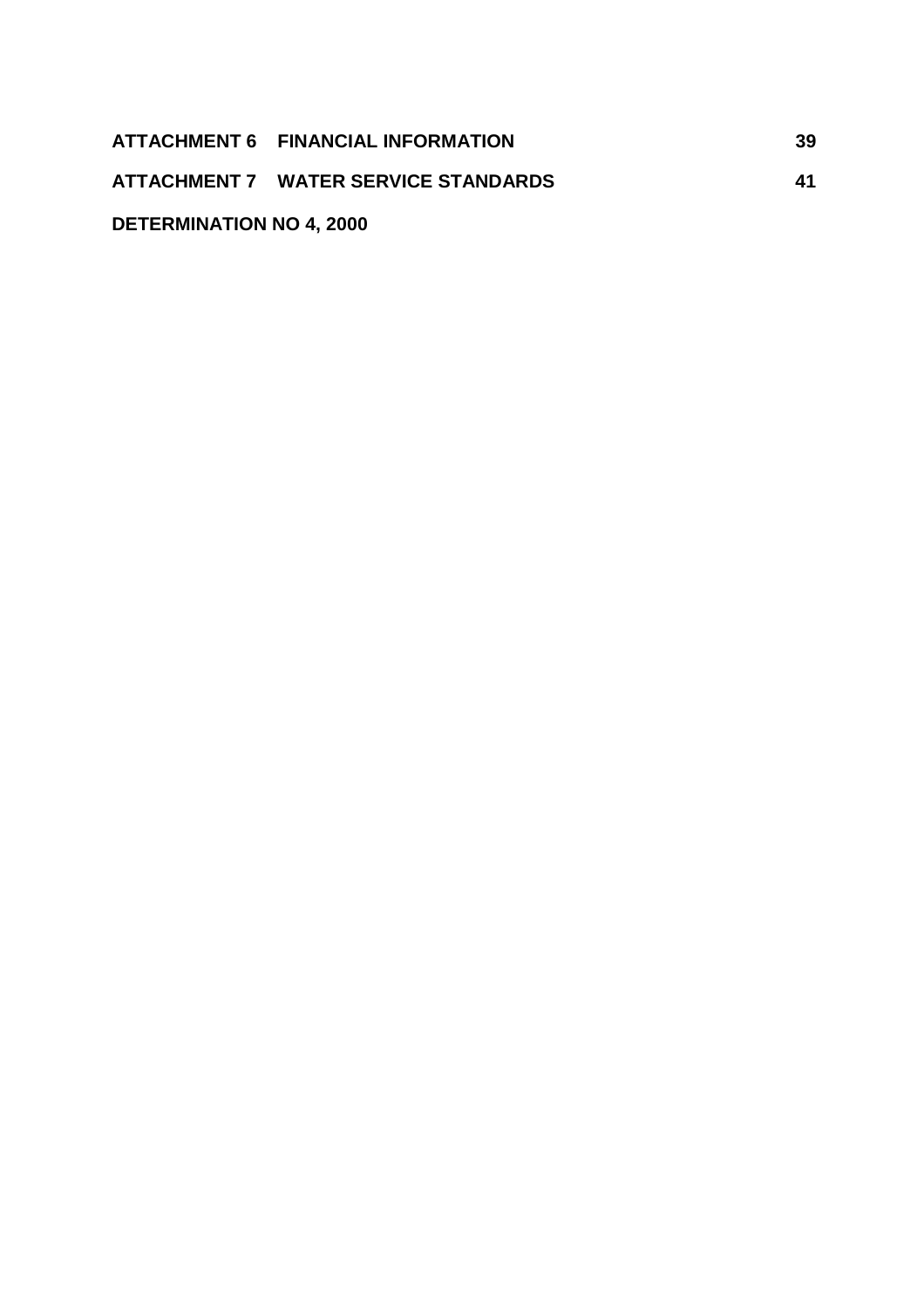

#### **INDEPENDENT PRICING AND REGULATORY TRIBUNAL O F N EW S OUTH W ALES**

#### **REPORT TO THE PREMIER ON THE DETERMINATION OF MAXIMUM PRICES UNDER SECTION 11 (1) OF THE INDEPENDENT PRICING AND REGULATORY TRIBUNAL ACT, 1992**

**Reference No:** 99/177

**Report:** No 4, 2000

**Agency:** Gosford City Council

#### **Declaration of government monopoly services under Section 4 of the Act:**

The Government monopoly services were declared by the Independent Pricing and Regulatory Tribunal (Water, Sewerage and Drainage Services) Order 1997, made on 5 February 1997 and published in Gazette No. 18 dated 14 February 1997 at page 558.

The maximum prices listed or calculated under sections 1 to 9 of this Determination are to apply from 1 July 2000 to 30 June 2003. The maximum prices for developer charges listed or calculated under section 10 are to apply from 1 July 2000 until replaced.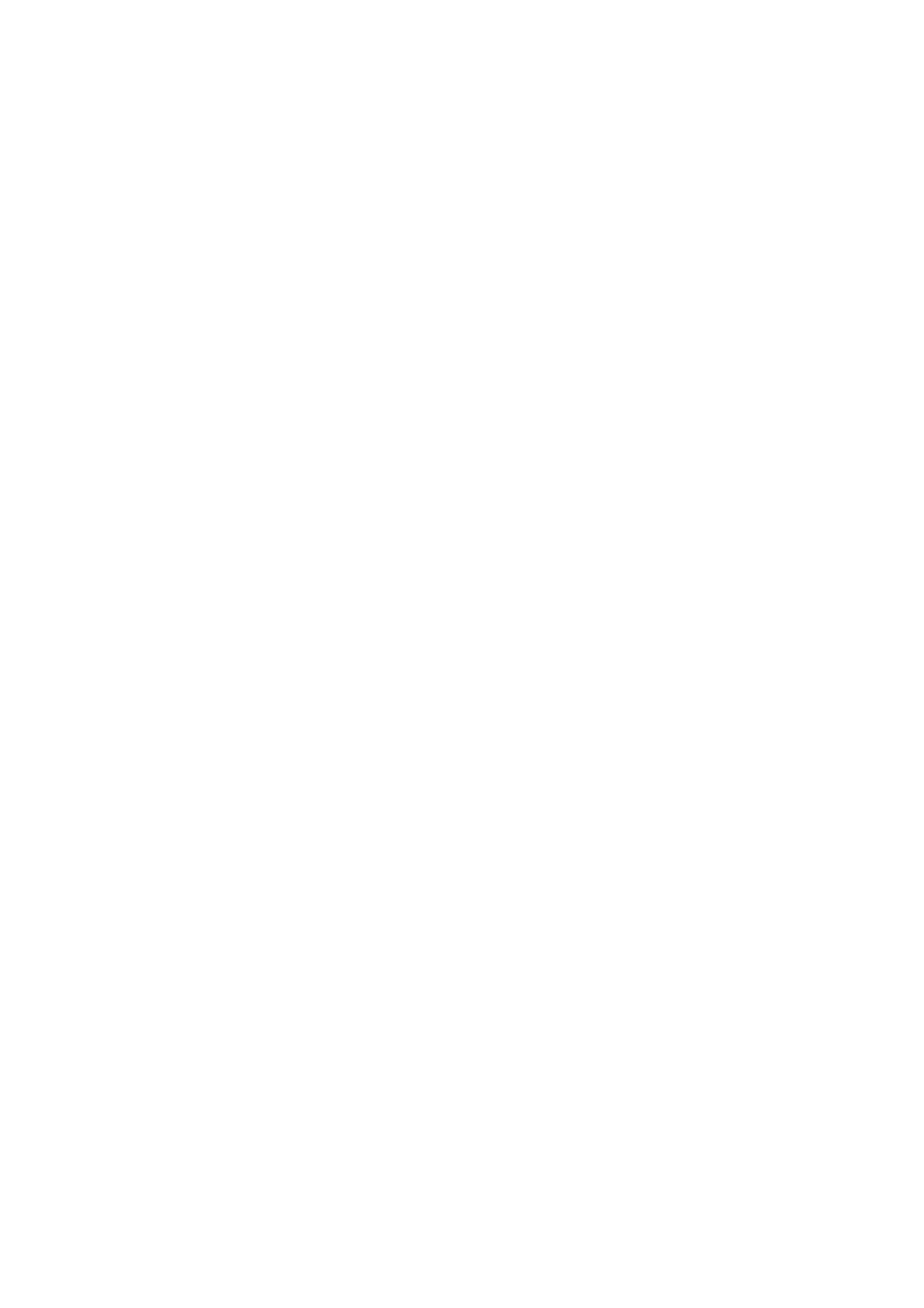### **1 INTRODUCTION**

The Independent Pricing and Regulatory Tribunal of New South Wales (the Tribunal) regulates the charges that Gosford City Council can levy for the water, sewerage and drainage services it supplies to residential and non-residential customers. Its role is to set the maximum prices the Council can charge for these services, in accordance with section 11(1) of the *Independent Pricing and Regulatory Tribunal Act, 1992.*

The 1999 price determination will expire on 30 June 2000. The Tribunal has undertaken an investigation and review, and has made a determination for the next 3-year period, from 1 July 2000 until 30 June 2003.

The main change resulting from this determination is a new approach to charging for water services. Gosford Council proposed removing the prepaid water allowance, and charging a fixed service fee of \$90 plus a per kilolitre water usage charge. Although the Tribunal supports this initiative, it believes the Council's proposed fee structure would have resulted in a significant rise in water charges for customers. It has therefore removed the prepaid allowance, but set a lower maximum water service fee of \$70 per annum1 and allowed for a more gradual increase in the water usage charge over the next 2 years.

The Tribunal has reduced the sewer service charge for a residential customer by \$30 to \$341 for 2000/01. This charge has been reduced to keep the overall increase in the water and sewer bill for an average residential customer to \$17 in 2000/01.

The determination has had regard to detailed financial analysis of the Council's revenue needs for its water and sewer business. This analysis indicates that the prices the Tribunal has set will generate sufficient revenue for the Council to maintain a strong financial position, although it may need to reduce it accelerated debt repayment programs.

This report outlines the determination and the Tribunal's rationale in more detail. It sets out:

- the review process and regulatory framework
- the financial analysis that underpins the determination
- the prices set for each service and the implications for Gosford Council's customers
- the implications for the environment
- the implications for service standards.

The complete determination, which lists the maximum prices Gosford Council can charge for all water, sewerage and drainage services, follows this report.

 $\overline{a}$ 

<sup>&</sup>lt;sup>1</sup> For a customer with a 20mm connection. The fixed charge for other customers varies in proportion to the cross-sectional area of the connection.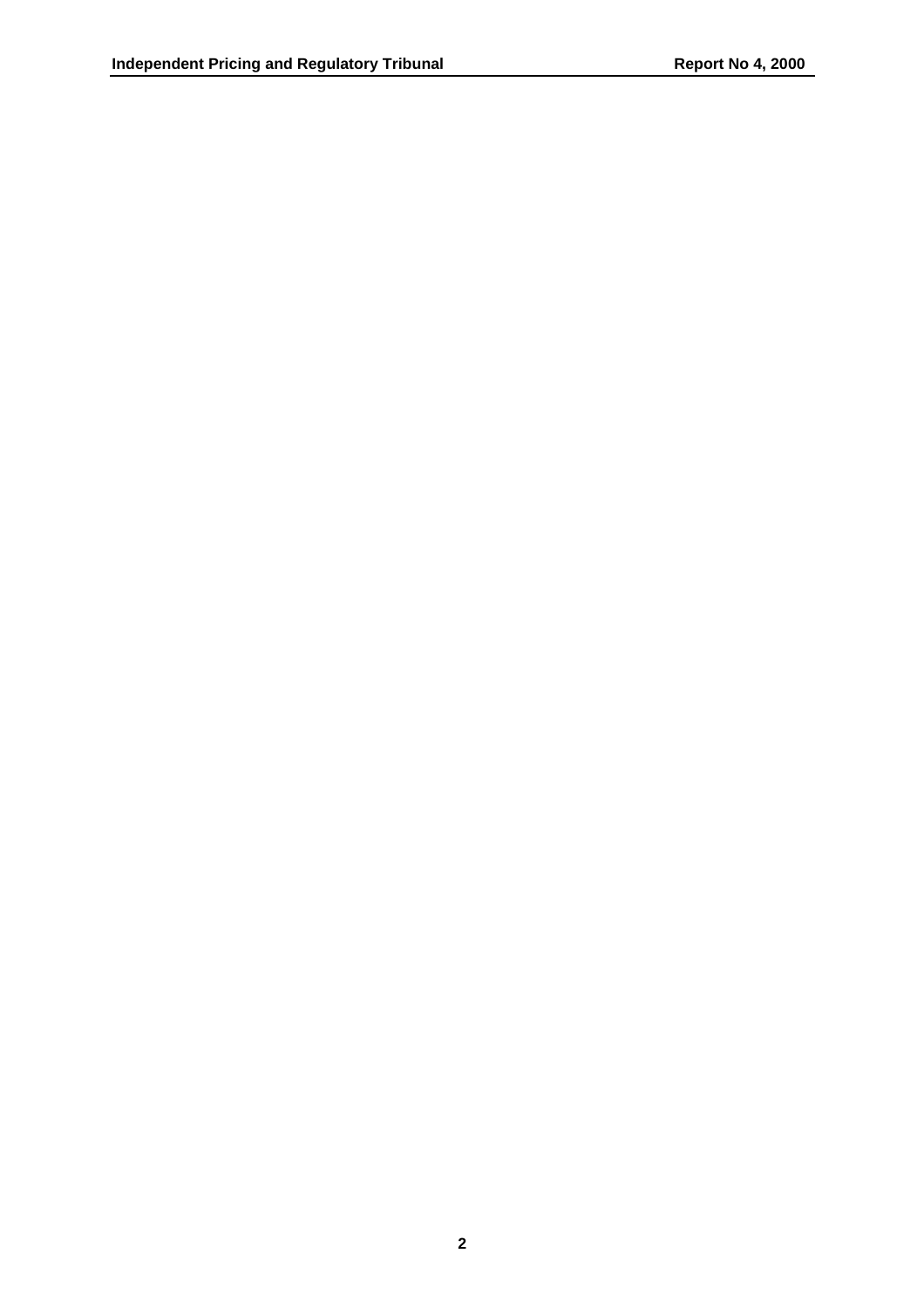# **2 REVIEW PROCESS AND REGULATORY FRAMEWORK**

### **2.1 What was the review process?**

The Tribunal reached its determination after an extensive investigation and review process. This process began with the Tribunal releasing an issues paper, and Gosford City Council responding by submitting proposals for the maximum prices it believes it needs to charge for supplying water, sewerage and drainage services.

The Tribunal then invited the public and interested parties to make submissions on these proposals and other issues relating to the pricing of these services (Attachment 1 provides a list of submissions received). It also held a public hearing, where interested parties presented their views (Attachment 2 provides a list of presenters).

In addition, the Tribunal commissioned a consultant, Halcrow Management Sciences, to analyse the projected capital expenditure and operating costs of the four metropolitan water agencies under its jurisdiction.2 Finally, it conducted its own analysis into the impacts of alternative pricing levels on Gosford Council, its customers and the environment, in line with Section 15 of the Act.

The Tribunal made its determination, taking into account all the information and analysis obtained through the process outlined above. The Tribunal members who considered this determination are Dr Thomas Parry (Chairman), Mr James Cox (Full-time Member), and Ms Cristina Cifuentes (Member).

Copies of all submissions, a transcript of the public hearing, and Halcrow's report can be viewed on the Tribunal's website at *www.ipart.nsw.gov.au* and are available for inspection at the Tribunal's office.

### **2.2 What pricing principles did the Tribunal follow?**

In determining prices under the IPART Act, the Tribunal must have regard for a range of economic, social and environmental issues, listed in Section 15 of the Act. The requirements of this section are set out in Attachment 3 to this report. The Tribunal aims to achieve the following objectives in setting prices:

- economic efficiency
- financial sustainability
- promoting competition
- equity
- environmental sustainability
- simplicity and transparency
- certainty and control of the costs of regulation.

 $\overline{a}$ <sup>2</sup> The agencies are Sydney Water Corporation, Hunter Water Corporation, Gosford City Council and Wyong Shire Council.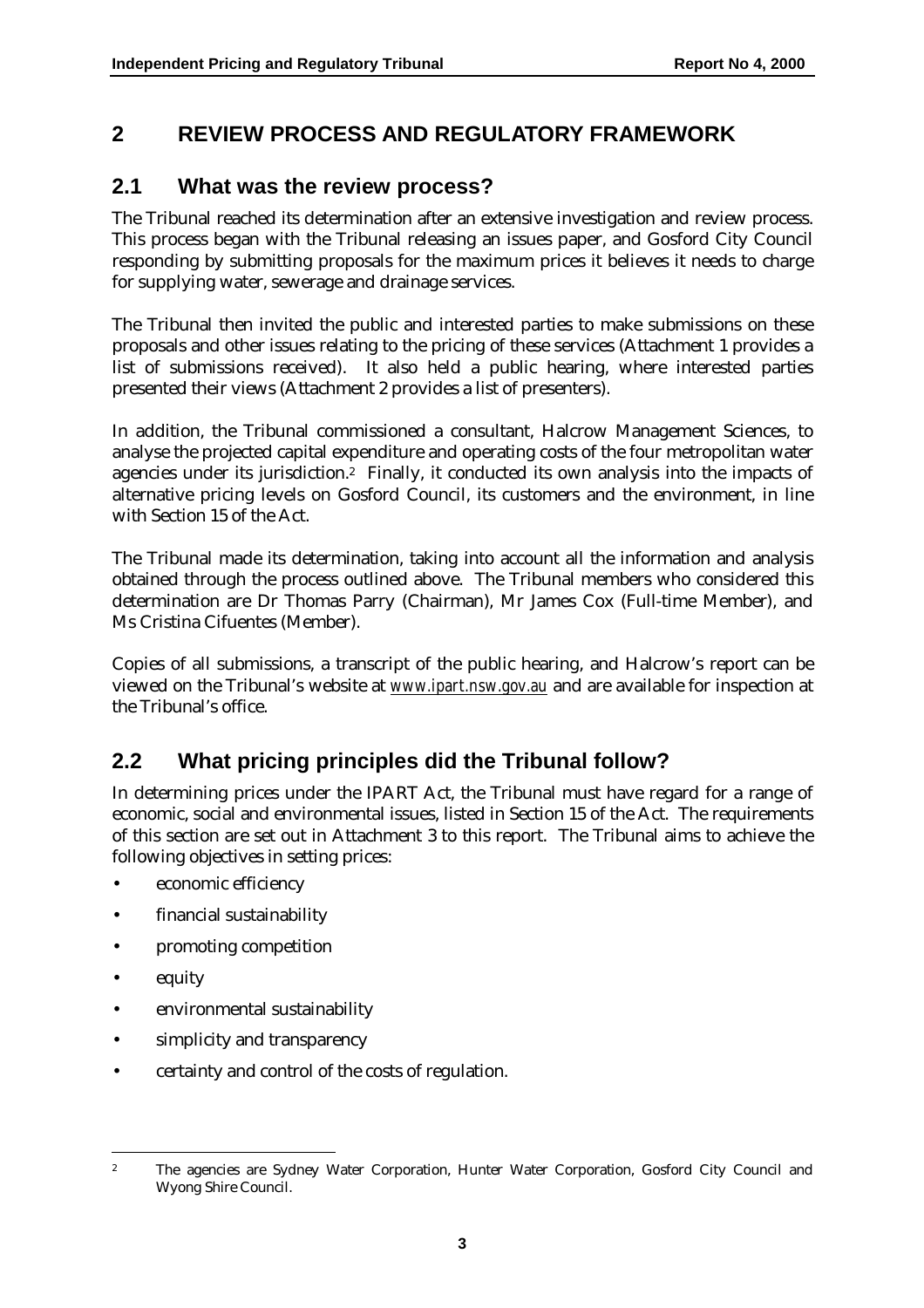These pricing principles are consistent with the requirements in Section 15. The extent to which the Tribunal has had regard to these requirements is outlined in Attachment 3.

### **2.3 What form does the price regulation take?**

This determination takes the form of a price cap applicable over a period of 3 years. It sets specific prices for all services in 2000/01. For 2001/02 and 2002/03, Gosford Council will be able to vary these prices in line with inflation using a CPI-X formula.

In deciding on the price capping approach, the Tribunal took into consideration Gosford Council's argument that the alternative approach—revenue regulation—was difficult to apply to water services because demand, and therefore revenue, fluctuates from year to year with weather conditions. The Public Interest Advocacy Centre (PIAC) also supports price cap regulation for water and sewerage supply agencies.3 The Tribunal decided to set specific prices for the first year of the price cap to manage the impact on customers of removing the prepaid water allowance.

The Tribunal decided on a medium-term price path of three years. This period has several advantages over a one-year price path, including:

- providing the agency with an incentive to improve its efficiency and certainty about the basis on which its revenue can be obtained
- providing customers with certainty about what they will be charged
- reducing the regulatory burden imposed on the agency, thus enabling it to focus on running its business rather than on making new pricing proposals each year.

Although the Tribunal had suggested in its issues paper that a longer determination period might be appropriate, it opted for three years for several reasons. These include uncertainties about the environmental standards and capital expenditures the Council may have to meet after 2003. Given the relatively short regulatory period, the Tribunal does not envisage having a mid-term review.

<sup>3</sup> Public Interest Advocacy Centre submission, p 4.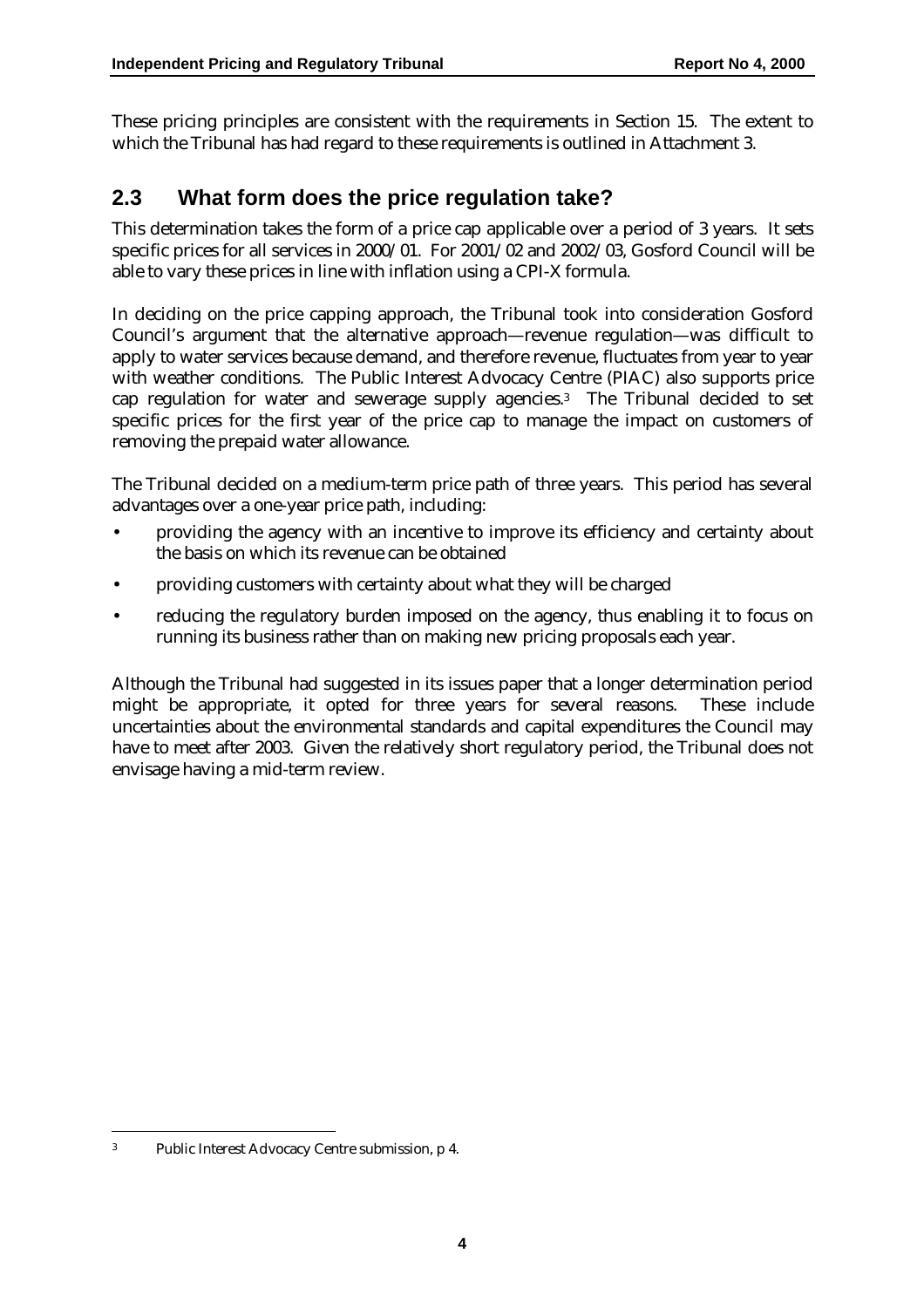### **3 GOSFORD COUNCIL'S REVENUE NEEDS**

One of the key questions the Tribunal considered in making this determination was how much revenue Gosford Council needs to earn from water, sewerage and drainage services to remain financially viable. Based on its analysis, the Tribunal believes that Gosford Council's water and sewer business can maintain a strong financial position with the revenues shown in Table 3.1. This is 11 per cent less than the Council's own estimate, and as a consequence, the Council will need to reduce its operating costs by improving its efficiency, and adjust its capital expenditure and accelerated debt repayment programs. The Tribunal believes this can be done with no reduction in the current standards of service.

|                            | 2000/01 | 2001/02 | 2002/03 |
|----------------------------|---------|---------|---------|
| Annual revenue requirement | 37.9    | 38.5    | 39.1    |

| Table 3.1 Tribunal's estimate of Council's total revenue requirements |
|-----------------------------------------------------------------------|
| (\$ million of the day)                                               |

The Tribunal arrived at these figures after considering Gosford Council's pricing proposals, and their impacts on customers and pricing outcomes. This generated a set of tariffs that were put into a financial model which uses a 'building block approach'4 to estimate the Council's revenue requirements. This approach sets the base revenue requirement as the sum of the estimated efficient operating costs and capital costs. Although capital expenditure does not explicitly appear in the building block formula, it is accounted for through additions to the asset base and reflected in its capital costs.

The Tribunal believes the building block approach is an effective method for estimating the revenue needs of the agencies it regulates. It notes PIAC's view that its use will establish consistency between regulated industries (eg electricity and gas), and that it offers greater transparency and accountability to consumers.<sup>5</sup> However, there is a risk that relying solely on the outcomes of the building block approach could lead to procedure-bound methodology in which key decisions on major components of the revenue requirement are made in isolation. To avoid this risk, the Tribunal also has considered the overall implication of the resulting price paths. This involved analysing a range of financial indicators to ensure that its determination would not negatively affect Gosford Council's financial capacity or credit rating.

The remainder of this section outlines the main components of the Tribunal's analysis of Gosford Council's financial position that underpin its determination.

### **3.1 Operating costs**

 $\overline{a}$ 

To determine the Council's efficient operating costs, the Tribunal considered the Council's forecast operating expenditure and potential for improving its efficiency. It also took into account the implications of the introduction of the Goods and Services Tax (GST).

<sup>4</sup> For a more detailed description of this approach, see IPART, *Pricing for Electricity Networks and Retail Supply,* June 1999.

<sup>5</sup> Public Interest Advocacy Centre submission, p 2.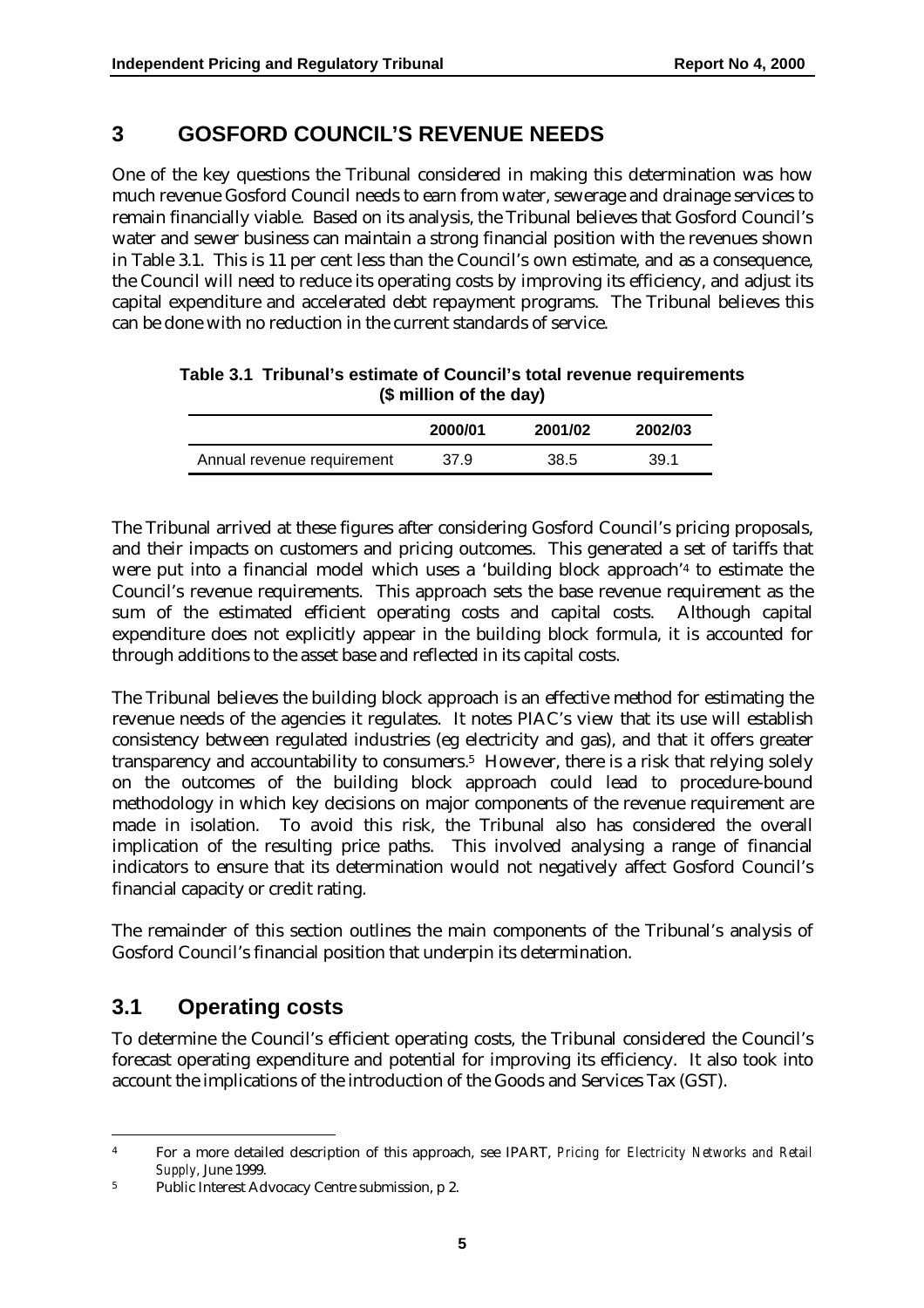#### **3.1.1 Operating expenditure**

The Tribunal believes Gosford Council can reduce its operating costs by 2.8 per cent per annum over the next three years, through greater efficiency. In reaching this view, the Tribunal relied on analysis by Halcrow<sup>6</sup> on the projected operating expenditure of the Council.

In terms of its projected operating expenditure over the next few years, Gosford Council considers that there are limited opportunities to reduce this expenditure (Table 3.2). It expects its overall operating expenditure to increase due to the following pressures:

- increased maintenance due to the ageing of infrastructure
- increased electricity and bio-solid disposal costs
- increased licence fee costs due to the EPA's load based licensing system.

|                                                          | 2000/01 | 2001/02 | 2002/03 |
|----------------------------------------------------------|---------|---------|---------|
| Council's proposed operating<br>expenditure              | 22.1    | 23.5    | 24.3    |
| Tribunal's estimate of required<br>operating expenditure | 21.6    | 22.3    | 22.4    |

#### **Table 3.2 Projected annual operating expenditure (\$ million of the day)**

Halcrow's overall view was that Gosford Council's water and sewer business is progressive and well managed. It has new infrastructure, is an integral part of the local community, and its small size enables its managers to have a more detailed knowledge of operations than those in larger businesses. Although its wastewater costs per connection are relatively high, benchmarking shows that Gosford's water operating costs per connection are comparable to the best-performing water businesses in Australia, England and Wales. The Council believes that the varying topography in its operating area results in higher operating costs due to relatively higher number of pumping stations and rising mains for the water and sewer infrastructure.7

While acknowledging the constraints of the local government environment—such as community expectations about council's role in providing local employment—Halcrow believes that Gosford Council can achieve an overall operating efficiency savings of between 2.1 per cent and 2.8 per cent per annum.

Halcrow acknowledged that Gosford has most of the decision tools in place to drive efficiencies in its water and sewer business. It believes that the Council could focus on the following areas:

- introducing schemes to generate client/service provider arrangements within the organisation, as other agencies have done
- selectively leasing or contracting out support services
- implementing proposed asset renewals, which should result in lower maintenance costs

<sup>6</sup> Halcrow Management Sciences Ltd, *NSW Water Agencies' Review - Summary*, December 1999.

<sup>7</sup> Transcript public hearing, p 11.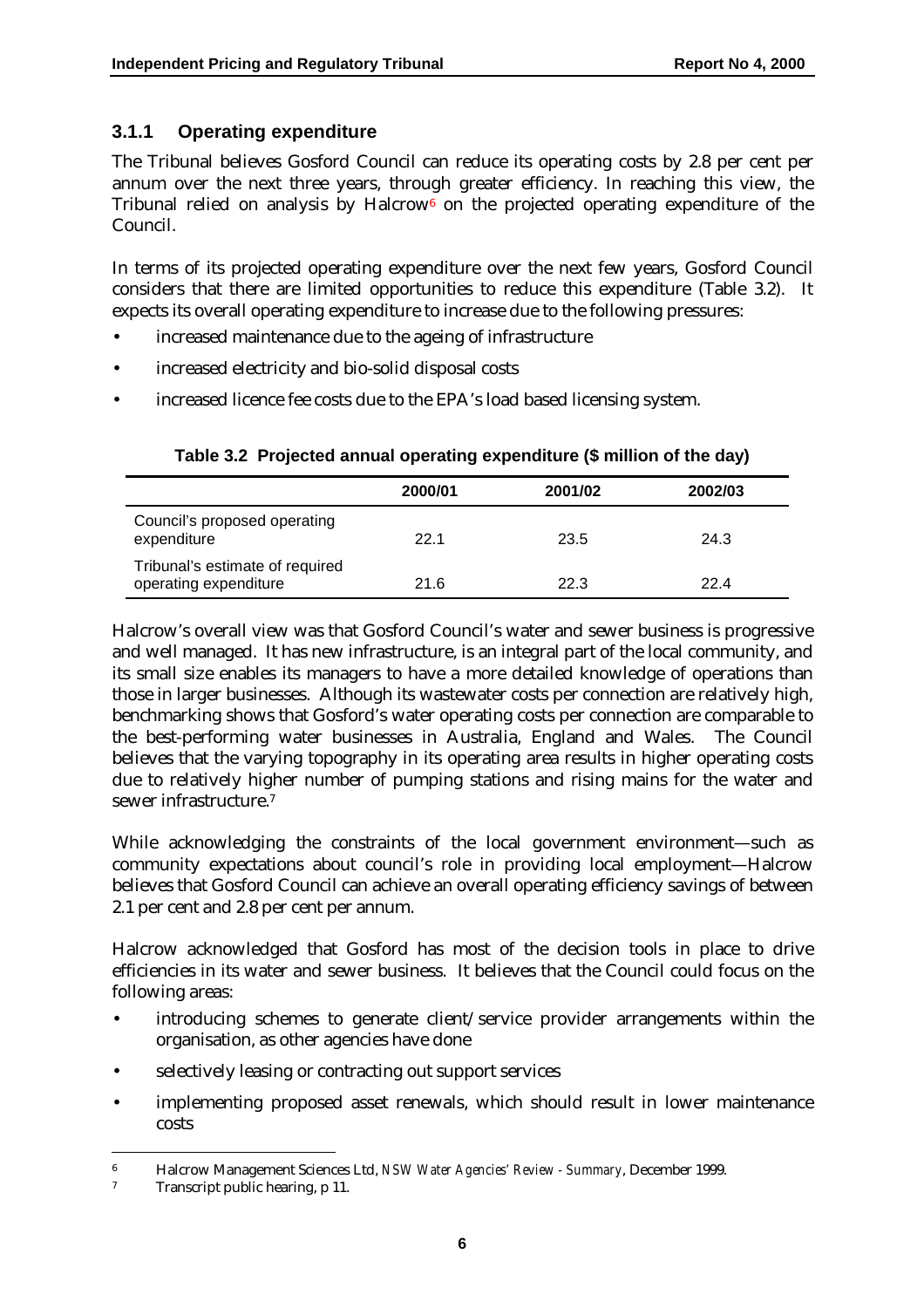- developing separate Key Performance Indicators for the different business units and linking these to the budget system
- undertaking more research into system leakage and implementing the changes required to reduce this leakage.

In addition, Halcrow believes that Gosford Council may have underestimated the efficiency savings it can achieve because it lacks appropriate systems to provide information on its real level of efficiency. For example, the current framework of service standards is subject to public consultation, but there is little understanding of customer views about the trade-off between price and service levels. The standards that exist at Gosford are not output based and do not provide Gosford with the vehicle to measure actual levels of service to the customer.

After close consideration of Gosford Council's projected operating expenditures and Halcrow's report, the Tribunal believes that there is scope for Gosford to achieve a 2.8 per cent efficiency saving in its operating expenditure—the high end of the range proposed by Halcrow. It has therefore reduced Gosford Council's total forecast operational costs by this amount in its estimation of Council's revenue needs.

The following graphs illustrate Gosford Council's historic and forecast operating costs per property and per kilolitre.8 For the years 2001 to 2003, the costs have been adjusted to include the impact of the GST and for the 2.8 per cent efficiency saving the Tribunal believes is achievable.

Figure 3.1 shows that over the current determination period, operating costs per property are projected to remain constant. Figure 3.2 shows that the operating costs per kilolitre of water sold are also projected to remain constant.



#### **Figure 3.1 Operating costs per property – GST inclusive and adjusted by 2.8 per cent reduction**

<sup>8</sup> Forecast operating costs per property and per kilolitre include the Tribunal's efficiency factors.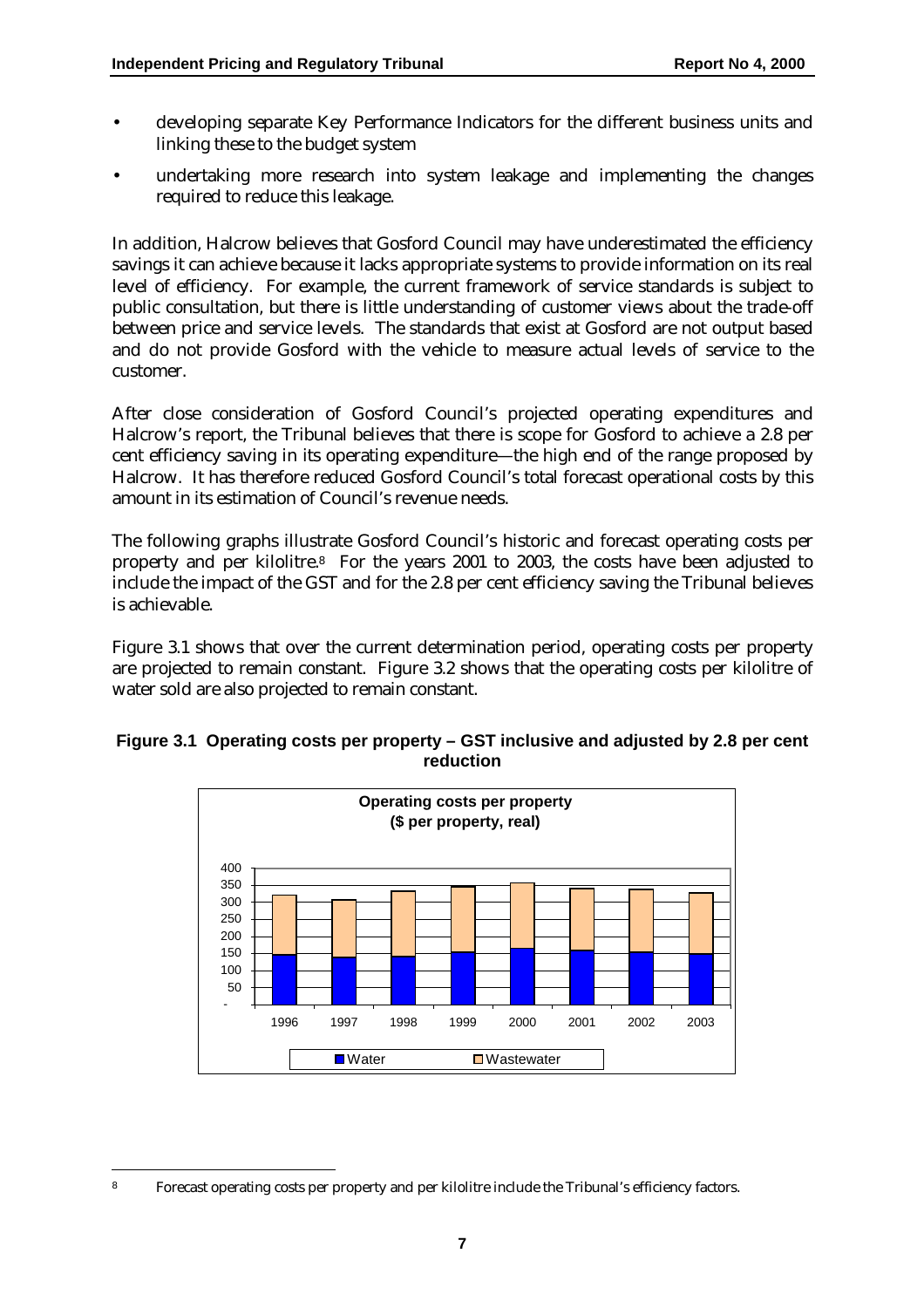

**Figure 3.2 Operating costs per kL – GST inclusive and adjusted by 2.8 per cent reduction**

#### **3.1.2 GST**

The Tribunal has made an explicit adjustment to Gosford Council's costs as a result of the Federal Government's New Tax System (ANTS). The provision of water and sewerage services is GST-free.**9** This means that the water utilities:

- will not be required to pay GST on their revenue and will not have to increase prices by 10 per cent
- will be able to claim back GST credits on their purchases
- will see decreases in input costs where wholesale sales tax equivalents have been paid, and indirectly as suppliers' costs decrease.

The Tribunal proposes to adjust prices from 1 July 2000 for the specific impact of the ANTS package on the utility, and will exclude the economy-wide impact of the package from subsequent price indexation. This approach has the benefit that there will be no 'windfall' loss or gain for the utility and the impact on the consumer will equal the net impact of the GST package on the utility.

As price regulator, the Tribunal has set in place procedures to assist it in satisfying itself that the effects of the ANTS package are appropriately reflected in prices charged by the utilities it regulates. This is separate to the Australian Competition and Consumer Commission's (ACCC) role on price exploitation under the Trade Practices Act. The utilities regulated by the Tribunal are required to comply with the Tribunal's determination (and its procedures on ANTS compliance) and the price exploitation guidelines of the ACCC.

In estimating Gosford Council's operating costs, the Tribunal has considered the various ways the Federal Government's new tax system could affect Gosford Council. These include reduced input costs due to the abolition of wholesale sales taxes, additional compliance costs associated with the new system, a windfall gain associated with the 'spike' in the September

 $\overline{a}$ 9 GST-free means that no GST is levied on the sale of these goods or services and the registered business may also claim input tax credits.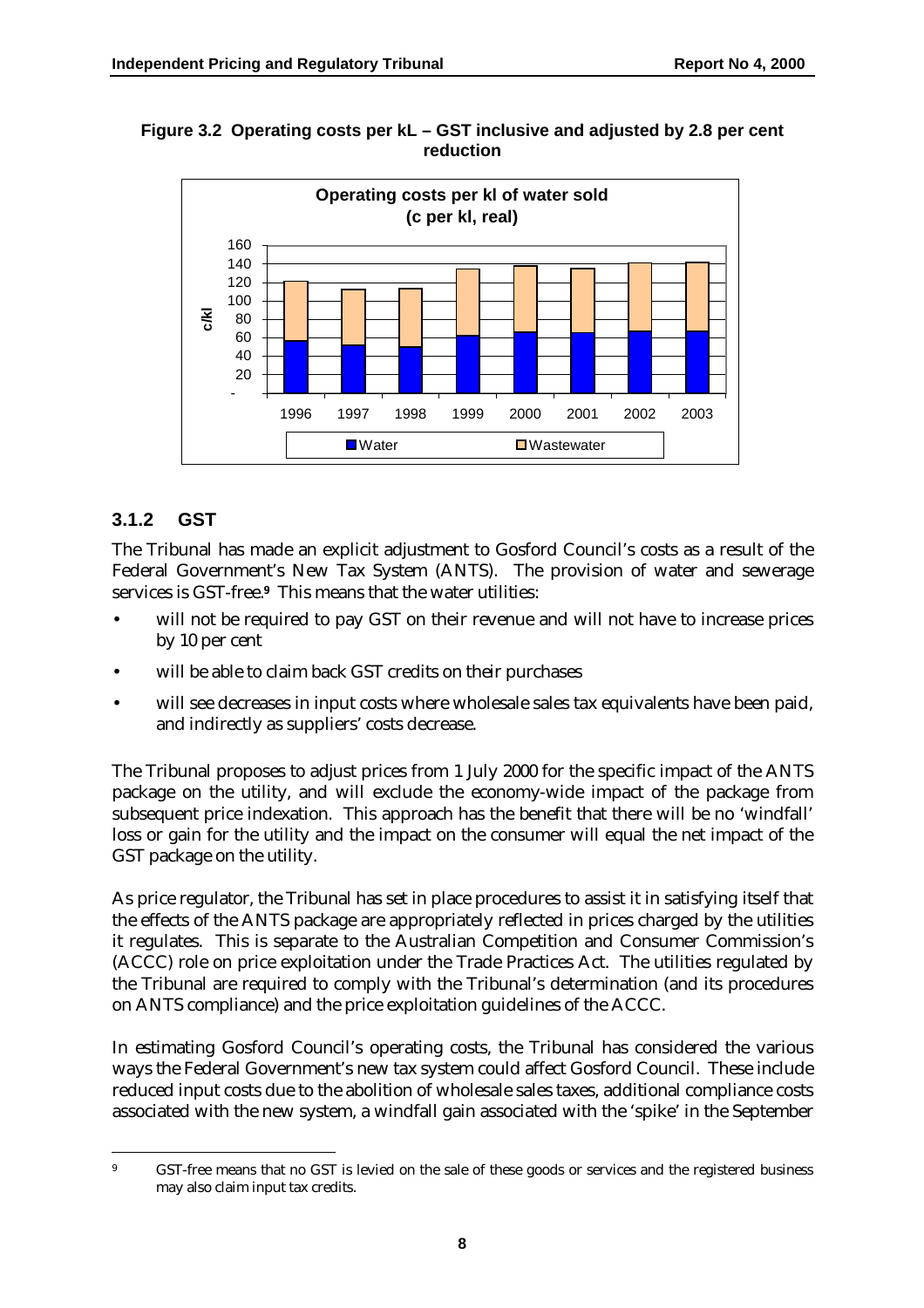quarter consumer price index (CPI) and subsequent impacts on the CPI, and an obligation to charge the 10 per cent GST on some of the services it supplies.

After careful consideration, the Tribunal made the following adjustments for the GST.

1. The Tribunal has estimated the cost savings as 0.3 per cent of revenue prior to the New Tax System. This figure was applied to both capital and operating expenditure.

To estimate these cost savings, the Tribunal required all regulated utilities to use an economic model, Econtech,10 to predict the cost savings that would arise from the new tax system. This model examines all costs of the regulated services, and calculates the direct and indirect tax savings for that business.<sup>11</sup>

The Tribunal required each utility to engage an independent auditor to certify that the costs it used in modelling is an accurate and representative record of its costs. Econtech has also reviewed each agency's modelling and provided an opinion on whether the data used in the model was representative, and that the model was used correctly. In its financial modelling the Tribunal used only the short term impacts as a one-off adjustment in 2000/01.

- 2. The CPI value used to calculate charges in 2001/02 and 2002/03 excludes the impact of the GST**.** The Tribunal considers that using a CPI value that includes the effects of the GST would result in Gosford Council 'double-dipping'. The CPI formula for calculating charges for 2001/02 and 2002/03 will include the period from the September quarter 2000, which would normally include the effects of the GST. This means that using a CPI value that includes the GST impact to calculate the 2001/02 and 2002/03 charges would have resulted in a windfall gain to Gosford Council. The Tribunal will use a value of the CPI that excludes the GST impact.
- 3. No compliance costs were included in the modelling**.** Gosford Council indicated that these costs would be small.
- 4. Maximum prices were determined on the basis that all charges are GST-free**.** Section 38.1 of *A New Tax System (Goods and Services) Act, 1999* indicates that the supply of water, sewerage services and a service that consists of the emptying of a septic tank or draining storm water are GST-free. Further, under Section 81.5(2) of the Act, the Federal Treasurer can make a determination to exempt the payment of certain Australian taxes, fees and charges from GST. At the end of January 2000, the Treasurer made a draft determination covering some charges affecting Gosford Council but he is yet to issue a final determination. The Australian Taxation Office has issued a draft ruling that interprets Section 38 under which some (non-cash) developer contributions may not be GST-free. The maximum charges included in this determination have been made on the basis that the charges are GST-free. In the event that any of the charges listed in this or any other determination do attract GST, the Tribunal has developed an approach for including GST in the maximum prices.12

<sup>10</sup> The Econtech model has been used widely, including by ACCC and the NSW Treasury, to assess GST impacts.

<sup>11</sup> Direct tax savings arise where the business no longer has to pay certain taxes such as wholesale sales tax. Indirect tax savings arise from the business's supply chain, as taxes previously embedded in its inputs are removed.

<sup>12</sup> This approach is outlined in the determination.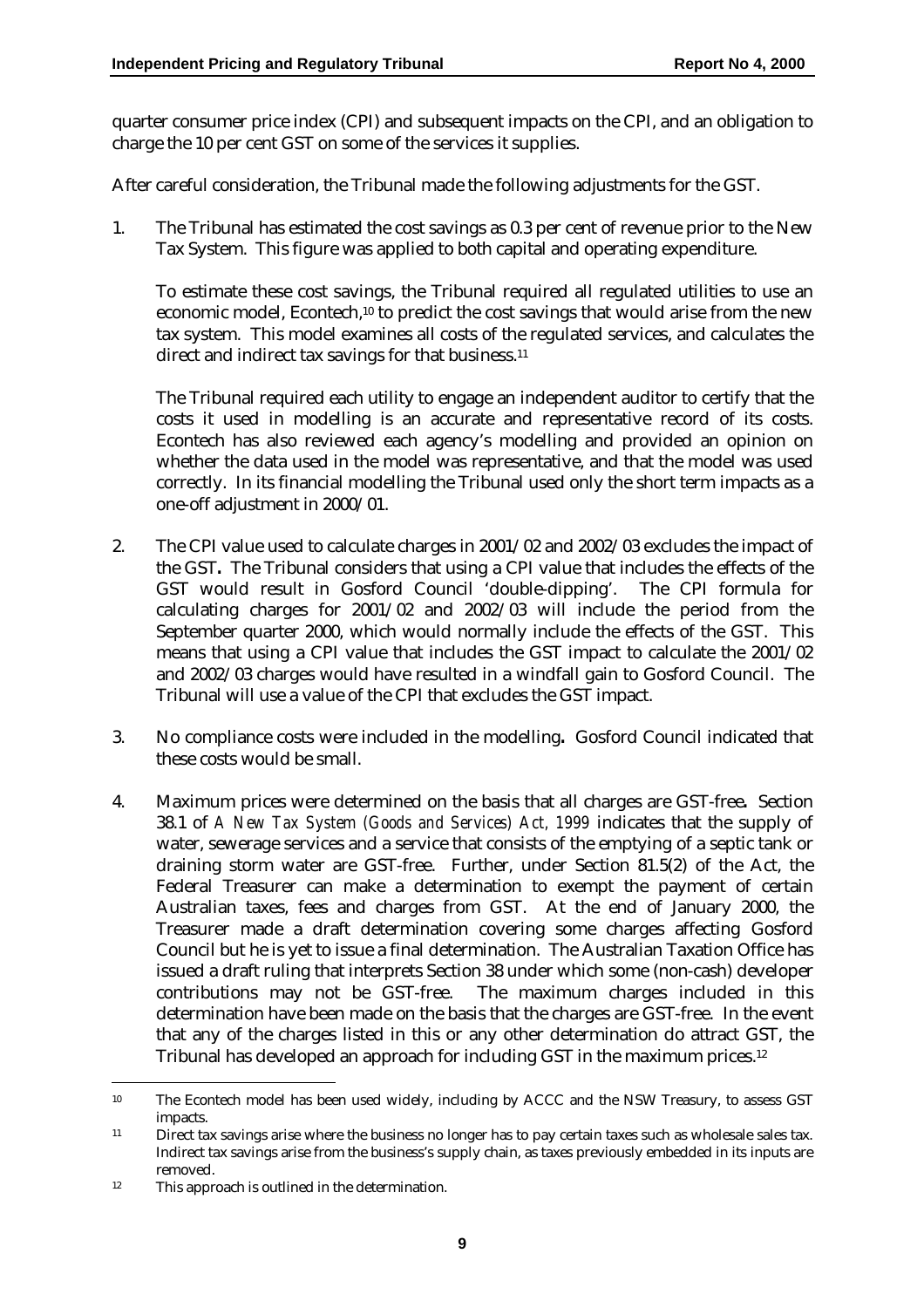The Tribunal's approach to modelling is consistent with the ACCC guidelines on price exploitation and the new tax system.13

### **3.2 Capital costs**

To estimate Gosford Council's capital costs, the Tribunal has established a valuation for the Council's existing asset base for regulatory purposes—that is, its regulatory asset base (RAB). It also considered its rate of return on these assets and depreciation (return of capital).

#### **3.2.1 Regulatory asset base**

The Tribunal has estimated the value of Gosford Council's regulatory asset base as \$227 million in 1999/00, using an optimised deprival valuation (ODV) approach. According to this approach, three underlying bases need to be considered:

- **Replacement cost**—the cost of replacing the existing assets with identical assets in the same condition (ie after allowing for depreciation). For regulatory purposes, these costs can be optimised by adjusting for technological change and past poor investment decisions (such as bad location for example). The value so obtained is called the Depreciated Optimised Replacement Cost.
- **Recoverable amount**—the future revenue stream, minus cash operating costs, that the assets will generate. This figure is then adjusted to today's dollars (ie present value) to allow for the time value of money (or interest cost). This is the 'Line in the Sand' (LIS) methodology referred to in previous determinations for Sydney Water and Hunter Water.14
- **Net realisable value**—if the assets are surplus to requirement, the value is the price the assets could be sold for in the open market.

Once an amount has been estimated for each of these bases, whichever is higher of the recoverable amount and the net realisable value is considered to be the Economic Value of the assets. Whichever is lower of the Economic Value and the Depreciated Optimised Replacement Cost (DORC) is the Optimised Deprival Value of the assets.

Since in the case of Gosford's assets, the DORC is certain to be much higher than the Economic Value,15 the Tribunal has estimated the value of the Council's assets by using the LIS methodology<sup>16</sup> to determine their Economic Value. This resulted in a regulatory asset value of \$227 million for 1999/00.17 The Tribunal is likely to consider its valuation again when it makes its next determination.

 $\ddot{\phantom{a}}$ 13 ACCC, *Price Exploitation and the New Tax System*, March 2000.

The LIS value is equal to the present value of future free cashflows. For the current determination the LIS value as of the end of 1998/99 was estimated using the actual free cashflow in that year. The free cashflow is actual cash revenue less cash operating costs and renewals expenditure. The opening regulatory base for the regulatory period was obtained by rolling forward the 1998/99 LIS value one year to 1999/00.

<sup>15</sup> Gosford values its assets at their so called Modern Equivalent Asset value which is comparable to DORC. At the end of 1998/99 Gosford valued its assets at \$525 million.

<sup>16</sup> As the assets are clearly not surplus there is no need to test their net realisable value so the Economic Value is equivalent to the LIS.

<sup>17</sup> The regulatory asset base of \$227 million includes \$8 million of working capital.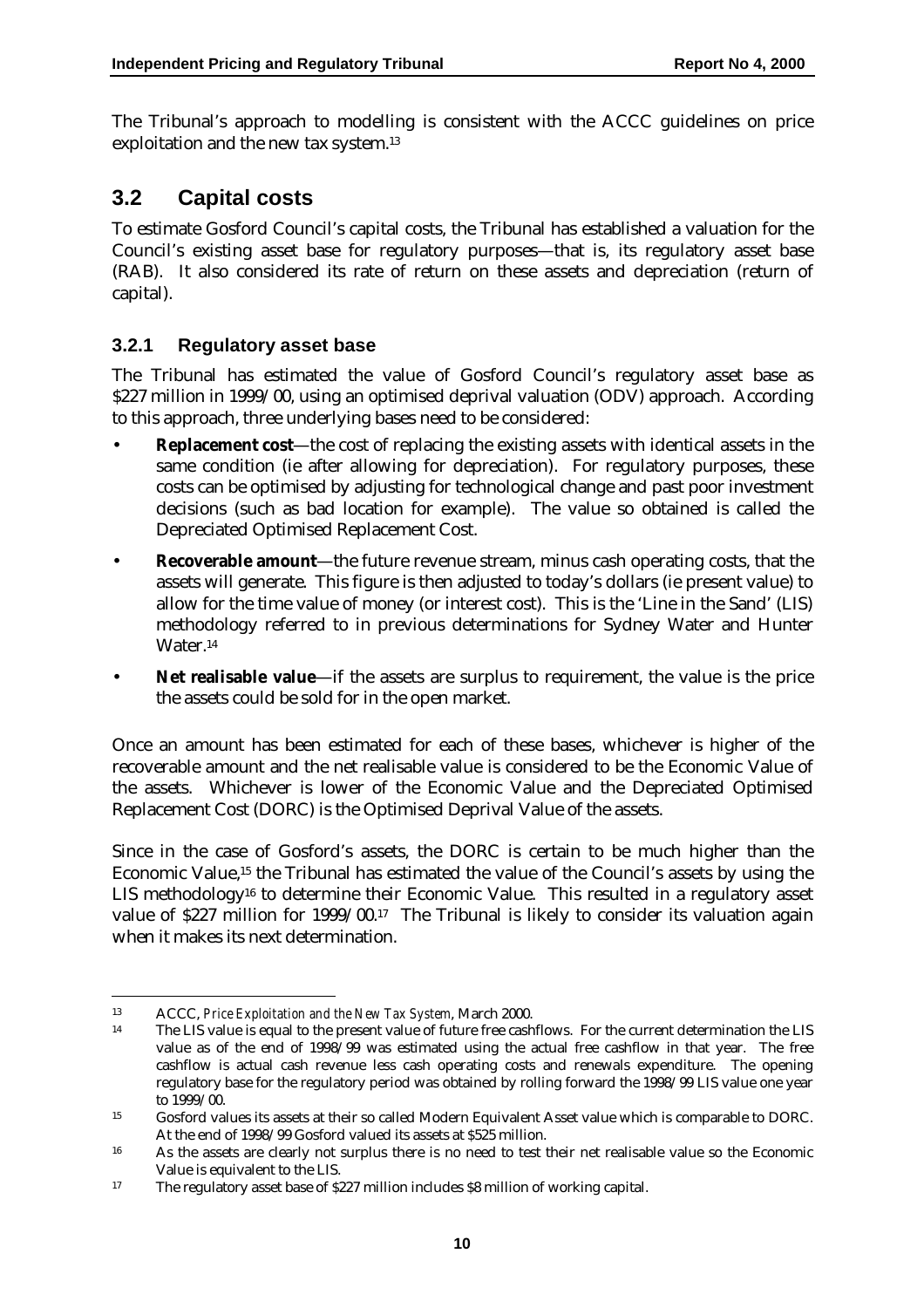For financial analysis, the Tribunal has also estimated the value of the asset base for 2002 and 2003 by rolling forward the 2001 regulatory asset base (as described above) from year to year as follows:18

- the opening asset base at the start of each year is indexed by the CPI19
- projected capital expenditure (excluding capital contributions) is added and indexed<sup>20</sup>
- depreciation and asset disposals are subtracted to obtain the closing asset base.

Attachment 4 provides the components of the regulatory asset base for 2001 to 2003.

#### **3.2.2 Rate of return**

The rate of return a regulated agency receives on its assets is a key element of its overall revenue requirement. Its rate of return multiplied by the value of its underlying asset base determines its dollar return. The Tribunal, therefore, needs to ensure the prices it sets will result in an adequate rate of return for the agency.

The prices set in this determination will result in a rate of return ranging between 5.5 per cent and 5.8 per cent (see Attachment 4), which the Tribunal believes is adequate for Gosford Council's water and sewerage business.

An adequate rate of return is one that enables the owners of a regulated business to finance its regulated undertakings and obtain reasonable returns in accordance with the risks involved. If the rate of return is too low, the regulated business may face financial difficulties and run short of capital. It would then have to reduce maintenance and capital expenditure to below optimum levels, resulting in lower levels of service and increased costs to customers in the long term. If the rate of return is too high, the business is likely to be charging higher prices, and this could result in it over investing in assets or building up cash.

The rate of return usually reflects a business' cost of capital. The Tribunal has estimated the agencies' likely Weighted Average Cost of Capital (WACC) using a range of underlying parameters,<sup>21</sup> listed in Attachment 5. This resulted in a range of 4.8 per cent to 7.8 per cent on a real, pre-tax basis. For its financial modelling, the Tribunal has used a WACC of 7 per cent for all the agencies. The value of 7 per cent is for a commercial water agency.

 $\overline{a}$ 18 The asset roll forward process is discussed in detail in the Tribunal's recent determination for the NSW electricity distributors, *Regulation of NSW Electricity Distribution Networks, Determination and Rules Under the National Electricity Code, IPART,* December 1999, p 53.

<sup>&</sup>lt;sup>19</sup> CPI inclusive of the ANTS effects.<br><sup>20</sup> Capital expenditure occurs through

<sup>20</sup> Capital expenditure occurs throughout the year. Half the percentage change in CPI (inclusive of the ANTS effects) is used because, on average, the capital expenditure would be incurred half way through the year.

<sup>&</sup>lt;sup>21</sup> For financial modelling purposes, the Tribunal has estimated the WACC for the agencies on a commercial basis. The WACC is a weighted average of the agency's cost of debt and equity. The agencies' cost of equity has been estimated using the Capital Asset Pricing Model. A detailed discussion of this methodology may be found in the Tribunal's recent determination for the NSW electricity distributors, *Regulation of NSW Electricity Distribution Networks, Determination and Rules Under the National Electricity Code,* IPART, December 1999.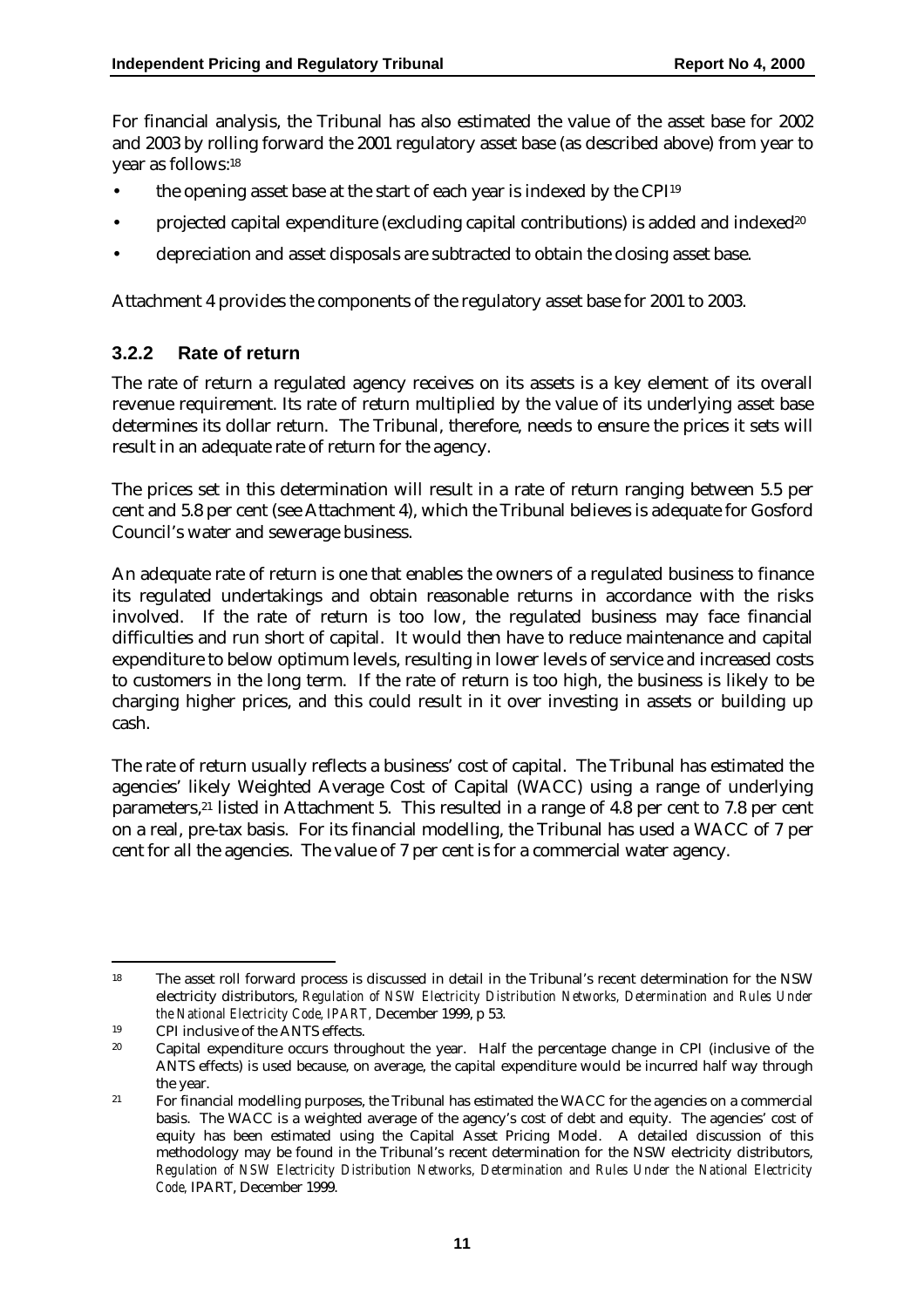Although the rate of return for Gosford is at the lower end of the range, the Tribunal considers that this rate is reasonable for Councils.22 This is because Councils are not subject to the financial distribution requirements of the NSW Government—that is, they are not required to pay dividends or tax equivalents—and they do not transfer the equivalents of such distributions from water and sewerage funds into general Council funds. Therefore, if they charged prices that reflected a commercial rate of return, it would result in higher prices for customers and a large build up of cash for the Council.

The final issue the Tribunal considered in relation to return on assets was working capital. The Tribunal recognises that any business must maintain an investment in working capital to allow it to manage the lag between payments to suppliers and receipts from customers. Because an investment in working capital is a necessary part of conducting the business, it should earn a return similar to investment in physical assets. For financial modelling, the Tribunal has used a nominal return of 10 per cent. This approach is consistent with the Tribunal's other recent determinations.

### **3.2.3 Depreciation**

The Tribunal considered depreciation in estimating the Council's capital costs. It has determined to allow depreciation on the asset base established for regulatory purposes, and to adopt depreciation schedules based on the straight-line depreciation methodology.

In its submission, Gosford Council used an average asset life of 45 years for existing assets. However, in its financial modelling, the Tribunal used an average asset life of 75 years to depreciate the regulatory asset base. Since Council's sewerage and water infrastructure is relatively new, this is considered a more realistic estimate of its assets likely life span.23

### **3.3 Capital expenditure**

 $\overline{a}$ 

The Tribunal seeks to ensure that the prices it sets enable regulated agencies to fund prudent and efficient capital expenditure. In considering Gosford Council's proposed capital expenditure, the Tribunal has taken into account Council's need to meet agreed service standards, as well as future demand. The Tribunal has also considered the need to discourage over-investing in infrastructure, and the trade-off between capital expenditure, operating expenditure and demand management.

In its submission, Gosford Council projected a slight decrease in its capital expenditure on water and a significant reduction in capital expenditure on sewerage over the regulatory period (Table 3.3). The higher level of sewerage capital expenditure in 2000/01 is due to the projected expenditure on Terrigal and North Avoca pumping stations.

<sup>22</sup> Gosford Council considered a 3 per cent rate of return on assets in developing its pricing proposal, Gosford City Council submission p 7.

<sup>23</sup> Halcrow commented that the majority of Gosford's water and wastewater infrastructure is new, p 41.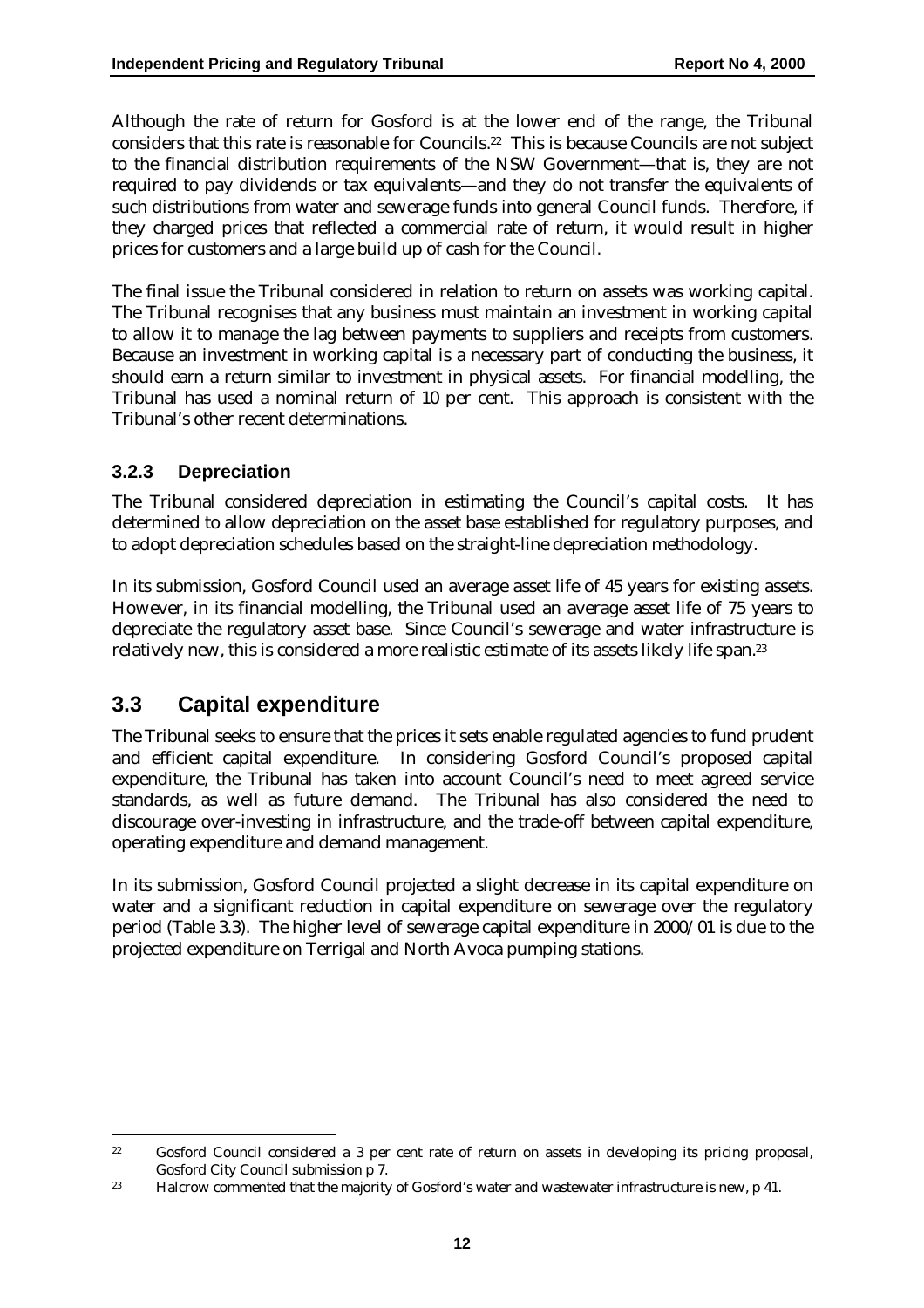| <b>Activity</b> | 2000/01 | 2001/02 | 2002/03 | Total |
|-----------------|---------|---------|---------|-------|
| Water           | 2.4     | 2.4     | 2.1     | 6.9   |
| Sewerage        | 8.5     | 3.4     | 1.6     | 13.5  |
| Total           | 10.9    | 5.8     | 3.7     | 20.4  |

|  |  |  |  | Table 3.3 Projected capital expenditure by business activity (\$1999/00, millions) |  |
|--|--|--|--|------------------------------------------------------------------------------------|--|
|--|--|--|--|------------------------------------------------------------------------------------|--|

Source: Correspondence from Gosford City Council, 13 April 2000.

Table 3.4 shows that the primary factor driving capital expenditure is growth—more than 60 per cent of the total is related to expected growth in demand. The projected capital expenditure on standards is a small component of the total.

| <b>Driver</b>                                                                            | 2000/01 | 2001/02 | 2002/03 | Total |
|------------------------------------------------------------------------------------------|---------|---------|---------|-------|
| Renewals<br>(replacement and renewal of existing<br>assets to maintain current capacity) | 2.3     | 2.2     | 2.6     | 7.1   |
| Standards<br>(expenditure needed to meet new<br>standards or environmental requirements) | 0.2     | 0.1     | 0.2     | 0.5   |
| Growth<br>(expenditure to meet the expanding needs)<br>of existing and new customers)    | 8.4     | 3.5     | 0.9     | 12.8  |
| Total                                                                                    | 10.9    | 5.8     | 3.7     | 20.4  |

#### **Table 3.4 Projected capital expenditure by driver (\$1999/00, millions)**

Source: Correspondence from Gosford Council, 13 April 2000.

After the Halcrow review, Gosford Council subsequently revised its projected capital expenditure program and provided new projections to the Tribunal. Table 3.5 compares the capital expenditure projections Council submitted to the Halcrow review and those submitted to the Tribunal.

| Table 3.5 Comparison of Gosford Council's capital expenditure projected provided to |
|-------------------------------------------------------------------------------------|
| Halcrow and the Tribunal (\$ millions)                                              |

| Year                                      | 2000/01 | 2001/02 | 2002/03 | Total |
|-------------------------------------------|---------|---------|---------|-------|
| Capex projection submitted<br>to Halcrow  | 11.6    | 6.7     | 2.9     | 21.2  |
| Capex projection submitted<br>to Tribunal | 10.9    | 5.8     | 3.7     | 20.4  |

The Tribunal has reviewed the Council's projected capital expenditure program for the determination period, relying on the analysis and recommendations of Halcrow.24 In general Halcrow's considered that Gosford Council could deliver its proposed service levels for lower capital expenditure. Halcrow identified the potential for efficiency gains ranging

 $\overline{a}$ 24 For a summary of Halcrow's findings see *New South Wales Water Agencies Review – Summary*, Halcrow Management Sciences Limited, December 1999.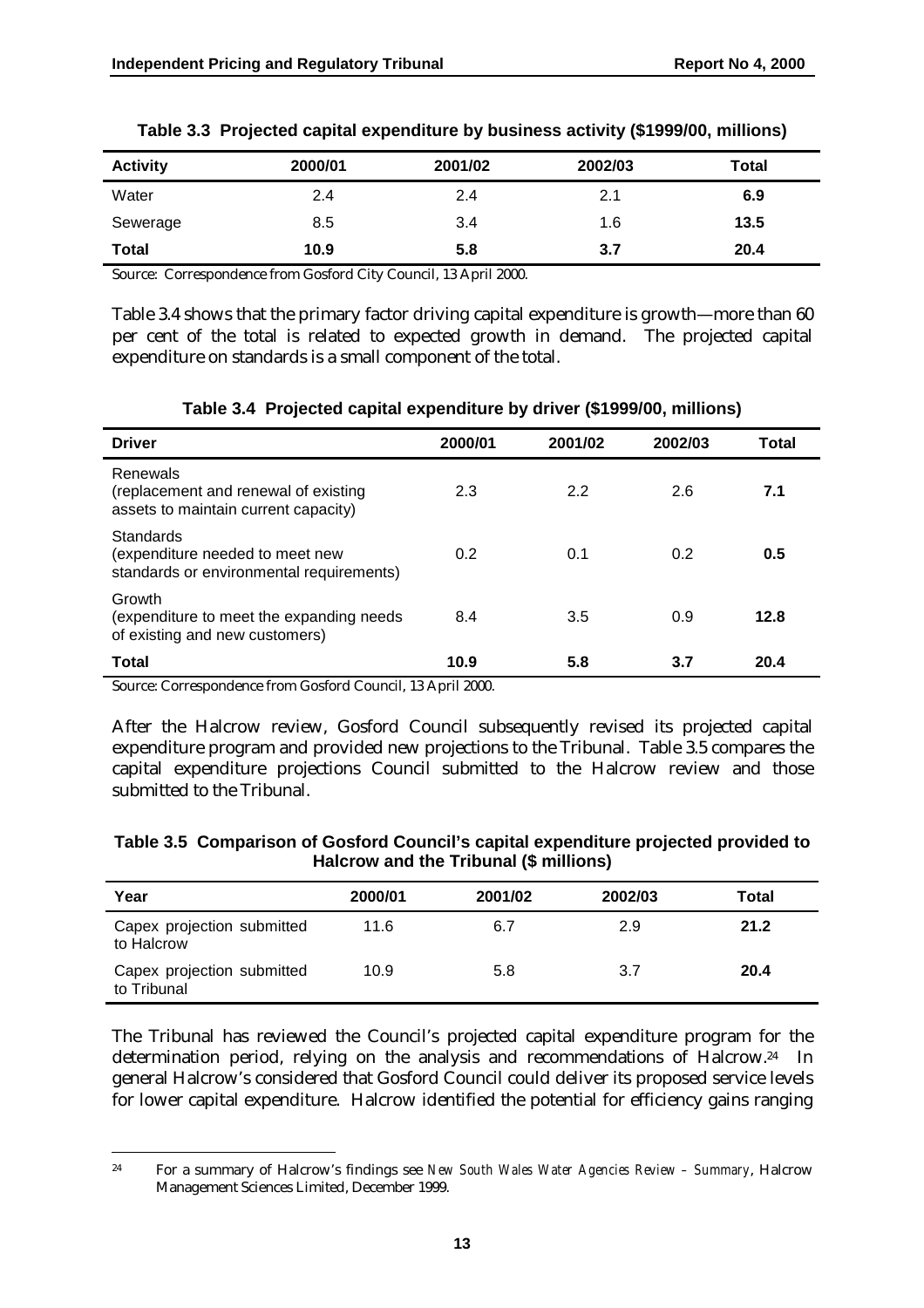between one per cent and 13 per cent of projected capital expenditure per annum, listed in Table 3.6.25

| Year                        | 2000/01    | 2001/02   | 2002/03   |
|-----------------------------|------------|-----------|-----------|
| Expected<br>efficiency gain | 1% to 2.5% | 6% to 11% | 8% to 13% |

**Table 3.6 Potential to reduce capital expenditure through greater efficiency**

Source: Halcrow Management Sciences Ltd, p 53.

Applying the Halcrow efficiencies at the high end of the range to the capital expenditure projections Gosford Council submitted to Halcrow, provides a total of \$19.8 million over three years. Given Council has deferred some capital expenditure to 2002/03, the Tribunal has allowed for this in the financial modelling using a total of \$19.8 million (Table 3.7).

#### **Table 3.7 Projected capital expenditure used in the Tribunal's financial analysis (\$1999/00, millions)**

|                                             | 2000/01 | 2001/02 | 2002/03 | ™otal |
|---------------------------------------------|---------|---------|---------|-------|
| Projected capex used in Tribunal's analysis | 10.6    | 5.6     |         | 19.8  |

Figure 3.3 provides an overview of Gosford Council's historic and projected capital expenditure. The figure presents:

- Gosford's projected capital expenditure for water and sewerage from 1996/97 to 1999/00, estimated at the major determination in 1996.
- Gosford's actual capital expenditure over 1996/96 to 1999/00.

 $\overline{a}$ 

- Gosford's forecast capital expenditure for 2000/01 to 2002/03, estimated for the current review.
- The capital expenditure used by the Tribunal in the financial analysis for 2000/01 to 2002/03.

Figure 3.3 shows that over the last four years, Gosford Council underspent on capital expenditure by \$25.3 million on its forecast of \$44.2 million. This underspend was an important consideration in the Tribunal's decision to apply the capital efficiency gains at the high end of the range proposed by Halcrow.

<sup>25</sup> Halcrow's proposed capital efficiency gains for the NSW agencies are comparable with those recently proposed by Ofwat for the UK water authorities, as shown below: **Capital maintenance expenditure to maintain serviceability to customers of the networks**. A stepped

improvement in 2000–01 of between 0 per cent and 11 per cent in addition to 1.4 per cent per year leading to savings in the range 3 per cent –15 per cent in the period to 2004–05.

**Capital enhancement expenditure to meet new quality and environmental standards**. A stepped improvement in 2000–01 of between 1 per cent and 19 per cent in addition to 2.1 per cent per year leading to savings in the range 7 per cent – 24 per cent in the period to 2004–05.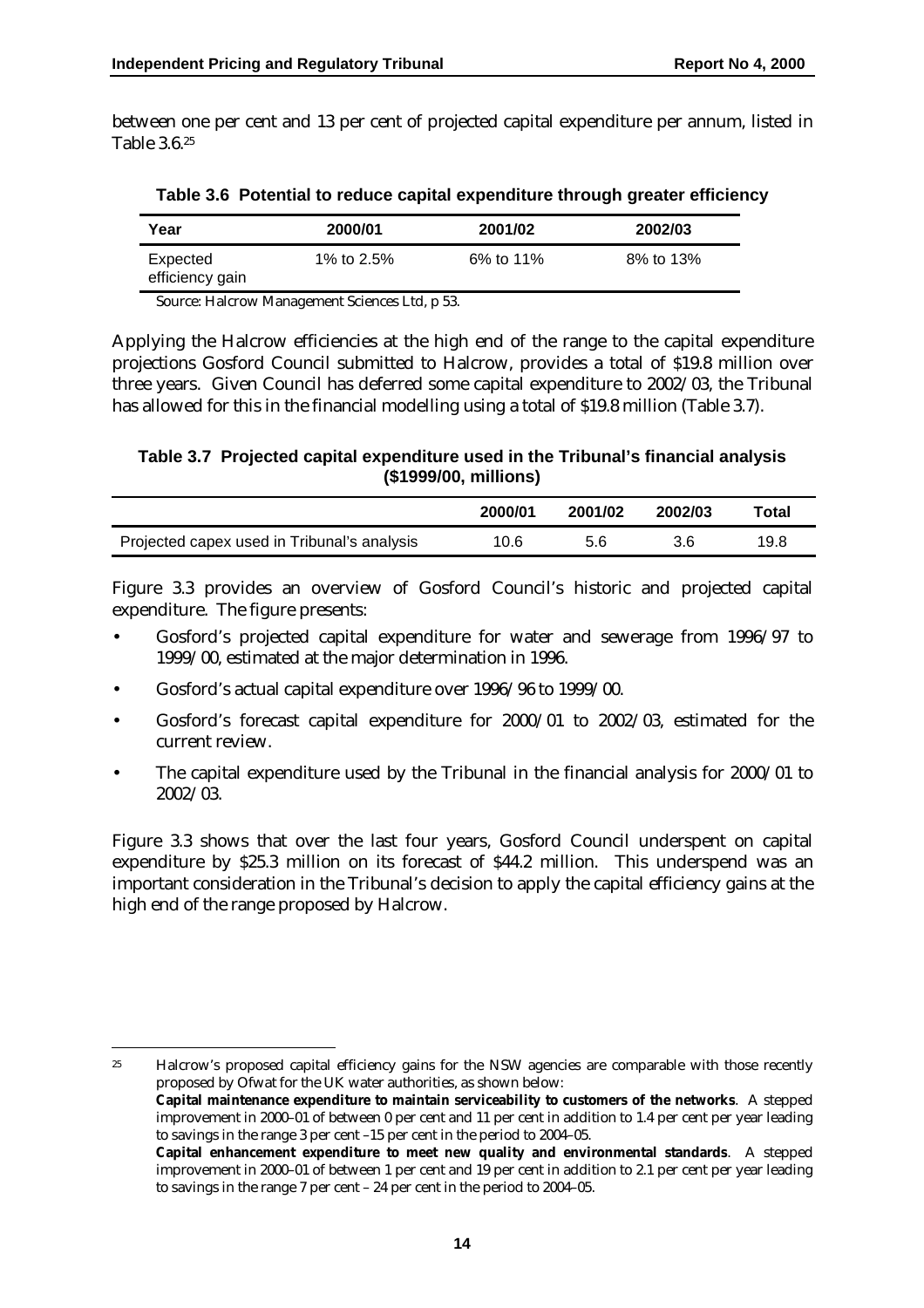

**Figure 3.3 Forecast versus actual capital expenditure, historical and projected**

### **3.4 Dividends and tax equivalents**

In estimating the revenue requirement, the Tribunal has not included dividend and tax equivalent payments.26 The Tribunal believes that, for this determination, any surplus income should be used to ensure that no customers are adversely affected by the removal of the prepaid water allowance.

Gosford Council's water and sewerage business is not subject to the State Government's financial distribution and tax equivalents regime. Nor does it make explicit dividend or tax equivalent payments to the Council's general fund.

Gosford Council<sup>27</sup> considers that it should be able to pay a dividend to the Council's general fund. Council has noted that there are conflicting objectives on this matter:

- competition policy which requires cost reflective pricing including a rate of return
- IPART's requirement for charges to be cost reflective and send a demand management signal
- the Department of Local Government's interpretation of Section 409(3)(a) of the *Local Government Act, 1993*.

 $\ddot{\phantom{a}}$ <sup>26</sup> National Competition Policy competitive neutrality principles apply to `category one' local government activities (Gosford's water and sewerage business is in this category). These principles require that prices reflect full cost recovery including an appropriate rate of return on capital employed and taxation equivalents.

<sup>27</sup> Transcript of public hearing pp 6-7 and correspondence from Gosford City Council of 16 March 2000.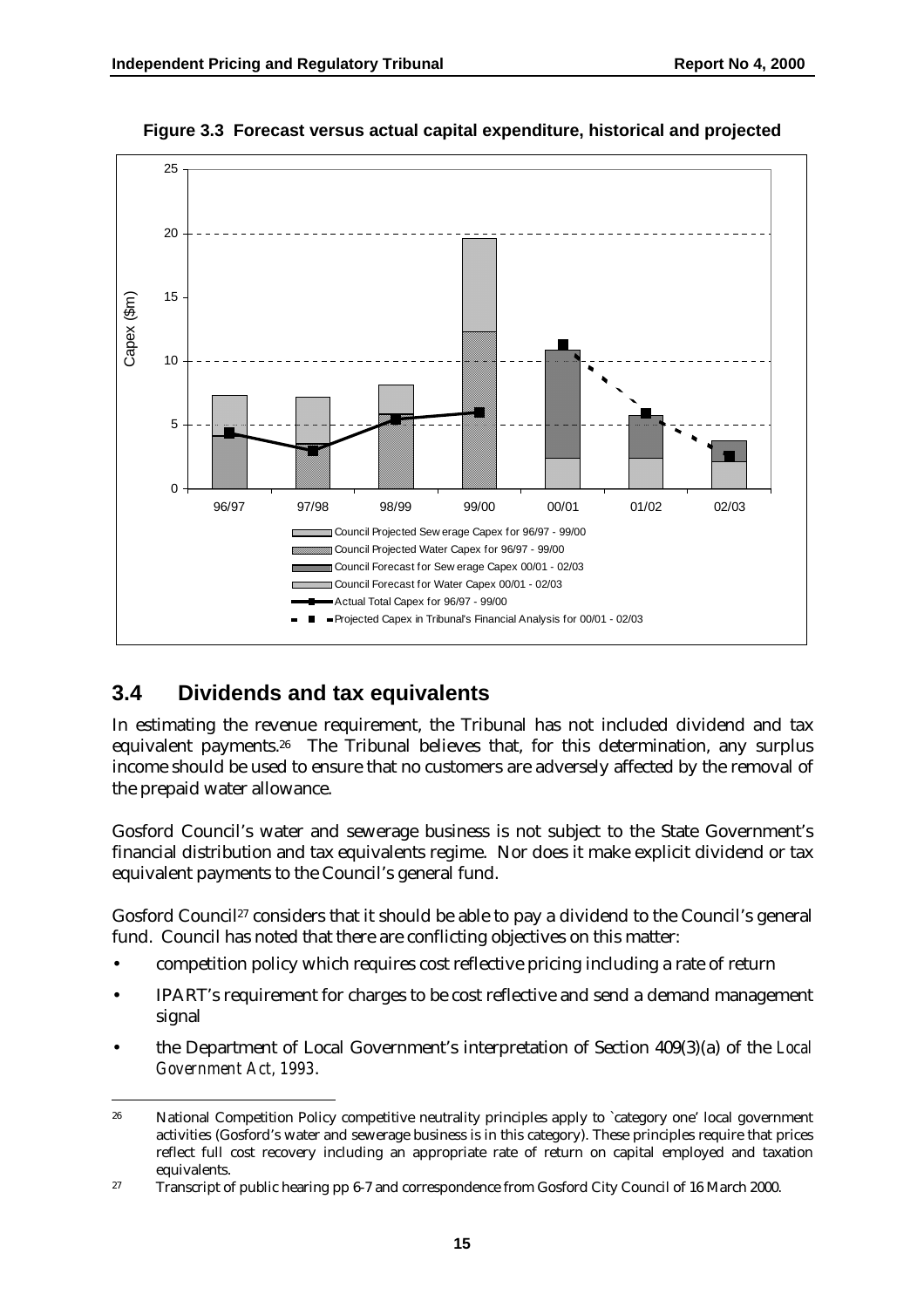Section 409(3)(a) of the *Local Government Act, 1993* would seem to preclude Councils from paying a dividend to the general fund from money it derives as a water supply authority.28,29 The Tribunal sought legal advice from the Crown Solicitor's Office on this issue. In response the Crown Solicitor has advised the Tribunal that:

Although the matter is far from clear, the better view is that surplus money, being the return on water and sewerage services provided by the Council, may be remitted to their general funds as dividends.

The Tribunal believes that this matter is far from being resolved. At the public hearing, Gosford Council indicated that it would obtain its own legal advice. Pending clarification, the Tribunal is reluctant to set prices on the basis that dividends will be paid by Council's water and sewerage business to the general fund of Council.

### **3.5 Financial indicators**

 $\overline{a}$ 

The final major component of the Tribunal's analysis in relation to estimating Gosford Council's financial needs aimed to ensure that the prices it sets for water and sewerage services will not have a negative impact on the Council's financial capacity or credit rating.

This involved analysing a range of financial indicators which are commonly used by debt rating agency, Standard and Poors, and the NSW Treasury. These indicators were chosen on the basis of relevance, availability of information, and common usage in the financial community. They focus on the agency's financial capacity and ability to service and repay debt.

This analysis indicates that the prices set in the determination will enable Gosford Council's water and sewer business to maintain its strong financial position and current credit ratings<sup>30</sup> over the next three years (see Table 3.8). For example:

- The strong cash position of the Council with cash holdings increasing to \$30 million in 2002/03.
- The funds flow interest coverage and funds flow net debt payback indicate the Council is well able to service its debt.
- The gearing level (total debt to total capital ratio) is a low 15 per cent in 2000/01 and declines to zero over the determination period as debt is eliminated.

Together, these financial indicators show that the prices set through this determination will generate sufficient cashflow for Gosford Council to comfortably fund its operations, reduce its debt and meet its capital expenditure forecasts while at the same time maintaining appropriate standards.

<sup>28</sup> Section 409(3)(a) of the *Local Government Act, 1993* states: "money that has been received as a result of the levying of a special rate or charge may not be used otherwise than for the purpose for which the rate or charge was levied."

<sup>&</sup>lt;sup>29</sup> This is the view expressed in correspondence that the Department of Local Government sent the Tribunal on 10 March 2000. "Currently, the Department considers that councils are unable to pay dividends from their water and sewerage funds to their general fund because it would conflict with section 409(3)(a) of the *Local Government Act, 1993*. In addition, the payment of a dividend would be seen as a probable attempt by the councils to subsidise general income from water and sewerage income."

<sup>30</sup> In evaluating the credit ratings for Gosford City Council, the Tribunal has compared them with the ratings corresponding to a business with an `excellent' risk profile.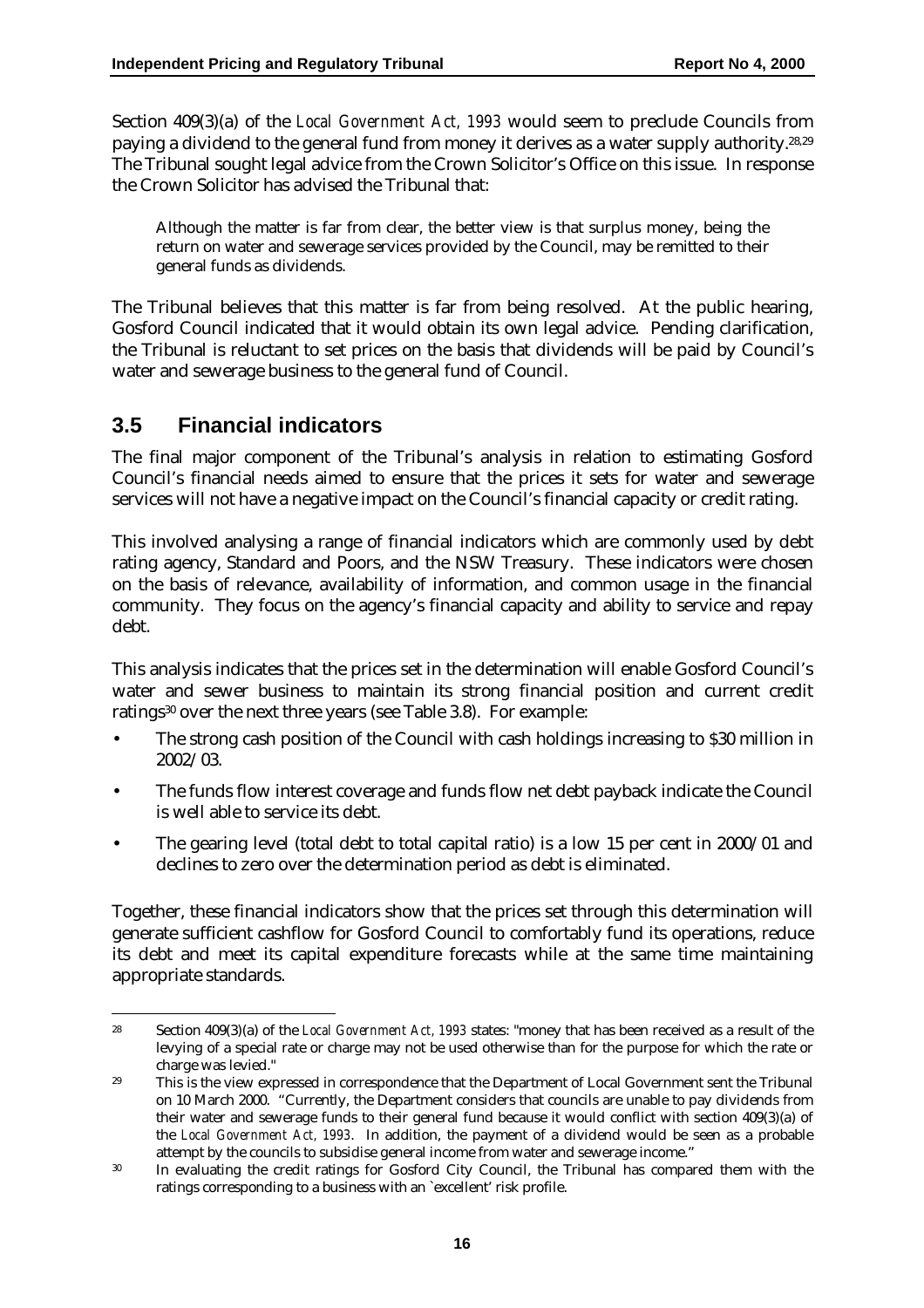|                                     | 1996/97 | 1997/98 | 1998/99 | 1999/00 | 2000/01 | 2001/02 | 2002/03  |  |
|-------------------------------------|---------|---------|---------|---------|---------|---------|----------|--|
| Ability to service debt             |         |         |         |         |         |         |          |  |
| 1. Funds flow interest coverage     | 3.9     | 3.6     | 4.7     | 10.3    | 28.6    | (135.7) | (10.6)   |  |
| S&P - US utilities (1995)           | AA      | AA      | AA      | AA      | AA      | >AAA    | >AAA     |  |
| 2. Pre-tax interest coverage        | 2.3     | 2.4     | 2.7     | 3.7     | 7.8     | (47.4)  | (3.8)    |  |
| S&P - US utilities (1995)           | A       | A       | A       | AA      | AA      | >AAA    | >AAA     |  |
| Ability to repay debt               |         |         |         |         |         |         |          |  |
| 3. Funds flow net debt payback      | 3.3     | 3.4     | 2.1     | 1.0     | 0.2     | (0.7)   | (1.6)    |  |
| NSW Treasury rating (1994)          | AAA     | AAA     | AAA     | AAA     | AAA     | >AAA    | >AAA     |  |
| 4. Funds from operations/total debt | 0.2     | 0.2     | 0.2     | 0.3     | 0.6     | 0.8     | 56.6     |  |
| S&P - US utilities (1995)           | AA      | A       | AA      | AA      | AA      | AA      | AA       |  |
| 5. Total debt/total capital         | 42      | 36      | 30      | 22      | 15      | 9       | $\Omega$ |  |
| S&P - US utilities (1995)           | AA      | AA      | AA      | AA      | AA      | AA      | AA       |  |
| <b>Reliance on debt</b>             |         |         |         |         |         |         |          |  |
| 6. Internal financing ratio         | 909     | 5,478   | 1,122   | 935     | 261     | 658     | 2,168    |  |
| S&P - US utilities (1995)           | AA      | AA      | AA      | AA      | AA      | AA      | AA       |  |
| Net debt or (cash holdings) (\$m)   | 59      | 44      | 30      | 16      | 3       | (11)    | (30)     |  |

#### **Table 3.8 Financial indicators and credit ratings for Gosford Council's water and sewer business**

For a definition of each of these financial indicators used in the Tribunal's analysis, see Attachment 7.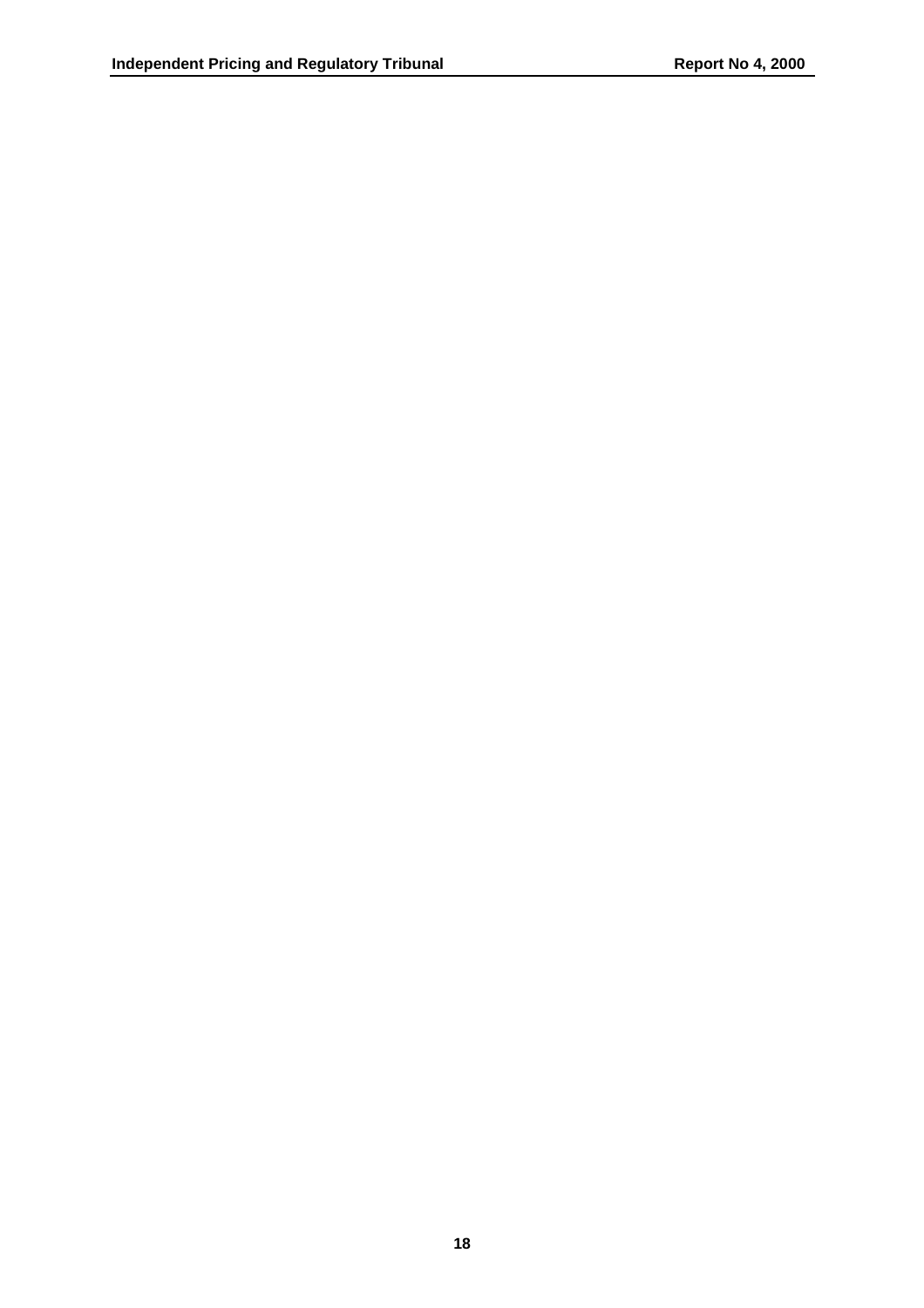### **4 MAXIMUM PRICES SET FOR EACH SERVICE AND IMPLICATIONS FOR GOSFORD COUNCIL'S CUSTOMERS**

In addition to ensuring the prices it sets will enable Gosford Council's water and sewer business to remain financially viable, the Tribunal must consider the effect these prices will have on Gosford Council's customers. This section outlines the Tribunal's determination on the maximum prices the Council can charge for water, sewerage and trade waste, stormwater (drainage) and miscellaneous services, and discusses the implications of these determinations on both residential and non-residential customers. It also looks at the implications of the water charges on certain customer groups.

### **4.1 Water charges**

The Tribunal has accepted Gosford Council's proposal to introduce a two-part water tariff, which involves removing the current prepaid water allowance for 200 kilolitres (kL), and charging customers a lower fixed service fee and per kL water usage charge. Most water supply companies already use this price structure, and it is widely accepted as being more efficient, equitable and financially viable. However, the Tribunal has modified the Council's proposed levels of these charges to reduce the impact on customers.

Residential and non-residential customers pay a water service charge, based on the size of the meter connection to the property, together with a water usage charge. Currently all customers pay a pre-paid water allowance for 200kL of water and a water usage charge for consumption levels greater than 200kL per year.

### **4.1.1 Implications for residential customers**

Gosford Council<sup>31</sup> proposed to alter the way it charges residential customers for water supply services by removing the prepaid water allowance of \$153 for 200kL of water, increasing the water usage charge each year, and reducing the water service charge, as summarised in Table 4.1.

| Year                          | Usage charge<br>(per kL) | Service charge<br>(per annum) |  |
|-------------------------------|--------------------------|-------------------------------|--|
| 1999/2000 (current situation) | \$0 <200kL, \$0.65>200kL | \$153                         |  |
| 2000/2001                     | \$0.65                   | \$90                          |  |
| 2001/2002                     | \$0.72                   | \$82                          |  |
| 2002/2003                     | \$0.80                   | \$74                          |  |

**Table 4.1 Gosford Council's current and proposed residential water charges**

1 The water service charge is based on the size of the meter connection to the property. This charge is calculated for a 20mm connection.

2. These proposals were provided in \$2000/01 (correpondence from Council 16 March 2000) and CPI adjustments of 3per cent per annum were made.

The Tribunal's analysis indicates that the impact of this change on residential customers would vary, depending on the level of water consumption. As Table 4.2 shows, for customers with low levels of water usage it would have resulted in lower water charges.

 $\overline{a}$ 31 Gosford City Council submission p 24 and correspondence of 16 March 2000.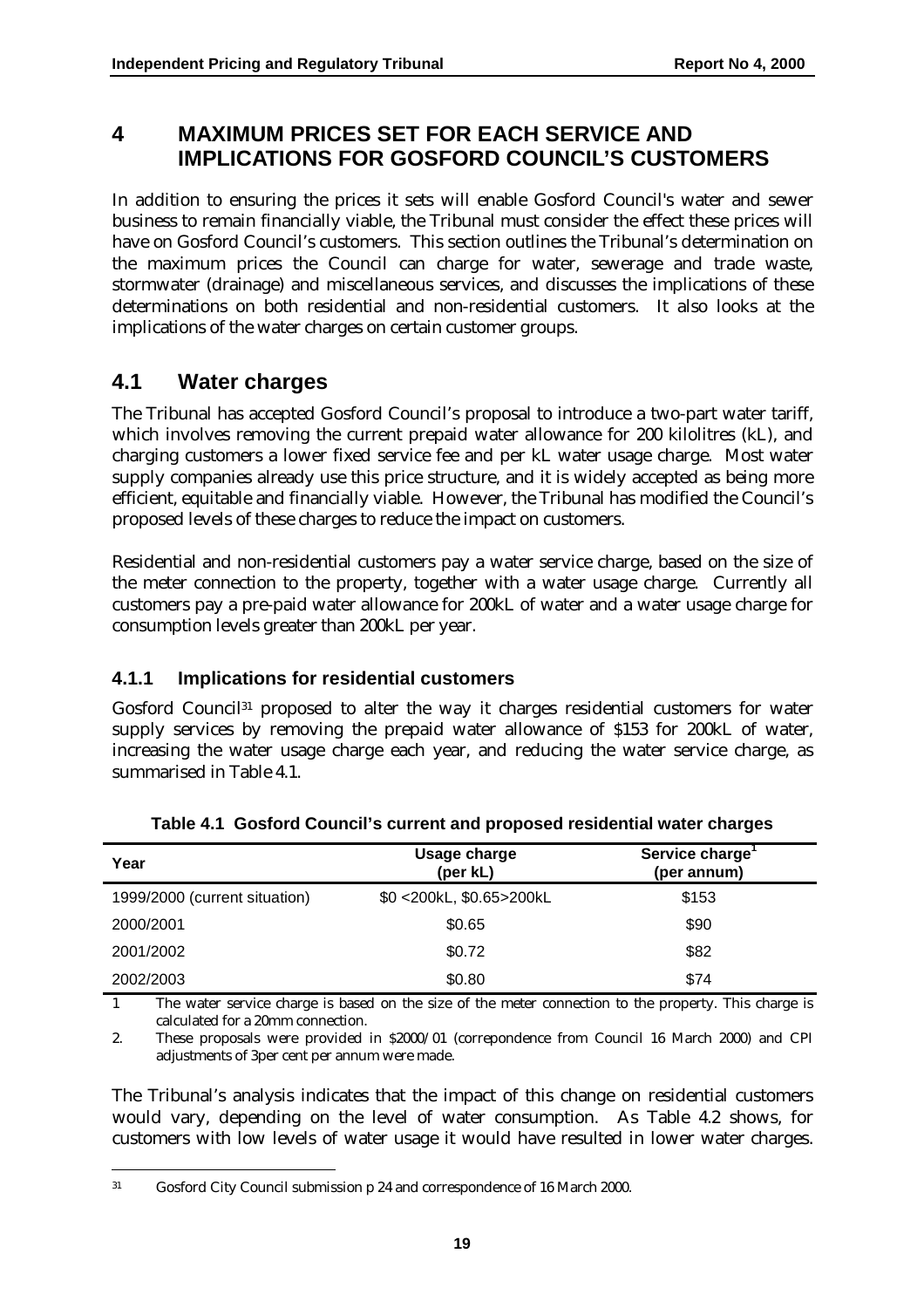However, more than 77 per cent of customers would experience higher charges. For those with water consumption levels of 200kL or greater, the Council's proposal would have resulted in a significant increase in their water bills.

|                                 |                        | 1999/2000 |        | 2000/01                   |        | 2001/02                   |        | 2002/03                   |
|---------------------------------|------------------------|-----------|--------|---------------------------|--------|---------------------------|--------|---------------------------|
| Water<br>usage (kL<br>per year) | % of Res.<br>Customers | Current   | Actual | Increase or<br>(decrease) | Actual | Increase or<br>(decrease) | Actual | Increase or<br>(decrease) |
| Vacant                          | 3                      | 153       | 90     | (63)                      | 82     | (71)                      | 74     | (79)                      |
| $>0$ to 50                      | 13                     | 153       | 106    | (47)                      | 100    | (53)                      | 94     | (59)                      |
| 50-100                          | 8                      | 153       | 139    | (14)                      | 136    | (17)                      | 134    | (19)                      |
| 100-150                         | 13                     | 153       | 171    | 18                        | 173    | 20                        | 174    | 21                        |
| 150-200                         | 15                     | 153       | 204    | 51                        | 209    | 56                        | 214    | 61                        |
| 200-250                         | 14                     | 169       | 236    | 67                        | 245    | 75                        | 253    | 84                        |
| 250-300                         | 12 <sup>2</sup>        | 202       | 269    | 67                        | 281    | 79                        | 293    | 91                        |
| 300-400                         | 13                     | 251       | 318    | 67                        | 335    | 84                        | 353    | 102                       |
| 400-500                         | 5                      | 316       | 383    | 67                        | 407    | 91                        | 432    | 117                       |
| 500-1000                        | 4                      | 511       | 578    | 67                        | 623    | 113                       | 671    | 161                       |
| >1000                           | 0.8                    | 998       | 1,065  | 67                        | 1,164  | 166                       | 1,268  | 270                       |

#### **Table 4.2 Impact of Gosford's proposed residential water charges by water usage level (\$ of day)**

Note: The increase or decrease in the water bill was calculated from 1999/00.

The impact was calculated using the mid-point of water usage, 1500kL was used for >1000kL.

The Tribunal believes this level of impact is too high. It has therefore modified the Council's proposal, after modelling the impact of a range of alternative pricing levels to determine a combination of service and usage charges with a less adverse effect on most customers. The Tribunal has set a maximum service charge of \$70 and usage charge of \$0.65 per kL for 2000/01. Gosford Council will be able to adjust the service and usage charges for 2001/02 and 2002/03 according to Table 4.3.

| Year                             | Usage charge<br>(per kL)                                    | Service charge <sup>2</sup><br>(per annum)               |
|----------------------------------|-------------------------------------------------------------|----------------------------------------------------------|
| 1999/2000<br>(current situation) | \$0 <200kL, 65c>200kL                                       | \$153                                                    |
| 2000/2001                        | \$0.65                                                      | \$70                                                     |
| 2001/2002                        | $$0.675 \times (1 + \text{CPI}_1^{\cdot \text{GST}} - 3\%)$ | $$70 \times (1 + \text{CPI}_1^{\cdot \text{GST}} - 3\%)$ |
| 2002/2003                        | $$0.70 \times (1 + CPI1$ <sup>-GST</sup> -3%) x             | $$70 \times (1 + CPI1-GST-3%) x$                         |
|                                  | $(1+CPI2-GST-3%)$                                           | $(1+CPI2-GST-3%)$                                        |

**Table 4.3 Residential and non-residential water charges determined by Tribunal1**

1 CPI and **CPI-GST** are defined in the Determination attached to this report.

**CPI-GST** means the CPI exclusive of the net impact of:

• the GST*;* and

• changes to any other Commonwealth, State or Territory taxes or charges, consequent upon the introduction of the GST.

2 The service charge is calculated for a 20mm connection.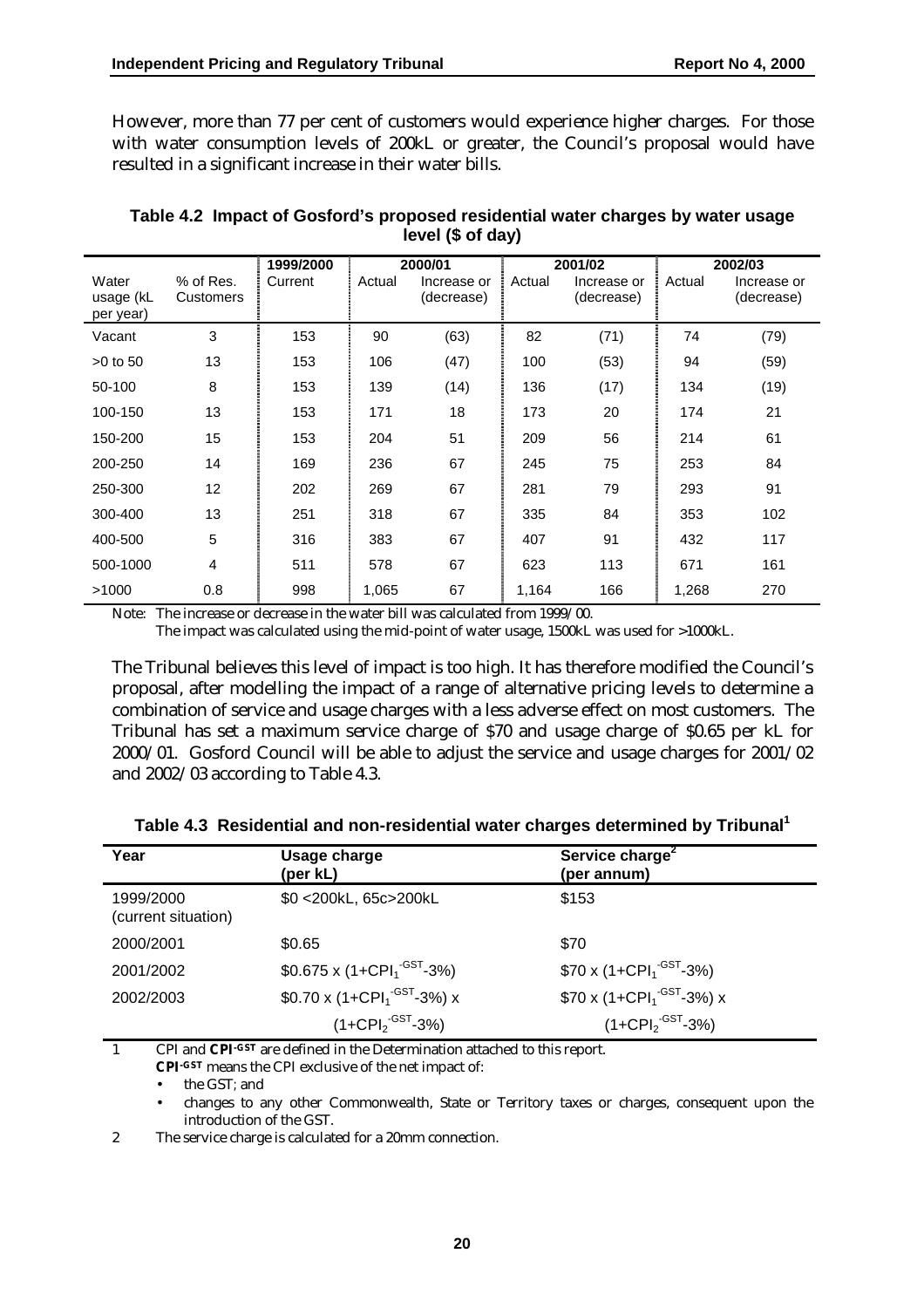The Tribunal has limited increases in the charges to CPI-GST-3%. This reflects the Tribunal's view that there should be no real increase in charges over the period of the price path32, and that Gosford Council does not need a real increase to maintain a strong financial position (see Table 3.8). This approach also allows for a moderate growth in the usage charge for water without adversely affecting customers.

The outcomes for residential customers from the Tribunal's decision on water and usage charges are shown in Table 4.4 below.

|                                 |                        | 1999/2000 |        | 2000/01                   |        | 2001/02                   |        | 2002/03                   |
|---------------------------------|------------------------|-----------|--------|---------------------------|--------|---------------------------|--------|---------------------------|
| Water<br>usage (kL<br>per year) | % of Res.<br>Customers | Current   | Actual | Increase or<br>(decrease) | Actual | Increase or<br>(decrease) | Actual | Increase or<br>(decrease) |
| Vacant                          | 3                      | 153       | 70     | (83)                      | 70     | (83)                      | 70     | (83)                      |
| $>0$ to 50                      | 13                     | 153       | 86     | (67)                      | 87     | (66)                      | 88     | (66)                      |
| 50-100                          | 8                      | 153       | 119    | (34)                      | 121    | (32)                      | 123    | (31)                      |
| 100-150                         | 13                     | 153       | 151    | (2)                       | 154    | 1                         | 158    | 5                         |
| 150-200                         | 15                     | 153       | 184    | 31                        | 188    | 35                        | 193    | 40                        |
| 200-250                         | 14                     | 169       | 216    | 47                        | 222    | 53                        | 228    | 58                        |
| 250-300                         | 12                     | 202       | 249    | 47                        | 256    | 54                        | 263    | 61                        |
| 300-400                         | 13                     | 251       | 298    | 47                        | 306    | 56                        | 315    | 65                        |
| 400-500                         | 5                      | 316       | 363    | 47                        | 374    | 58                        | 385    | 70                        |
| 500-1000                        | 4                      | 511       | 558    | 47                        | 576    | 66                        | 595    | 85                        |
| >1000                           | 0.8                    | 998       | 1,045  | 47                        | 1,083  | 85                        | 1,120  | 122                       |

**Table 4.4 Tribunal decision - residential water charges by water usage level (\$ of day)**

Note: The increase or decrease in the water bill was calculated from 1999/00.

The impact was calculated using the mid-point of water usage, 1500kL was used for >1000kL.

The Tribunal's decision on water charges means that residential customers with low levels of water usage will have large reductions in water charges in 2000/01. As an example, a customer with water consumption of 75kL per year will experience a reduction in charges of \$34 in 2000/01.

Most residential customers, however, will experience an increase in their water charges. A customer using 225kL of water per year, for example, will pay an additional \$47 in 2000/01, and an extra \$58 in 2002/03. This is a lower impact than would have resulted from Gosford Council's proposal, under which this same customer would have been charged an additional \$67 in 2000/01 and an additional \$84 in 2002/03.

In 2000/01 the maximum increase in residential water charges will be capped at \$47, irrespective of water usage. For the following two years, the size of the increase in the charges will depend on the level of water consumption. The Tribunal believes that this will give customers time to adjust their water consumption levels and minimise any increase in their water bills.

 $\overline{a}$ <sup>32</sup> In making this decision, the Tribunal has assumed that inflation will be 3 per cent each year.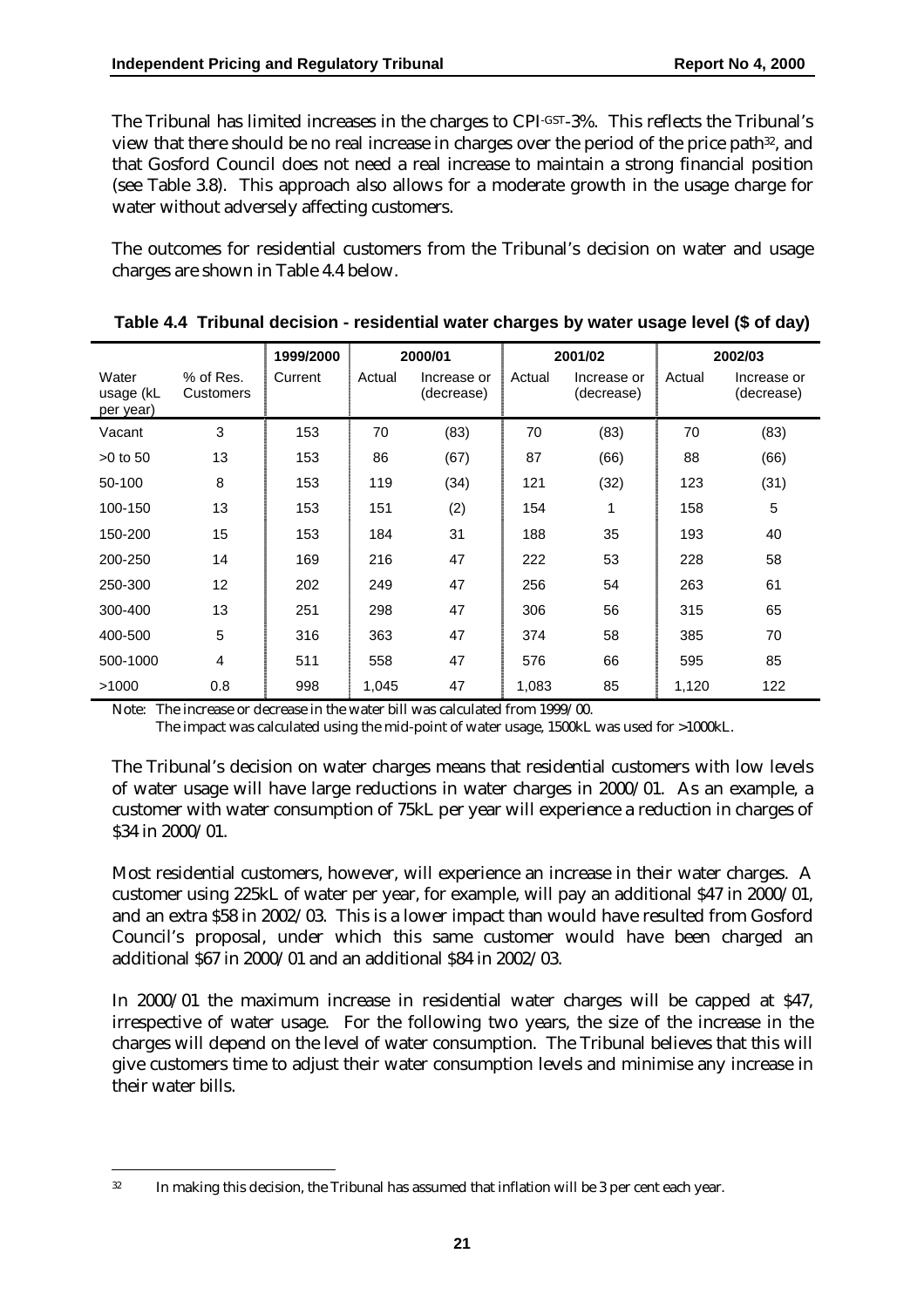In addition, the capped increase in the residential water bill of \$47 in 2000/01 will be offset by a reduction in the residential sewer fixed charge of \$30 in 2000/01. Therefore, the maximum increase for residential customers' water and sewerage bill will be \$17 in 2000/01.

#### **4.1.2 Implications for certain customer groups**

The Tribunal recognises that certain customer groups may be more adversely affected than others by its determination on water charges. These include low-income large families, pensioners and tenants. Gosford Council may need to consider providing these customers with additional assistance.

#### *Low income large families*

Approximately one per cent of families in the Gosford Local Government Area are lowincome large families.33 These families are typically high water users, and so might experience significant increases in their water accounts as a result of the removal of the prepaid water allowance.

The Tribunal recommends that Gosford Council investigate how it could assist these families if they have difficulty paying their water bills under the new charging arrangement. Some mechanisms it might consider include advice on water saving, free fitting of water saving devices and, where appropriate, an additional rebate.

This recommendation is in line with the 1993/94 determination for the Sydney Water Board,<sup>34</sup> in which the Tribunal required the Water Board to put in place appropriate safety nets and transitional arrangements for potentially disadvantaged low-income groups and pensioners.

#### *Pensioners*

 $\overline{a}$ 

A significant proportion of Gosford Council's total accounts are pensioner accounts (around 17 per cent in 1999). Currently, pensioners receive a rebate of half their water and sewerage service charge, up to \$87.50 for each service, which is jointly funded by the Council and the Department of Local Government.

This situation will not change under the new pricing arrangements. Although with the removal of the prepaid water allowance, the service charge will be reduced and the usage charge increased, both Gosford Council and the Department of Local Government have advised that they will continue to provide pensioners with a rebate of half their total water bill.

The Department of Local Government provided the following explanation:

… the payment of rebates is governed by section 575 of the Local Government Act, which provides for Councils to reimburse half of the rate or charge, up to a maximum rebate of \$87.50 for both water and sewerage services. This section applies so that the rebate is calculated on the total bill, not just the service charge. There is no intention to

<sup>33</sup> Australian Bureau of Statistics Census 1996, Basis Community Profile, Catalogue No. 2020.0 (B24 and B26). Large families were defined as four or more children.

<sup>34</sup> Government Pricing Tribunal, *Water Board 1993/94 Prices of Water, Sewerage and Drainage Services*, July 1993.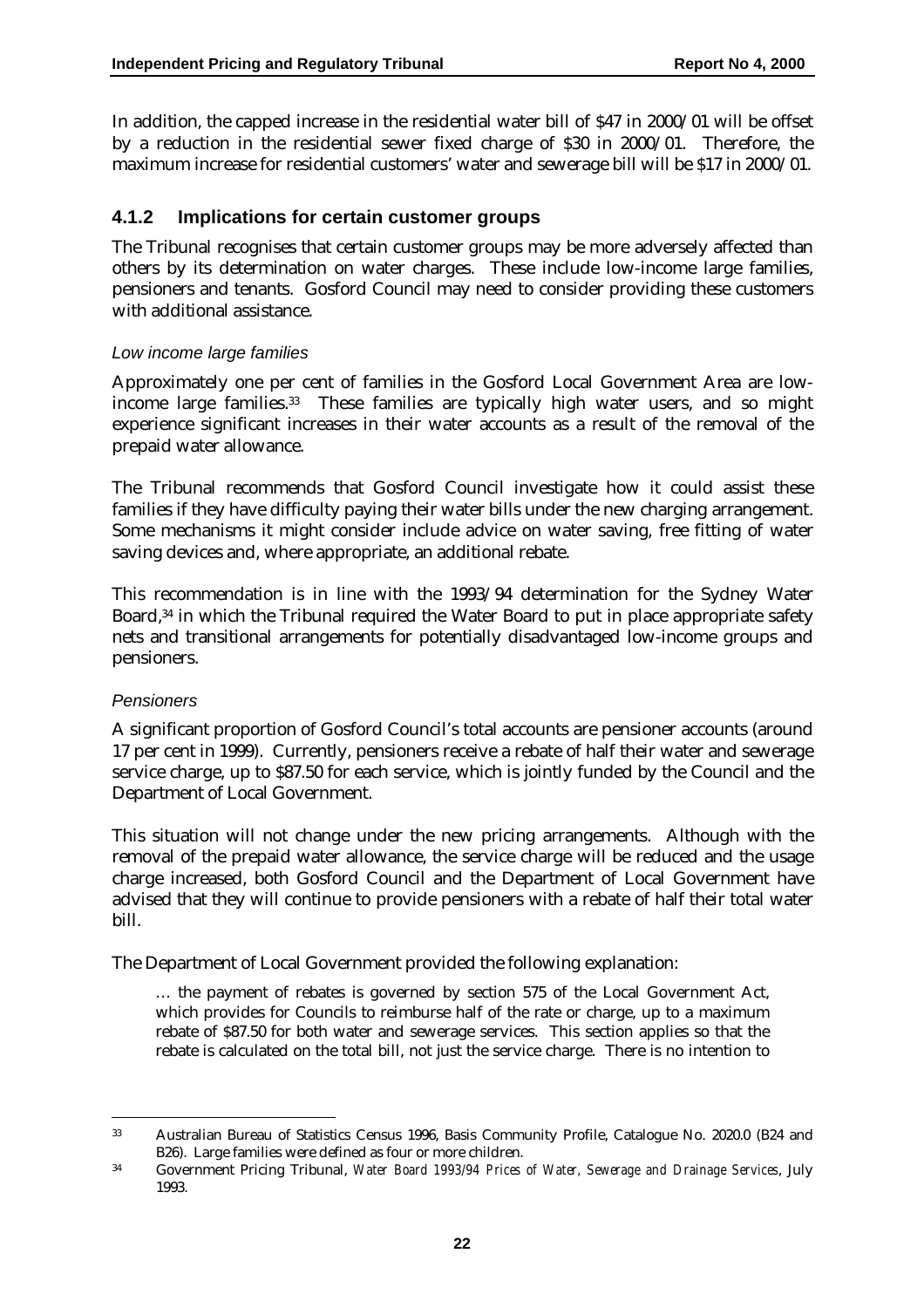alter the current arrangement whereby the Minister for Local Government reimburses the Councils with 55 per cent of the rebates paid by the Councils. 35

#### *Tenants*

Under the *Residential Tenancies (Residential Premises) Regulation, 1995*, landlords are able to incorporate provisions in the tenancy agreement that make the tenant responsible for water usage charges. For tenants where this is the case, the Tribunal's determination to increase the usage charge and decrease the fixed fee over the next four years could have a negative impact. This is because they will now be required to pay for every kL they use (rather than just the amount over the 200kL allowance), and will not receive the offsetting decrease in the fixed service charge. As the Public Interest Advocacy Centre<sup>36</sup> explains, there is no mechanism to ensure that landlords pass on the reduction in the fixed charge to their tenants. The Tribunal has noted PIAC's argument for "the most gradual phase-in possible of the proposed changes in order to reduce the price shock to customers",37 and taken steps in line with this approach (see Section 4.1.1).

As tenants do not have a customer relationship with the Council, it would be difficult for Council to provide rebates to them to offset increases in water usage charges. The Tribunal therefore recommends that the Council investigate options for providing assistance to this group through its hardship committees or whether it can take action to encourage landlords not to pass through the additional cost to tenants.

#### **4.1.3 Implications for non-residential customers**

For non-residential customers, Gosford Council proposed to remove the prepaid water allowance of \$153 for 200kL of water and charge non-residential customers the same water usage charges as residential customers (Table 4.1).

The Tribunal decided to modify the Council's proposal for non-residential customers in the same way as it did for residential charges.

The impact of the Tribunal's decision for non-residential customers will depend on their level of water consumption per year. Those with a service connection of 20mm38 will be affected in the same way as residential customers (see Table 4.4 above). More than 40 per cent of Gosford's non-residential customers use less than 100kL of water a year, and these customers will experience significant reductions in their water charges.

### **4.2 Sewer and trade waste charges**

The Tribunal has determined that sewer service charges for residential and non-residential customers will be reduced in 2000/01, and will be adjusted by CPI-GST-3% in the following two years.

The residential sewer service charge will be reduced to \$341 in 2000/01. This is \$30 less than the charge proposed by Gosford Council. The non-residential sewer service charge will be reduced by \$22 to \$254 in 2000/01 and will be annually adjusted by CPI-GST-3%. The

<sup>35</sup> Correspondence from The Cabinet Office, 10 May 2000.

<sup>36</sup> Public Interest Advocacy Centre submission, p 10.

<sup>37</sup> Public Interest Advocacy Centre submission, p 10.

<sup>38</sup> Non-residential customers pay a water service charge based on the size of the service connection.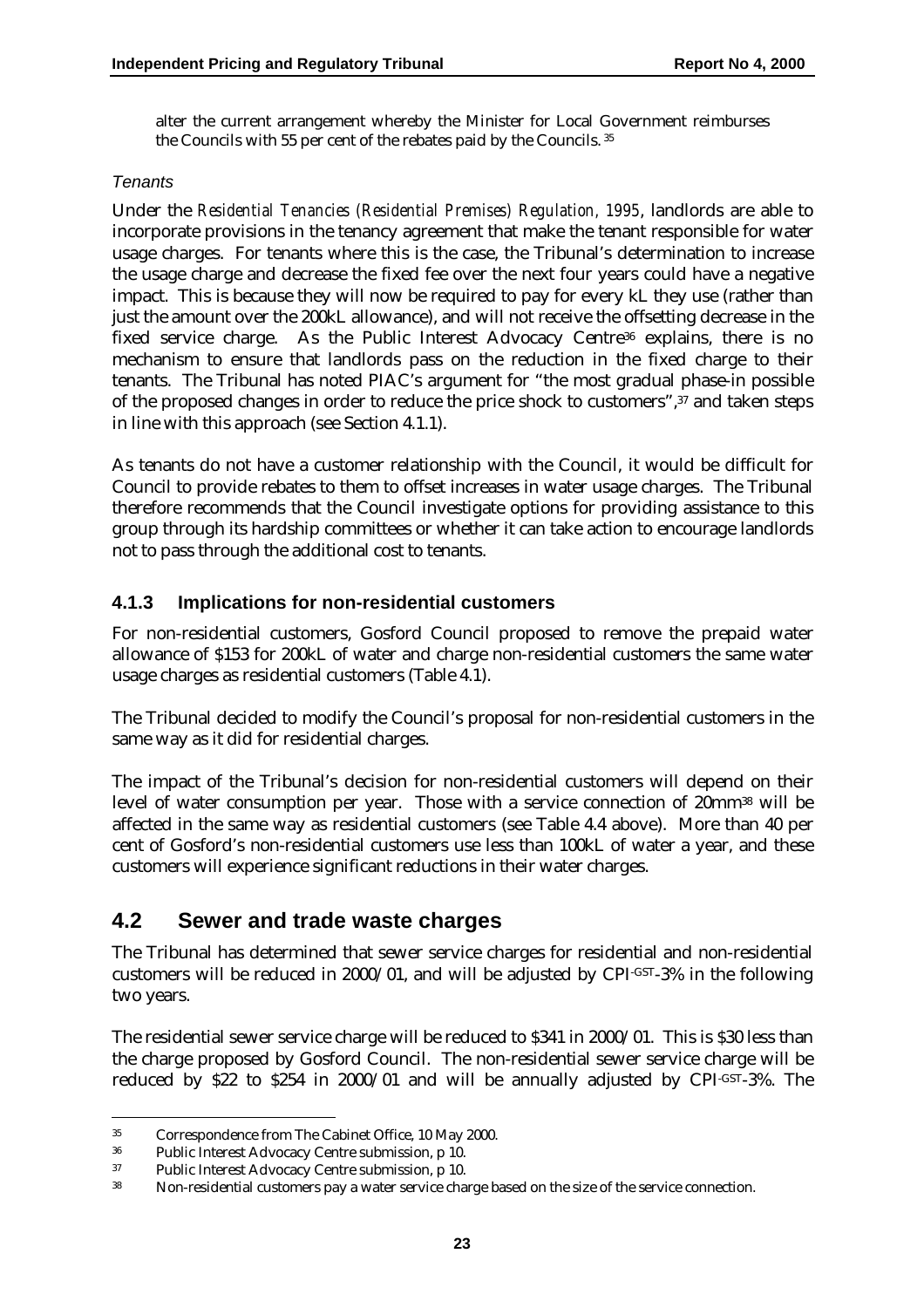Tribunal has decided that trade waste charges will not increase in 2000/01, and will be adjusted by CPI-GST-3% in the following two years.

Residential customers only pay an annual sewer service charge. Non-residential customers pay an annual sewer service charge and a sewer usage charge, which depends on whether the property is classified as a trade waste discharger.

#### **4.2.1 Residential customers**

The Tribunal has rejected the Council's proposal to set the sewer service charge at \$371 in 2000/01 and to maintain this in real terms over next two years. The charge will be set at \$341 for the coming year. The Tribunal also modified Council's proposal to adjust this price by CPI in the following two years—instead it capped increases for 2001/02 and 2002/03 at CPI-GST-3% (Table 4.5), for the same reasons as outlined in 4.1.1.

**Table 4.5 Tribunal's determination on residential sewer service charges**

| <b>Charge</b>                       | 2000/01 | 2001/02                                          | 2002/03                                                                                      |
|-------------------------------------|---------|--------------------------------------------------|----------------------------------------------------------------------------------------------|
| Sewer service charge<br>(per annum) | \$341   | \$341 x (1+CPI <sub>1</sub> <sup>-GST</sup> -3%) | \$341 x (1+CPI <sub>1</sub> <sup>-GST</sup> -3%) x<br>(1+CPI $_{2}^{\cdot \text{-GST}}$ -3%) |

#### **4.2.2 Non-residential customers**

#### *Sewer service charge*

The Tribunal has rejected Gosford Council's proposal that for non-residential premises, the sewer service charge (for a 20mm connection<sup>39</sup>) be maintained at \$276 in 2000/01 and in the following years increase by CPI. Instead, the sewer service charge for a 20mm connection will fall to \$254 in 2000/01 and will be adjusted by CPI<sup>-GST</sup>-3% in the following two years.

#### *Sewer usage charge*

 $\overline{a}$ 

The Tribunal determined that the non-residential sewer usage charge in 2000/01 be maintained at \$0.70 per kL, increasing by CPI-GST-3% in the following two years.

Non-residential customers classified as trade waste dischargers pay a trade waste charge in addition to sewer usage charges. The charges for trade waste services depend on the quality of the discharge from the premise. If the quality of the discharge fails to comply with the trade waste quality standard in the Trade Waste Policy,<sup>40</sup> the charges for `unacceptable quality' in Table 4.6 apply. Alternatively, if the quality meets the criteria then the charges for `acceptable quality' apply.

The Tribunal has reviewed Gosford Council's submission and has decided that the trade waste charges in 2000/01 are to remain at the 1999/00 levels. For the following two years these charges are to be adjusted by CPI-GST-3% (Table 4.6).

<sup>39</sup> The charges for large service connections increase in proportion to the square of the meter size.

<sup>40</sup> The Trade Waste Policy is Gosford City Council's policy *Sewerage – Trade Waste (no. S3.01)*.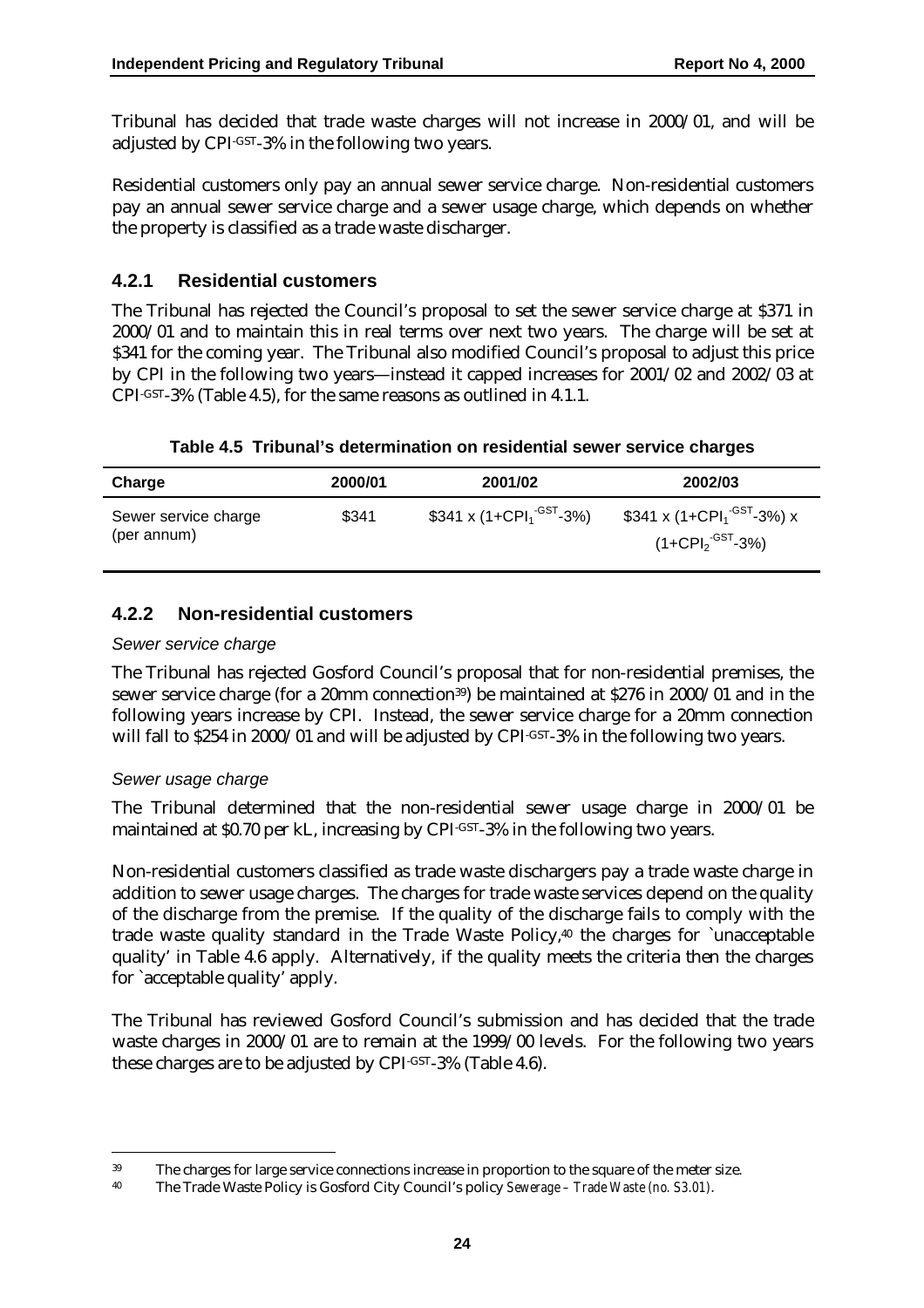| Trade waste discharge         | 2000/01 | 2001/02                                                    | 2002/03                                             |
|-------------------------------|---------|------------------------------------------------------------|-----------------------------------------------------|
| Acceptable quality            |         |                                                            |                                                     |
| Excess volume (per kl)        | \$0.20  | $$0.20 \times (1 + \text{CPI}_{1}^{\text{-GST}} - 3\%)$    | \$0.20 x (1+CPI <sub>1</sub> <sup>-GST</sup> -3%) x |
|                               |         |                                                            | $(1 + \text{CPI}_{2}^{\text{-GST}} - 3\%)$          |
| Unacceptable quality          |         |                                                            |                                                     |
| Volume (per kl)               | \$1.30  | $$1.30 \times (1 + \text{CPI}_1^{\cdot \text{GST}} - 3\%)$ | \$1.30 x (1+CPI <sub>1</sub> <sup>-GST</sup> -3%) x |
|                               |         |                                                            | $(1 + \text{CPI}_{2}^{\text{-GST}} - 3\%)$          |
| Biological oxygen demand (per | \$1.30  | \$1.30 x $(1+CPI1-GST-3%)$                                 | \$1.30 x (1+CPI <sub>1</sub> <sup>-GST</sup> -3%) x |
| 1,000mg/litre)                |         |                                                            | $(1 + \text{CPI}_{2}^{\text{-GST}} - 3\%)$          |
| Non-filterable residue (per   | \$1.30  | \$1.30 x $(1+CPI1-GST-3%)$                                 | \$1.30 x $(1+CPI1-GST-3%)x$                         |
| $1,000$ mg/litre)             |         |                                                            | $(1 + \text{CPI}_{2}^{\text{-GST}} - 3\%)$          |
|                               |         |                                                            |                                                     |
| Re-inspection fee             | \$74    | $$74 \times (1+CPI1$ <sup>-GST</sup> -3%)                  | $$74 \times (1+CPI1$ <sup>-GST</sup> -3%)x          |
|                               |         |                                                            | $(1 + \text{CPI}_2 \cdot \text{GST} - 3\%)$         |

**Table 4.6 Tribunal determination on trade waste charges in 2000/01 to 2002/03**

### **4.3 Vacant land charges**

The Tribunal has determined that Gosford Council can retain the vacant land charges for water and sewer service over next three years, but at a reduced level. As the Tribunal has made substantial changes to prices with the removal of the pre-paid water allowance in this determination, it will review vacant charges in the next determination.

Vacant land charge is a periodic charge for access or 'availability' to properties which are not connected to the water, sewerage or stormwater services but where the services are available for connection. Hunter Water Corporation does not currently charge for vacant land. Sydney Water<sup>41</sup> is proposing to remove its charge of \$370.40. Gosford Council is proposing to retain their vacant land charges, but to reduce them over the next three years in line with the reduction in the water service charge. It is also proposing to reduce the sewer service component by \$95 in 2000/01 (Table 4.8).

|               | 1999/2000<br><b>Current</b> | 2000/01 | 2001/02 | 2002/03 |
|---------------|-----------------------------|---------|---------|---------|
| Water service | 153                         | 90      | 82      | 74      |
| Sewer service | 371                         | 276     | 284     | 293     |
| Total         | 524                         | 366     | 366     | 367     |

| Table 4.8 Gosford Council's proposed vacant land charges (\$ of day) |  |  |  |  |  |  |  |  |
|----------------------------------------------------------------------|--|--|--|--|--|--|--|--|
|----------------------------------------------------------------------|--|--|--|--|--|--|--|--|

Note: an inflation rate of 3 per cent was assumed in 2001/02 and 2002/03.

 $\overline{a}$ 41 Sydney Water Corporation submission, p 69.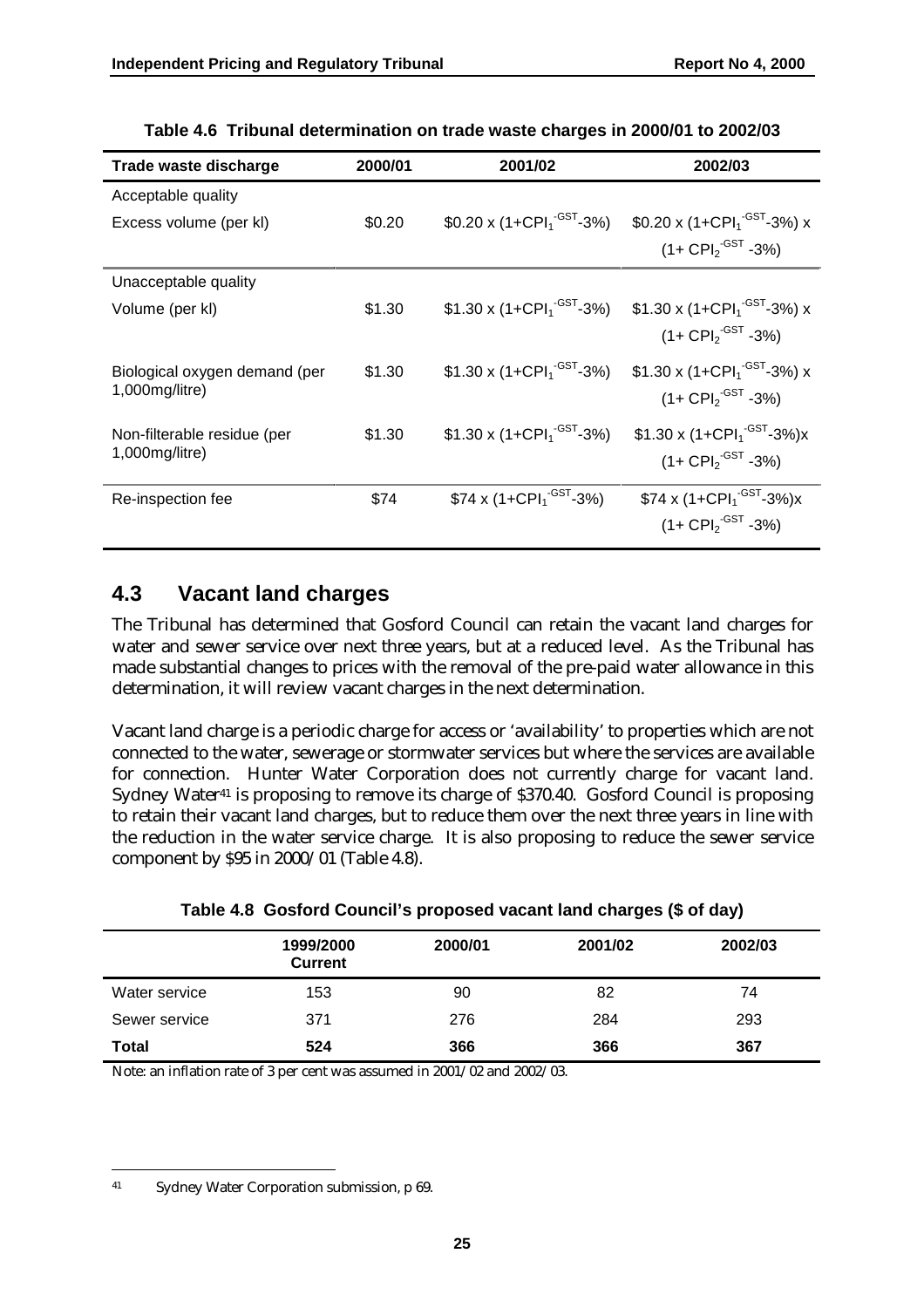The Tribunal has previously questioned the appropriateness of the vacant land charge. On the one hand, it may be argued that, regardless of the availability of services, charges should only be levied when services are used. On the other, agencies have to supply services for a defined area. In new areas, agencies assume that all properties will eventually connect to the system and, because it is economically more efficient, infrastructure is constructed on that basis. Moreover, the availability of the sewer is a benefit to the owner of the vacant land.

The water agencies now recover the capital costs of infrastructure for new land developments up-front through developer charges. Although the developer charge calculation currently deducts an amount for the potential revenue received from the property, this raises the question as to the extent to which water agencies should continue to rely on vacant land charges.

For this determination period, however, the Tribunal has decided Gosford Council can levy vacant land charges, as set out in Table 4.9.

|               | 2000/01 | 2001/02 | 2002/03 |
|---------------|---------|---------|---------|
| Water service | \$70    | \$70    | \$70    |
| Sewer service | \$254   | \$254   | \$254   |
| Total         | \$324   | \$324   | \$324   |

#### **Table 4.9 Tribunal's determination on vacant land charges (\$ of day)**

Note: an inflation rate of 3 per cent was assumed in 2001/02 and 2002/03.

### **4.4 Stormwater charges**

The Tribunal has rejected Gosford Council's proposal to increase the Drainage Levy of \$40 by the CPI each year over the period of the determination. The Tribunal has decided that the levy should remain at \$40 in 2000/01 but in 2001/02 and 2002/03, the levy is to increase by CPI-GST.

Gosford Council operates most of its drainage functions from its general council business and not its water and sewer business. All of operating and maintenance costs and most of the capital costs are funded through the General Fund of Council. In 1991, the Council introduced a Drainage Levy to assist in funding a backlog of drainage capital works.

Gosford Council's projected level of capital expenditure on stormwater is substantial. In its submission, Council indicated that the outstanding capital works was \$113m.<sup>42</sup> The Tribunal is reluctant to increase the drainage levy, particularly in light of the cash build-up in Council's water and sewerage business (see Table 3.8).

<sup>42</sup> Gosford City Council submission, p 19.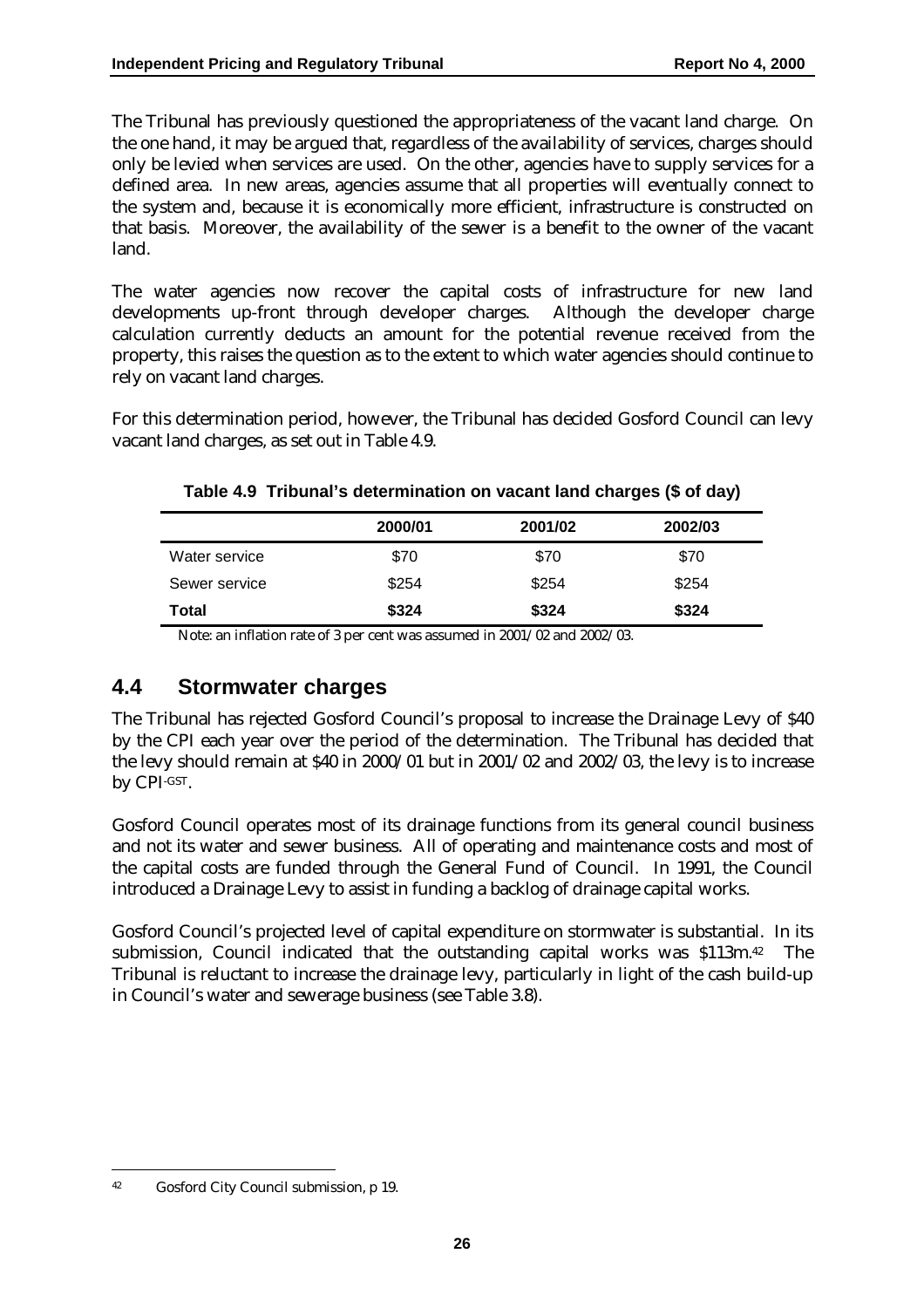### **4.5 Miscellaneous charges**

In addition to water and sewerage charges, Gosford Council levies a range of miscellaneous charges for other related services. For this determination, proposals for these charges were detailed in separate submissions. The Tribunal has set a maximum fixed fee for every miscellaneous charge for each agency—those for Gosford Council can be found at the end of this report. These fees apply for the entire determination period, and no new miscellaneous charges can be introduced in this time.

#### **4.5.1 Gosford Council's proposed charges**

In late 1999, the Tribunal facilitated a Water Miscellaneous Charges Working Group (WMCWG) that included representatives of each agency and stakeholders. This group aimed to review the agencies' range of miscellaneous charges and to assist them in preparing their proposals.43 It decided that the agencies would present their proposed charges in terms of the underlying material and labour costs involved, and show the level of overheads recovered, according to the formula below.

Miscellaneous Charge **=** Base Cost + Direct Material Cost + Profit Margin Where: Base cost = [Direct cost of labour (including on costs) + transport + equipment] \* [business unit overheads]

Gosford Council calculated its proposed charges using a base cost that assumed a direct cost of labour which varied from \$23 to \$33 per hour plus 50 per cent overheads. Gosford did not include a profit margin in the calculation.

#### **4.5.2 Tribunal's determination and its implications for customers**

In making its determination, the Tribunal used a base labour rate of \$25 per hour and overheads of 100 per cent (ie all inclusive labour rates of \$50 per hour), and no profit margin was allowed. It also adopted a number of charges that the WMCWG found were common services provided by all the agencies.

Although miscellaneous charges do not collectively account for a material proportion of total revenue from the water and sewerage business, they can be individually significant, particularly for low-income consumers.

In making its decision, the Tribunal took into account arguments made by consumer and environment groups. Both PIAC<sup>44</sup> and NCOSS<sup>45</sup> argued that the Tribunal should determine an exhaustive list of charges. NCOSS believes fixed miscellaneous charges impact harshly and disproportionately on low-income consumers, and that the agencies should not be able to introduce new charges without clearly indicating why this was necessary. PIAC was particularly concerned about the introduction of late payment fees and personal visit fees.

<sup>43</sup> The following stakeholder representatives were invited to participate in the WMWCG: Electricity and Water Ombudsman of NSW, Council of Social Services of New South Wales, Public Interest Advocacy Centre, NSW Department of Community Services, Urban Development Institute of Australia. Of those EQION, NCOSS and PIAC attended meetings. UDIA and a DOCS representative at Sydney Water were informed of outcomes.

<sup>44</sup> Public Interest Advocacy Centre submission, p 9.

<sup>45</sup> NCOSS submission, p 2.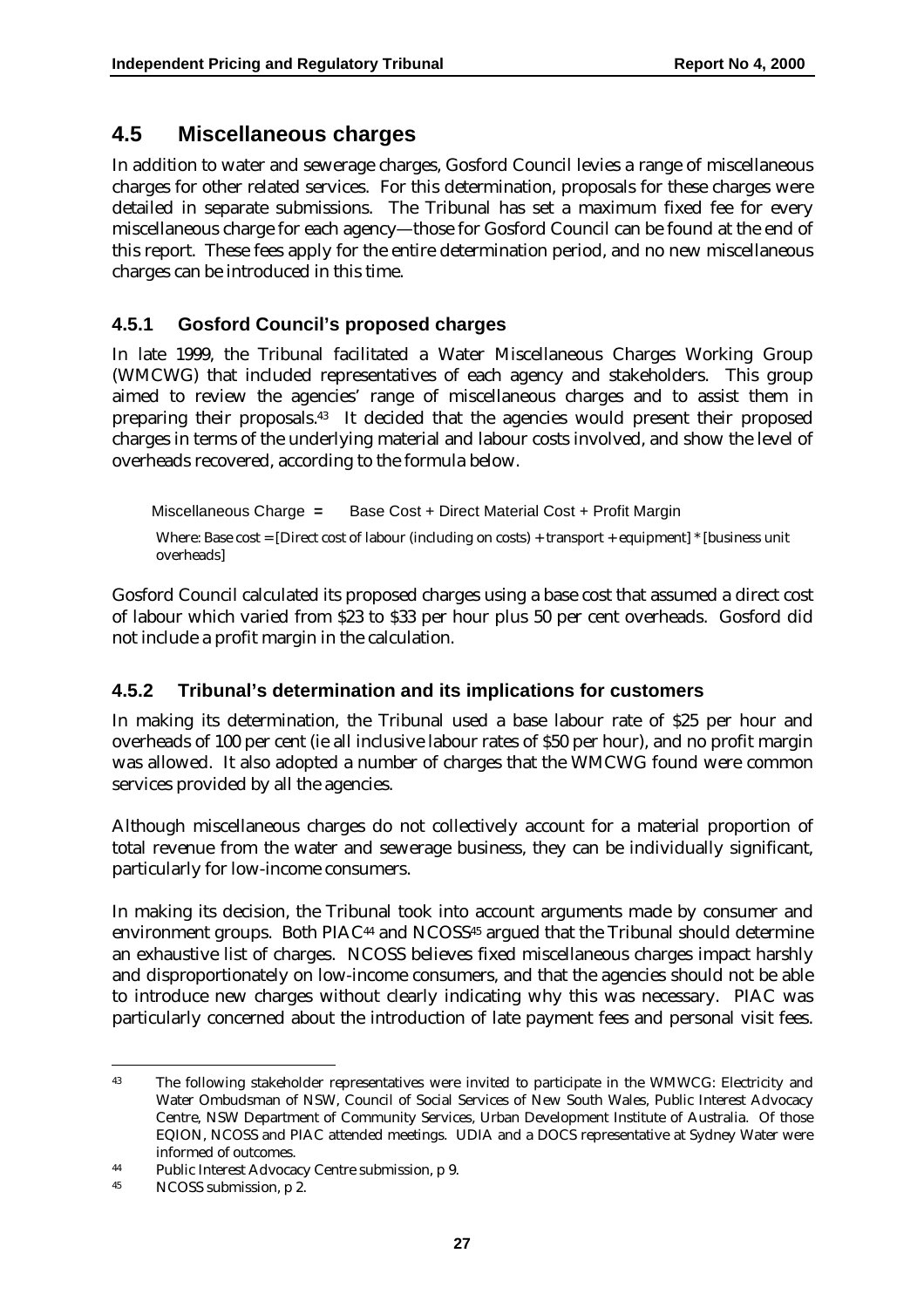PIAC and the PENGOs<sup>46</sup> considered it inappropriate to factor in a profit margin. The PENGOs believed that there should be no increase in the level of the charges. PIAC argued for common service levels for common charges.

### **4.6 Developer charges**

The Tribunal has decided to delay any changes to the methodology for calculating the maximum charge for supplying water and sewerage services to new developments. A determination for developer charges will be released in conjunction with the medium-term determination for Sydney Water Corporation.

Developer charges are up-front charges paid by developers to water agencies to recover the infrastructure costs incurred in servicing new developments. In Determination Number 4, 1996, the Tribunal established a methodology<sup> $47$ </sup> for Gosford to calculate developer charges. In the Issues Paper, the Tribunal indicated that it would review a number of matters raised by the development industry. The Tribunal has received a number of submissions and would like to consider any changes in the context of the Sydney Water review. As the Tribunal considers that any amendments to the methodology should be applied at the same time by all agencies, it will not be making a determination at this time.

The maximum prices for developer charges continue to be calculated by applying the methodology applicable as at 30 June 2000.

<sup>46</sup> PENGOs submission, p 10.

<sup>47</sup> The methodology was established under section 13A(1)(b) of the *Independent Pricing and Regulatory Tribunal Act, 1992.*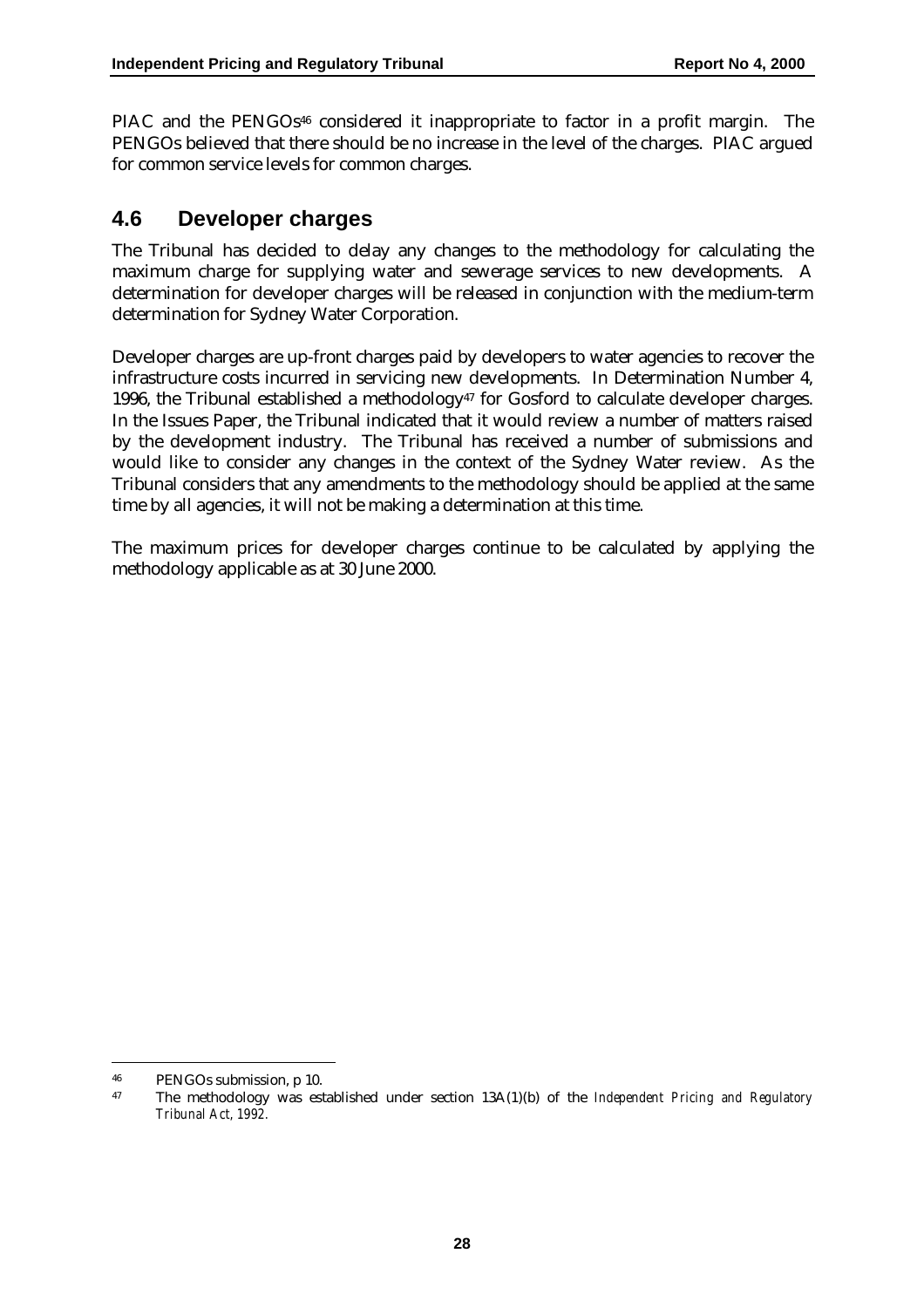### **5 IMPLICATIONS FOR THE ENVIRONMENT**

The Tribunal believes its decision to change the way consumers are charged for water, so their water bill depends more on the amount of water they use, sends an important price signal that will help manage water demand. However, further efforts are required.

A continued focus on water demand management is important to ensure that in the future the competing interests of customers and the environment (eg environmental flows in water catchments) can be met. As Council considers that demand for water is currently inelastic to price, the Tribunal urges the Council to continue its current initiatives and explore further mechanisms to reduce water usage, including the following.

- **1. Providing incentives for consumers to install water saving devices.** Although the SEDA Smart Showerhead Program48—which provides financial incentives for consumers to purchase water efficient showerheads—has not been successful to date, the removal of the prepaid water allowance may change this. The 200kL allowance meant that only large users gained a financial benefit from reducing their usage; under the new pricing arrangement, all water users will save money if they reduce their usage. Council should consider PIAC's suggestion that such retro-fitting campaigns should be funded by the increase in user charges.49 It should also note the PENGOs' suggestion that similar incentives should be provided for the installation of rainwater tanks, water efficient equipment, composting toilets and grey water recycling systems.
- **2. Reducing leakage.** The Tribunal notes that the Council undertook a leakage investigation study in 1997 and proposes a further review in 2000.50 The results from such studies are important for developing programs to reduce leakage.
- **3. Promoting increased reuse of sewage effluent.** The Council<sup>51</sup> has recently investigated potential effluent reuse schemes in the following areas: non-potable urban reuse, agriculture and horticulture reuse, and industrial reuse. The Tribunal is keen to see progress in reuse projects over the next three years.
- **4. Education programs on demand management.** In the public hearing,52 Gosford Council identified education programs (eg Water Week) as the major instrument for demand management.

These recommendations are in line with those put forward by the PENGOs,<sup>53</sup> who also recommended that the Council introduce water audits for large users, and promote increased reuse of sewerage effluent.

 $\ddot{\phantom{a}}$ 

<sup>48</sup> Gosford City Council submission, p 15.

<sup>49</sup> Public Interest Advocacy Centre, submission to Medium Term Price Path for Water Agencies, January 2000, p 11.

<sup>50</sup> Gosford City Council submission, p 15.

<sup>51</sup> Gosford City Council submission, p 15.

<sup>52</sup> Transcript of public hearing, p 20.

<sup>53</sup> PENGOs submission, p 13.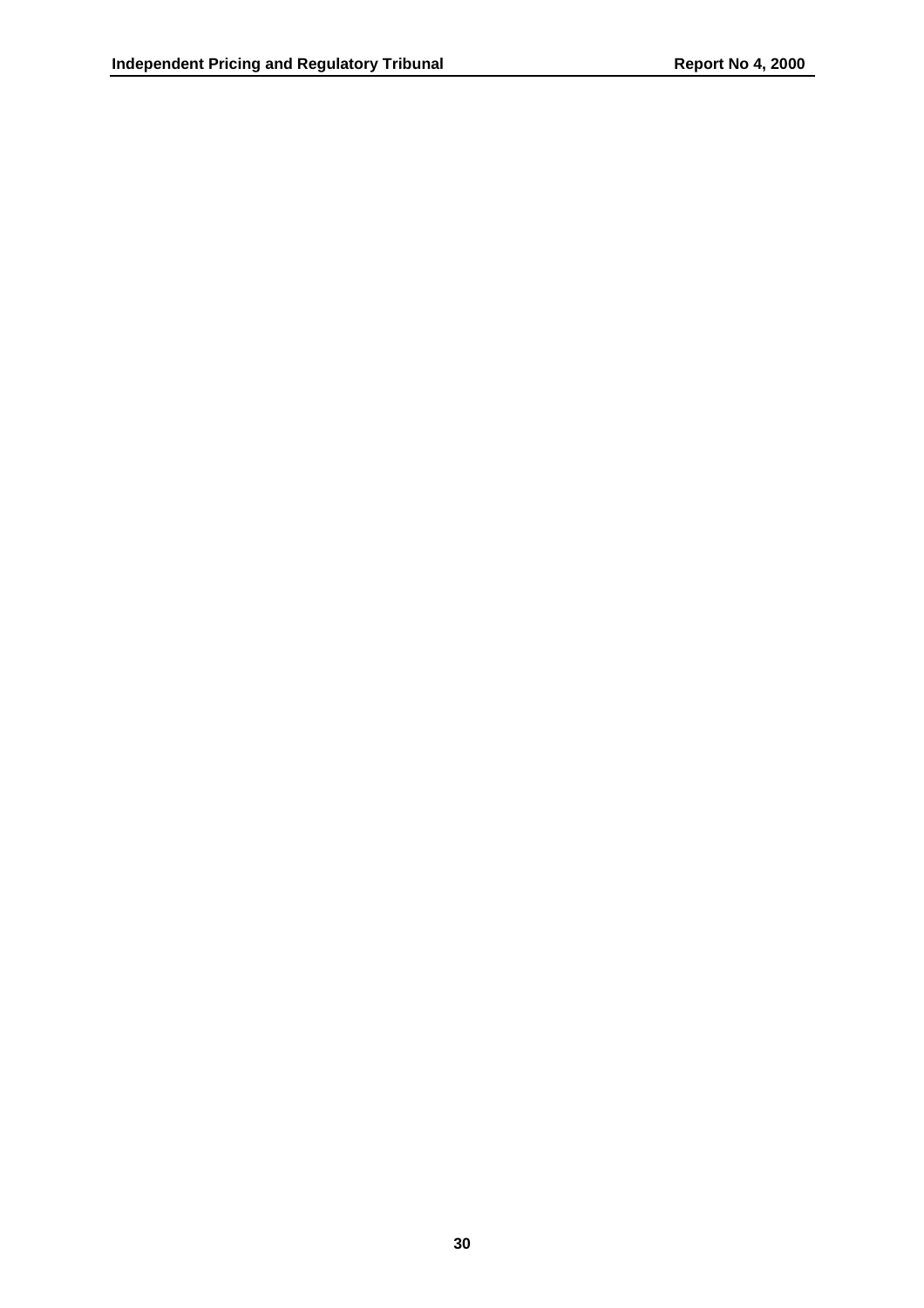### **6 IMPLICATIONS FOR STANDARDS**

In making this determination, the Tribunal has taken into account Gosford Council's need to meet a range of service, quality and environmental standards over the period of the determination. In particular, it is required to:

• meet environmental standards imposed by the NSW Environment Protection Authority (EPA), NSW Fisheries and the Healthy Rivers Commission.

In addition Gosford Council has elected to:

 $\overline{a}$ 

- meet National Health and Medical Research Centre (NHMRC) Water Quality Standards
- meet specific service standards (water reliability, continuity, and supply adequacy see Attachment 7).

Unlike Sydney Water and Hunter Water, Gosford Council does not have an operating licence that establishes appropriate service standards. Rather, Council has set these standards internally. In some instances it is not clear what is required under these standards. For example, Gosford Council has set for itself the following water supply adequacy standard:

Minimum operating pressure of twelve (12) metres head at the property boundary.

The Tribunal is concerned that customers are unlikely to understand what this means for them.

Although the Tribunal's role is not to set or regulate standards, it has a legitimate interest in this area. The prices it sets for a particular service should be based on a clear understanding of the service standards to be delivered for that price. This is important as there is generally a trade-off between price and service levels, and the Tribunal needs to balance incentives to reduce costs with incentives to maintain and improve service standards.

In particular, the Tribunal believes a common regulatory framework that specifies clear, unambiguous standards, and requires the agencies to track and report their performance against these standards needs to developed. This would help to overcome several shortcomings in the current situation, including:

- **Fragmented responsibility for setting standards.** For example, Gosford Council does not have an operating licence which sets out the operating standards it must achieve (as do Sydney Water and Hunter Water). It uses the NHMRC Drinking Water Guidelines as a basis for its water quality standards, and the EPA is responsible for regulating discharges to the environment.
- **Different service standards and performance targets among the four water agencies.** Halcrow found54 that it was difficult to compare the four agencies in NSW and that there are wide variations in their service standards and performance targets (see Attachment 7).

<sup>54</sup> Halcrow Management Sciences Limited, *New South Wales Water Agencies' Review – Summary*, December 1999, p 9.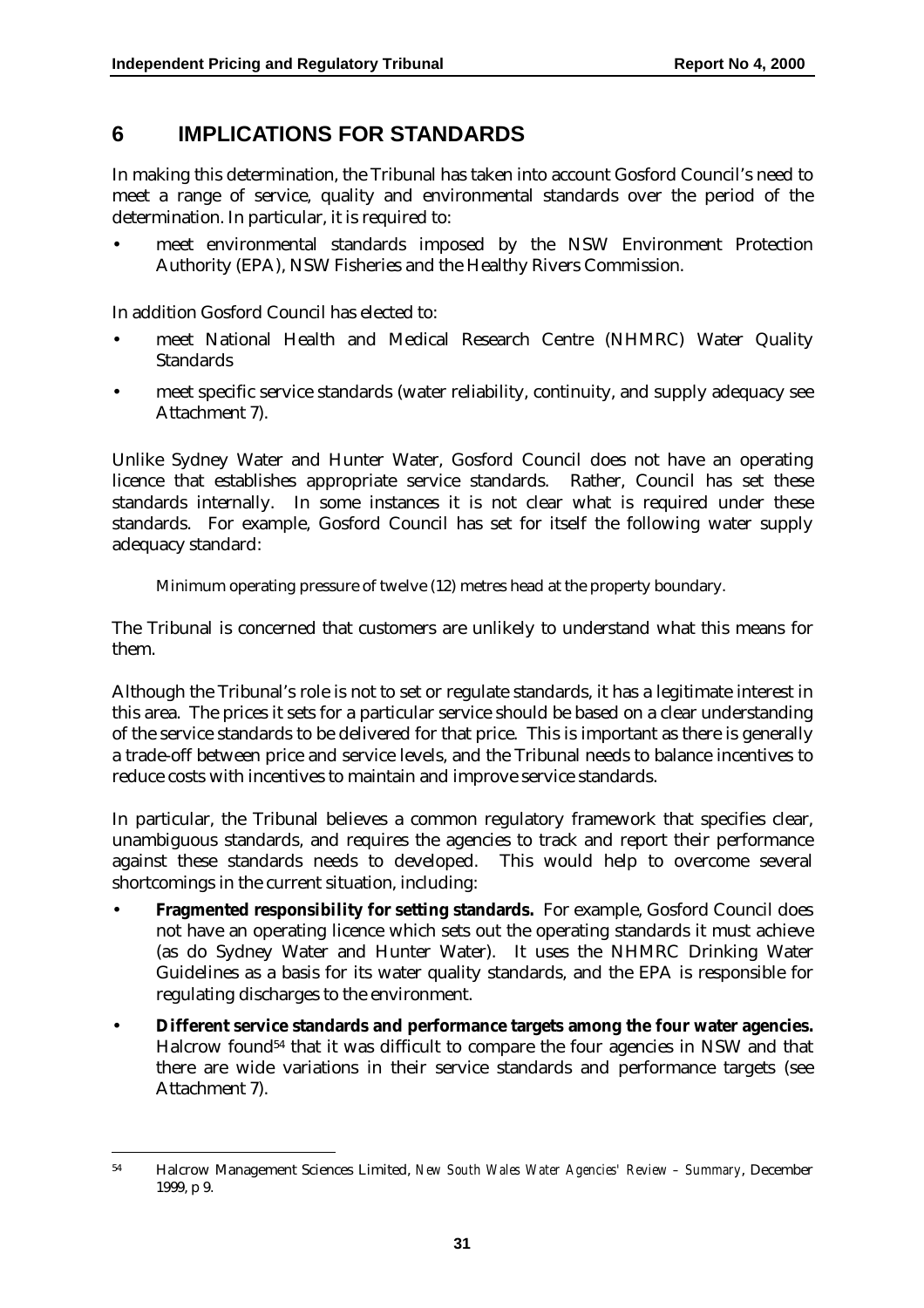• **No mechanism for ensuring the standards the agencies aim to meet are appropriate**, and based on their customers' expectations and willingness to pay. Halcrow observed55 that each agency's service levels seem to have been chosen to reflect the capability of the system rather than their customers' expectations.

If such a framework was in place, the Tribunal would consider introducing financial incentives for the agencies to provide and maintain service standards in excess of minimum standards. Examples of such incentives include an adjustment to price limits in the first year of the regulatory period to reflect the overall standard provided to customers,<sup>56</sup> and an allowed adjustment to prices to reflect the difference between actual and target reliability levels.57

The Tribunal believes the prices it has set for water and sewerage services are sufficient for Council to meet its service standards. Further, it expects Gosford Council to achieve the cost reductions implied in the determination through greater efficiency, not reduced service levels. The Tribunal will examine the extent to which the Council has met these requirements when it makes its next determination. In addition, it is keen to see Gosford Council (and the other water agencies it regulates) make significant improvements to the way they set and specify the standards they will meet, and track and report their performance against these standards.

<sup>55</sup> Halcrow Management Sciences Limited, *New South Wales Water Agencies' Review – Summary*, December 1999, p 19.

<sup>&</sup>lt;sup>56</sup> This incentive was introduced by the UK Office of Water Services in its most recent determination, Final Determinations, *Future water and sewerage charges*, *2000-05*, pp 99-101.

<sup>57</sup> Such a mechanism was proposed by the Office of the Regulator General in Victoria, in its report, *2001 Electricity Distribution Price Review, Draft Decision,* Chapter 3 and Appendix E.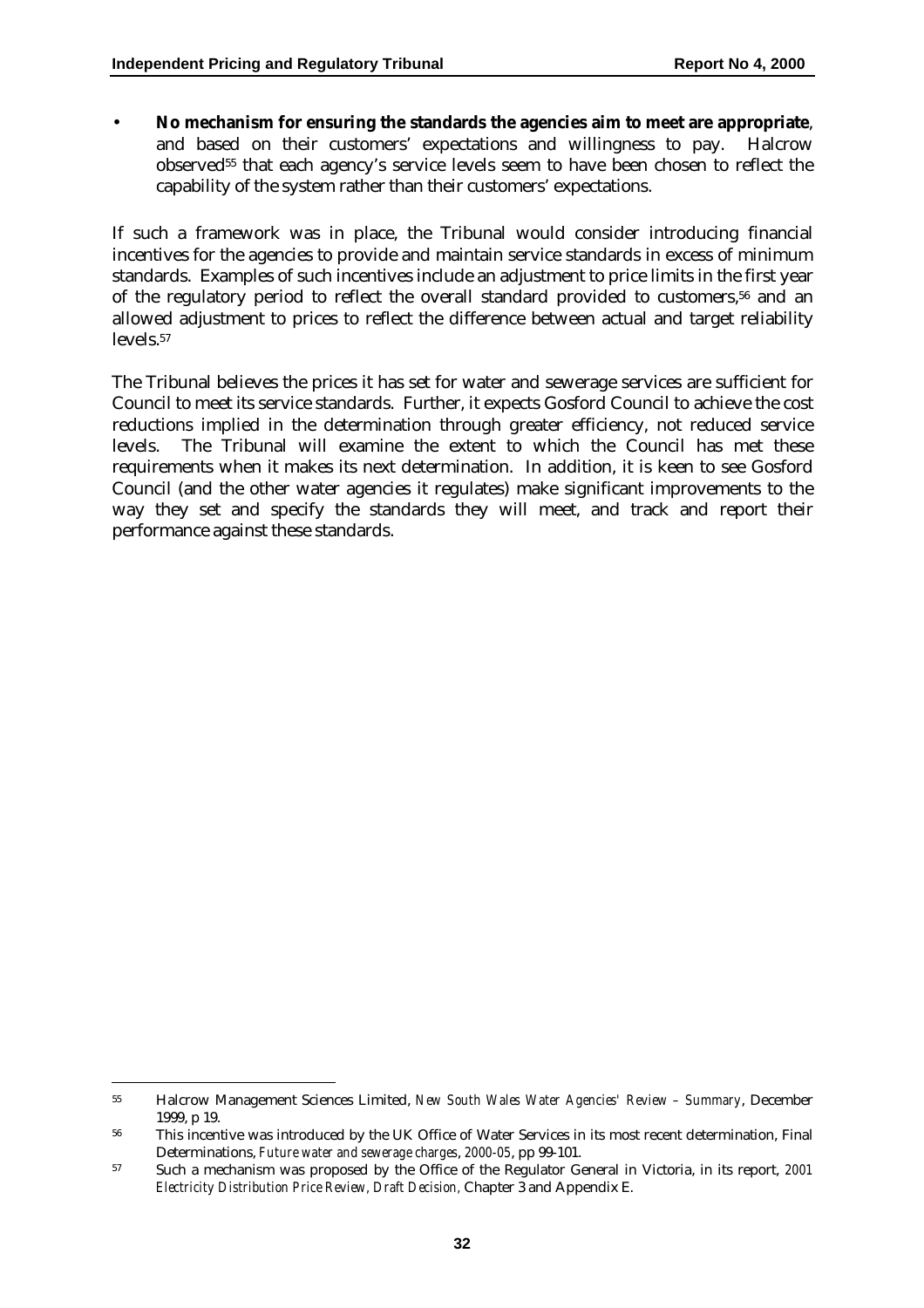# **ATTACHMENT 1 LIST OF SUBMISSIONS**

Submissions were received from the following organisations in regard to Gosford City Council:

Central Coast Community Environment Network Central Coast Regional Catchment Committee Council of Social Services of New South Wales Gosford City Council NSW Environment Protection Authority Peak Environmental Non-Government Organisations Public Interest Advocacy Centre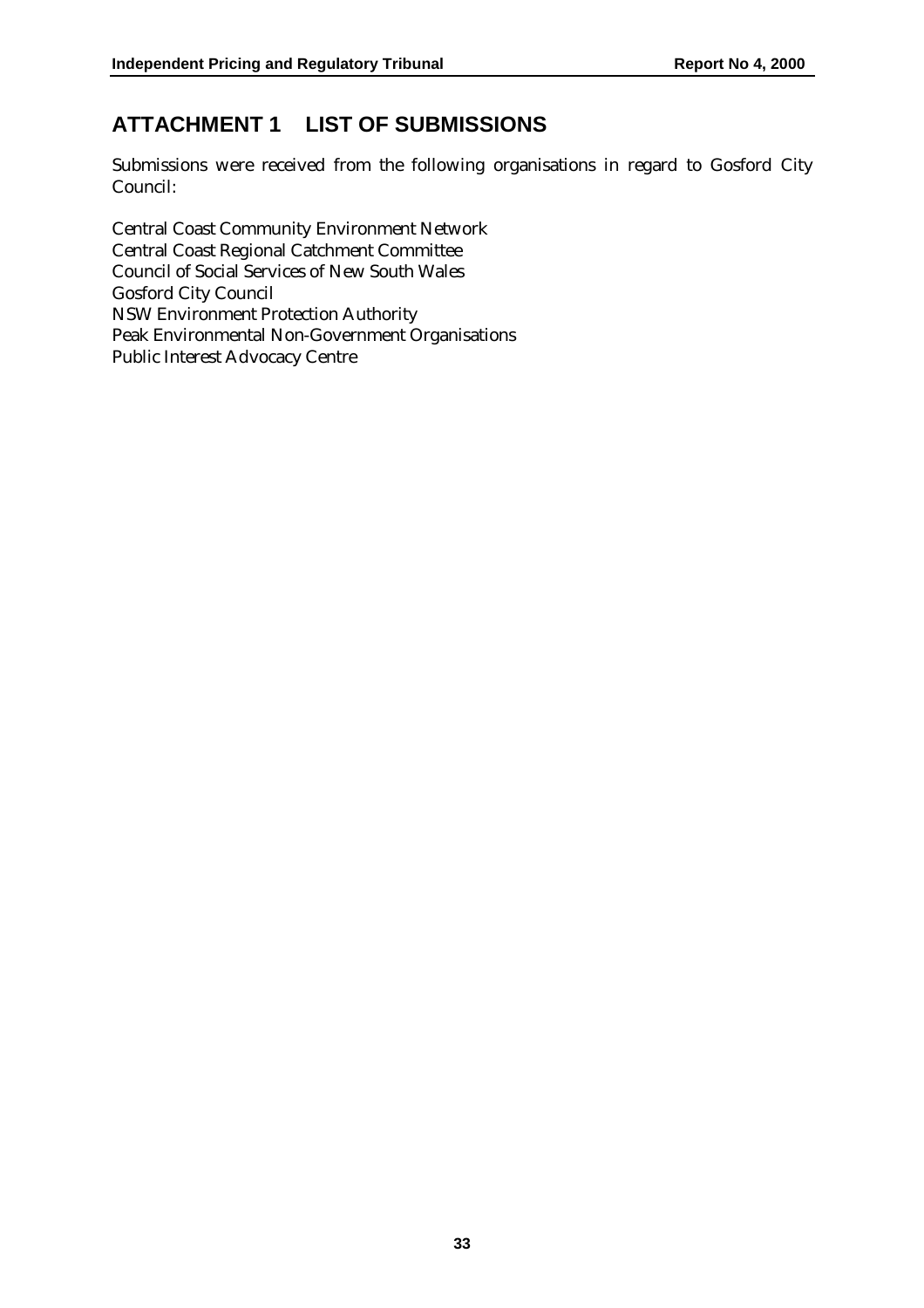### **ATTACHMENT 2 PRESENTERS AT PUBLIC HEARING**

The list of presenters at the public hearing on 10 March 2000 were:

Mr Peter Wilson, General Manager of Gosford City Council Mr Terry Bowditch, Manager Water and Sewerage Services, Gosford City Council Mr John Dawson, General Manager of Wyong Shire Council Mr Greg Ashe, Manager Finance Resources, Wyong Shire Council Mr Ken Grantham, Water and Waste, Wyong Shire Council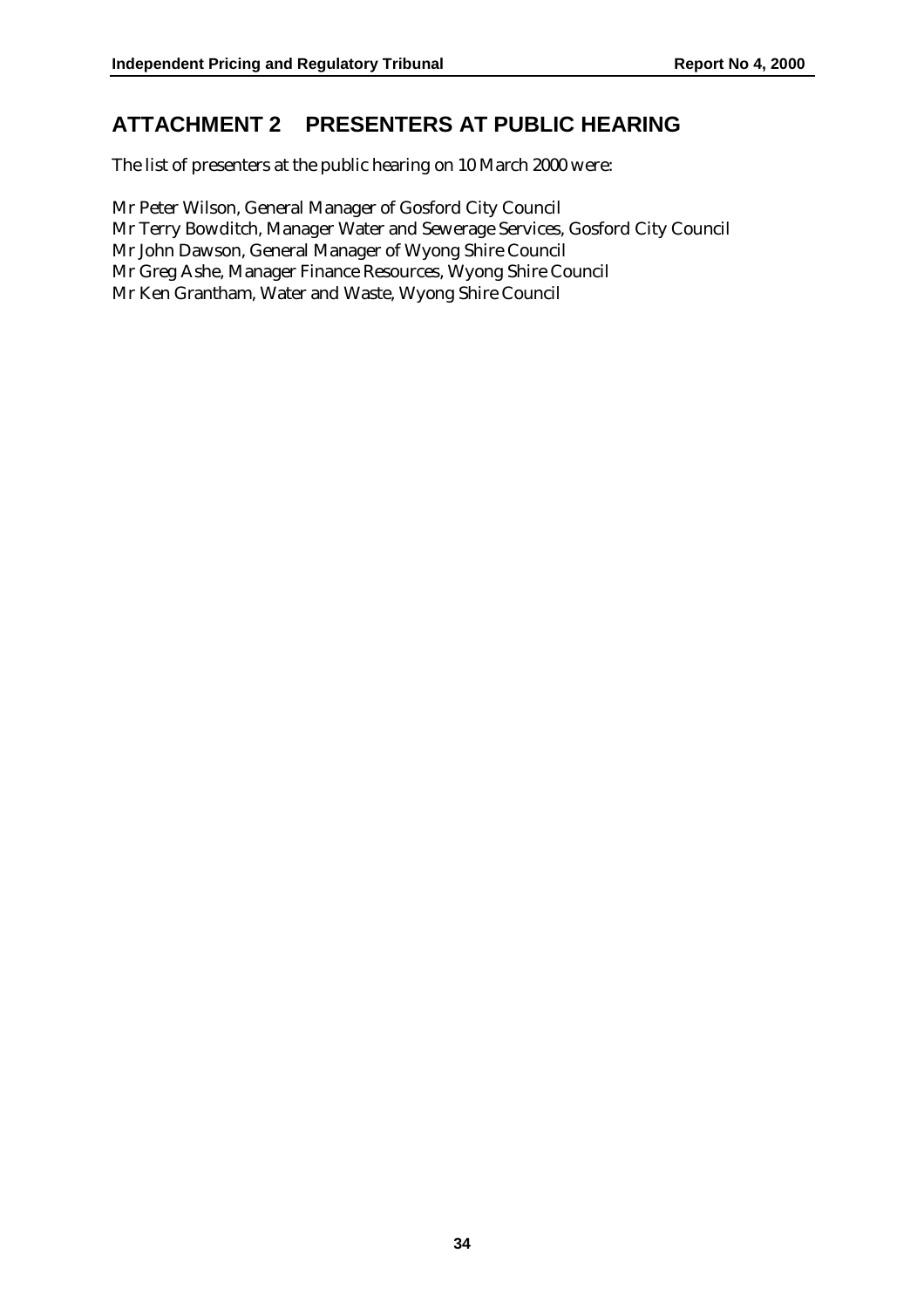# **ATTACHMENT 3 IPART ACT REQUIREMENTS**

# **Section 15 compliance**

| <b>Section</b>                                                                                                                                                                                                                                                                                        | Reference                                                                                                                                                                                                                                                                                                                                                                                                                                                                                                                                                                                                                                                                     |
|-------------------------------------------------------------------------------------------------------------------------------------------------------------------------------------------------------------------------------------------------------------------------------------------------------|-------------------------------------------------------------------------------------------------------------------------------------------------------------------------------------------------------------------------------------------------------------------------------------------------------------------------------------------------------------------------------------------------------------------------------------------------------------------------------------------------------------------------------------------------------------------------------------------------------------------------------------------------------------------------------|
| s15(1)(a) the cost of providing the services<br>concerned                                                                                                                                                                                                                                             | The costs of providing water services to<br>customers are discussed in Chapter 3.                                                                                                                                                                                                                                                                                                                                                                                                                                                                                                                                                                                             |
| s15(1)(b) the protection of consumers from<br>the abuses of monopoly power in terms of<br>prices, pricing policies and standard<br>οf                                                                                                                                                                 | Chapter 4 discusses how the Tribunal has<br>managed the transition from a prepaid water<br>allowance to a two part tariff.                                                                                                                                                                                                                                                                                                                                                                                                                                                                                                                                                    |
| services                                                                                                                                                                                                                                                                                              | Chapter 4 also addresses price changes over the<br>regulatory period. In general the Tribunal has<br>increased prices by CPI-X.                                                                                                                                                                                                                                                                                                                                                                                                                                                                                                                                               |
| s15(1)(c) the appropriate rate of return on<br>public sector assets, including appropriate<br>payment of dividends to the Government for<br>the benefit of the people of New South Wales                                                                                                              | <b>Chapter 3</b> discusses appropriate profit margins<br>and rates of return for Gosford Council.                                                                                                                                                                                                                                                                                                                                                                                                                                                                                                                                                                             |
| s15(1)(d) the effect on general price inflation<br>over the medium term                                                                                                                                                                                                                               | Constraints on the movement of individual tariffs<br>for customers are detailed in Chapter 3. These<br>will ensure that the impact of the Tribunal's<br>determination will have a negligible impact on<br>general price inflation over the medium term.                                                                                                                                                                                                                                                                                                                                                                                                                       |
| s15(1)(e) the need for greater efficiency in the<br>supply of service so as to reduce the cost for<br>the benefit of consumers and tax payers                                                                                                                                                         | Efficient operating costs and capital expenditure<br>are discussed in Chapter 3.                                                                                                                                                                                                                                                                                                                                                                                                                                                                                                                                                                                              |
| s15(1)f the need to maintain ecologically<br>sustainable development (within the meaning<br>of section 6 of the Protection of the<br>Environment Administration Act 1991) by<br>appropriate pricing policies that take account<br>of all the feasible options available to protect<br>the environment | <b>Chapter 5</b> discusses issues relating to the<br>environment.                                                                                                                                                                                                                                                                                                                                                                                                                                                                                                                                                                                                             |
| S15(1)(g) the impact on pricing policies of<br>borrowing, capital and dividend requirements<br>of the government agency concerned and, in<br>particular, the impact of any need to renew or<br>increase relevant assets                                                                               | Chapter 3 discusses appropriate profit margins<br>for Gosford Council. In making this determination,<br>Tribunal<br>considered<br>the<br>has<br>dividend<br>requirements. However, the Tribunal has noted<br>the legal position put forward by the Department<br>of Local Government on the payment of<br>dividends to the council. Legal advice provided<br>to the Tribunal suggests that payment of<br>dividends may be possible.<br>Due to the<br>uncertainties the Tribunal has taken the view that<br>rather than increasing prices so that a dividend<br>could be made, excess funds should be used to<br>reduce the impact of removing the prepaid water<br>allowance. |
| s15(1)(h) the impact on pricing policies of any<br>arrangements that the government agency<br>concerned has entered into for the exercise of<br>its functions by some other person or body                                                                                                            | Not applicable                                                                                                                                                                                                                                                                                                                                                                                                                                                                                                                                                                                                                                                                |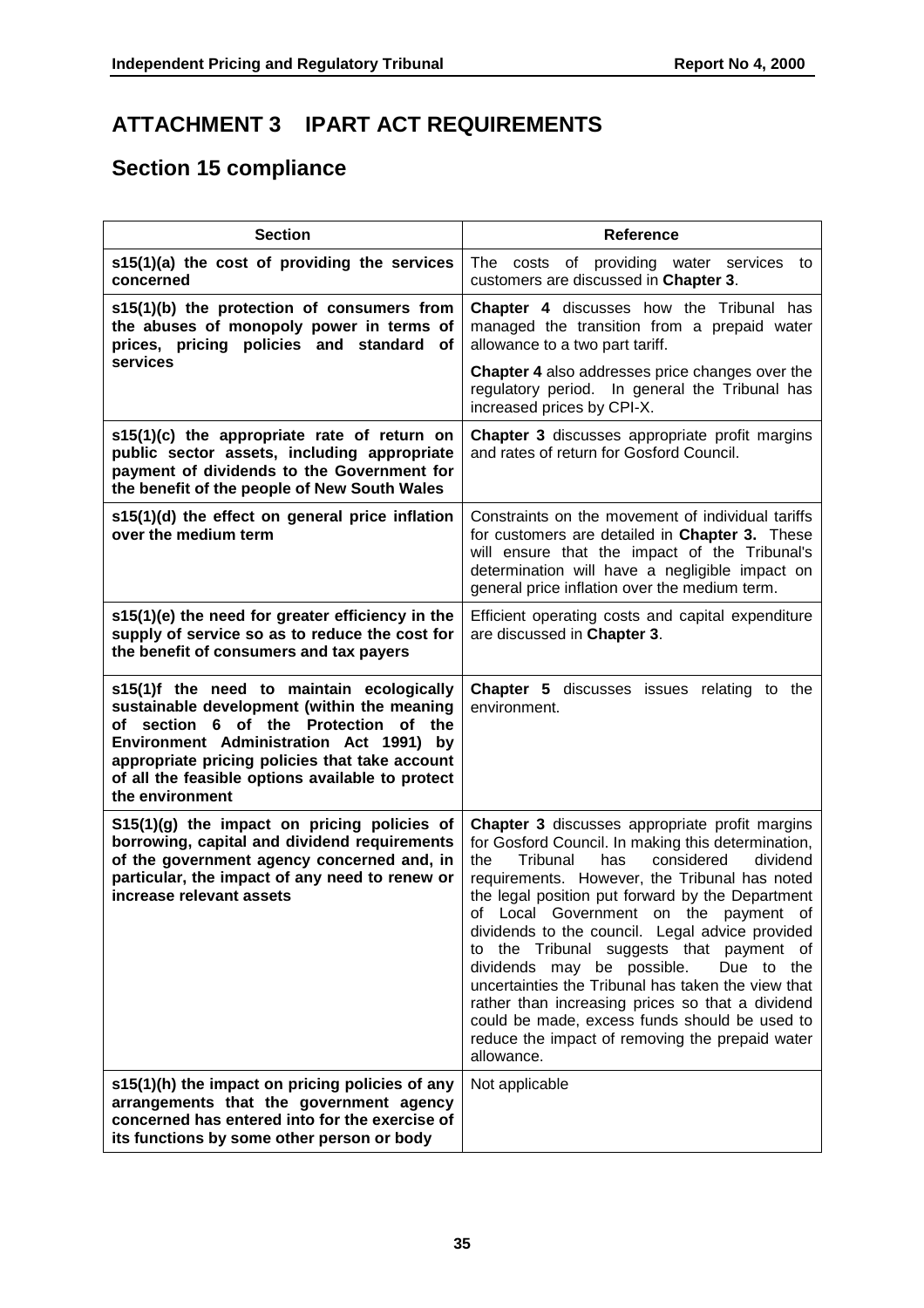| <b>Section</b>                                                                                                                                                            | Reference                                                                                                                                                                                                                                      |  |
|---------------------------------------------------------------------------------------------------------------------------------------------------------------------------|------------------------------------------------------------------------------------------------------------------------------------------------------------------------------------------------------------------------------------------------|--|
| $s15(1)(l)$ the need to promote competition in<br>the supply of the services concerned                                                                                    | The Government has not created any provision<br>for the establishment of competition in the supply<br>of water and sewerage services                                                                                                           |  |
| s15(1)(j) consideration of<br>demand<br>management (including levels of demand) and<br>least cost planning                                                                | <b>Chapter 5</b> addresses the impact on demand<br>management practices.                                                                                                                                                                       |  |
| s15(1)(k)<br>the social<br>impact<br>0f<br>the<br>determinations and recommendations                                                                                      | <b>Chapter 4</b> sets the constraints in movements of<br>individual tariffs. This determination has been<br>designed to minimise price increases.                                                                                              |  |
|                                                                                                                                                                           | <b>Chapter 4</b> outlines the maximum price Gosford<br>can charge for a limited number of miscellaneous<br>services.                                                                                                                           |  |
| s15(1)(I) standards of quality, reliability and<br>safety of the services concerned (whether<br>those standards are specified by legislation,<br>agreement or otherwise). | In making the determination the Tribunal has<br>been mindful of the need to maintain existing<br>levels of service and the potential for increases in<br>some service levels. In Chapter 6 the Tribunal<br>discusses the standards of service. |  |

# **Section 16 requirements**

As Gosford Council does not contribute to Consolidated Revenue there will be no impact.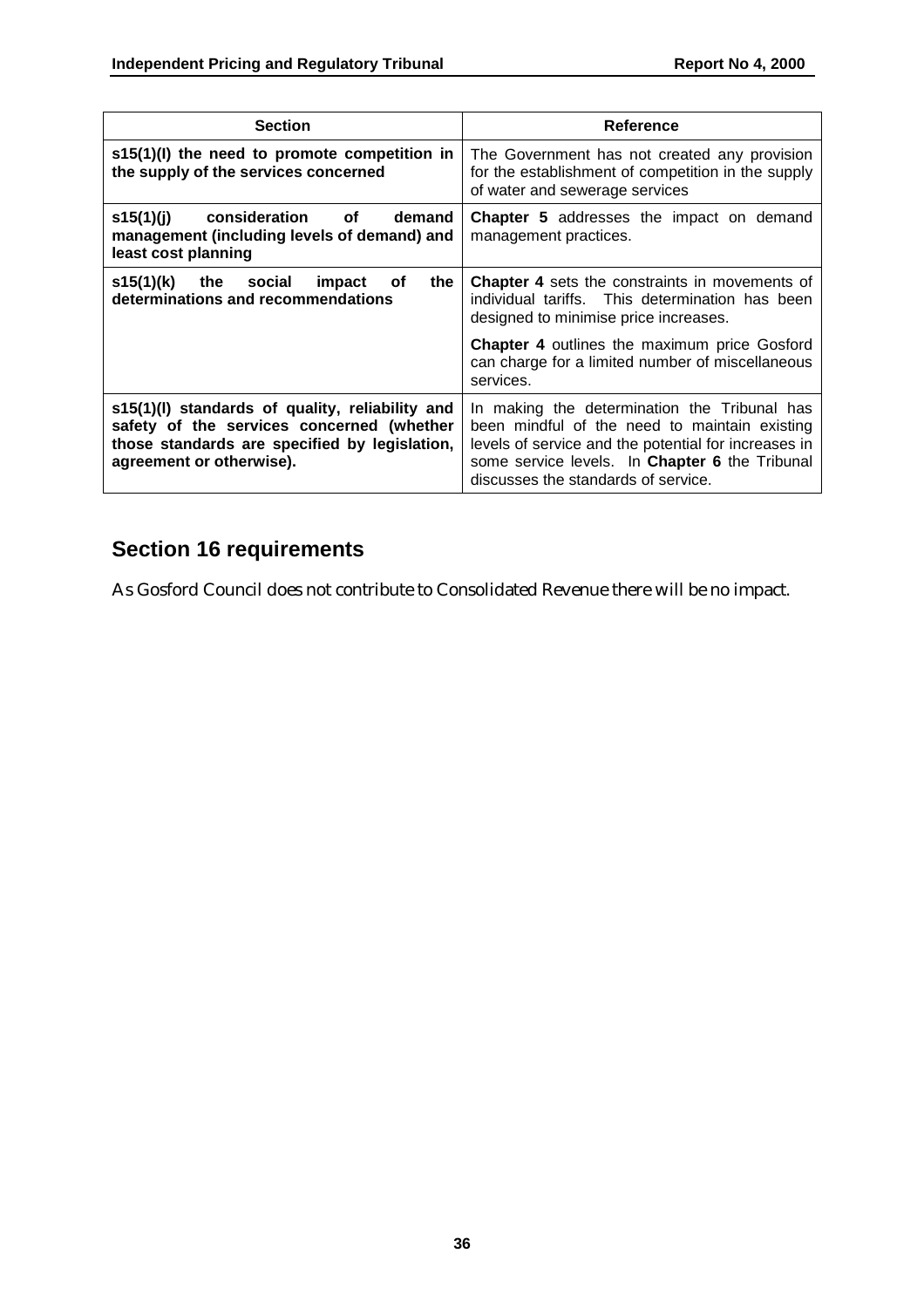# **ATTACHMENT 4 REGULATORY ASSET BASE AND RATE OF RETURN**

| Financial year ending 30 June      | 2000  | 2001  | 2002  | 2003  |
|------------------------------------|-------|-------|-------|-------|
| Opening fixed asset value          |       | 218.7 | 229.5 | 235.9 |
| plus net capital expenditure       |       | 7.2   | 2.6   | 0.9   |
| less depreciation                  |       | (3.0) | (3.1) | (3.2) |
| less disposals                     |       | ٠     |       |       |
| plus indexation                    |       | 6.6   | 6.8   | 7.0   |
| Closing fixed asset value          | 218.7 | 229.5 | 235.9 | 240.6 |
| Working capital (closing balance)  | 8.0   | 5.8   | 5.6   | 5.7   |
| Total regulatory asset base        | 227   | 235   | 241   | 246   |
| Operating expenditure              | 21.8  | 21.6  | 22.3  | 22.4  |
| Depreciation                       | 2.9   | 3.0   | 3.1   | 3.2   |
| Expected return on assets          | 14.9  | 13.4  | 13.1  | 13.5  |
| Expected revenue                   | 39.7  | 37.9  | 38.5  | 39.1  |
| Return on assets (%, real pre-tax) | 6.6%  | 5.8%  | 5.5%  | 5.5%  |

Note: Columns may not add due to rounding.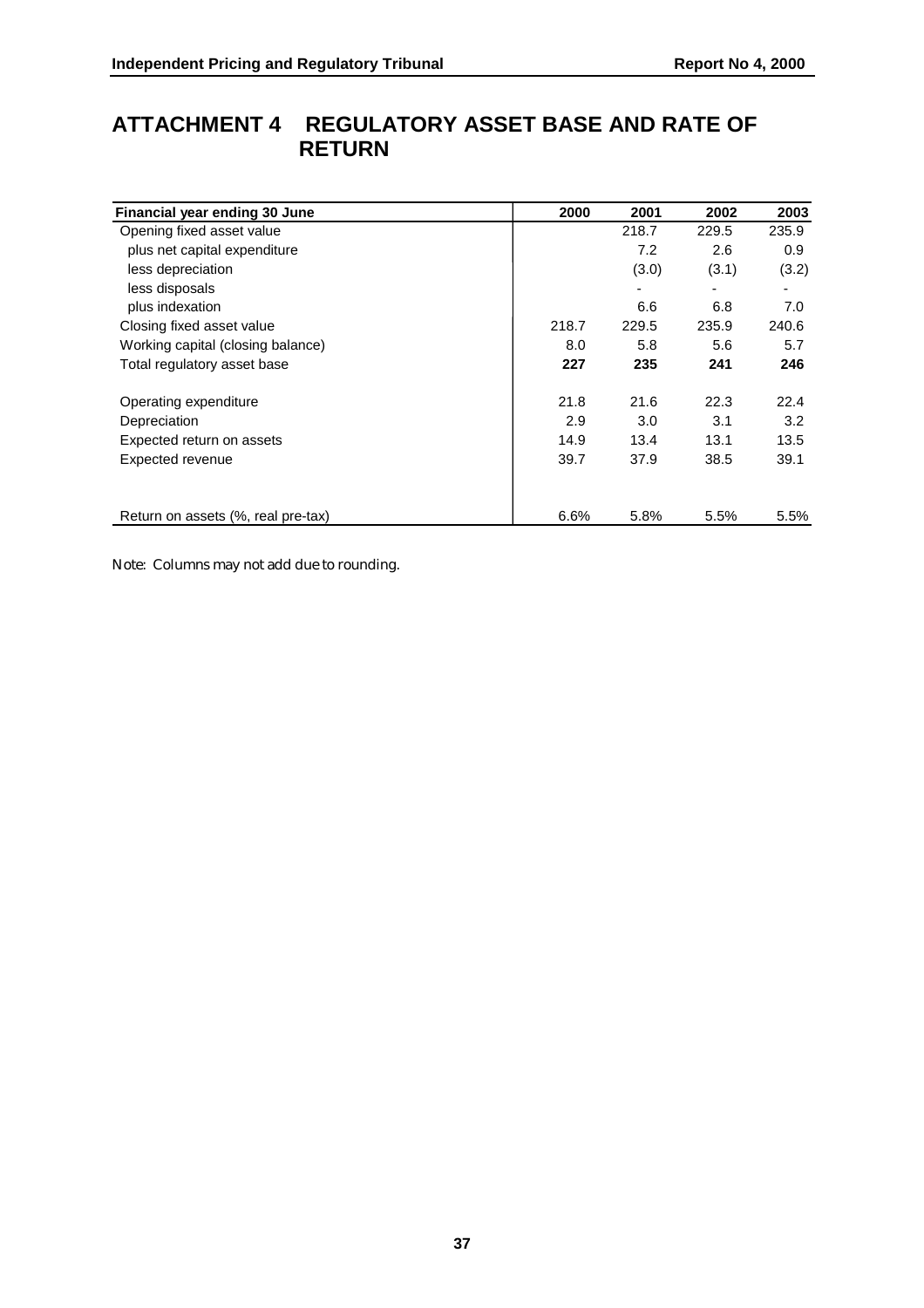# **ATTACHMENT 5 WACC PARAMETERS**

| <b>Parameter</b>                   | Value           |  |  |
|------------------------------------|-----------------|--|--|
| Nominal risk-free rate             | 6.41%           |  |  |
| Real risk-free rate                | $3.52\%$        |  |  |
| CPI                                | 2.8%            |  |  |
| Market risk premium                | 5.0% to 6.0%    |  |  |
| Debt margin                        | $0.8\%$ to 1.0% |  |  |
| Debt to total assets               | 60%             |  |  |
| Dividend imputation factor (Gamma) | $0.5$ to $0.3$  |  |  |
| Tax rate                           | 30%             |  |  |
| Asset Beta                         | 0.30 to 0.45    |  |  |
| <b>Equity Beta</b>                 | 0.65 to 1.02    |  |  |
| Cost of equity (nominal post tax)  | 9.7% to 12.5%   |  |  |
| Cost of debt (nominal pre tax)     | 7.2% to 7.4%    |  |  |
| WACC (nominal post tax)            | 6.2% to 7.6%    |  |  |
| WACC (real pre tax) <sup>58</sup>  | 4.8% to 7.8%    |  |  |

 $\overline{a}$ 58 The lower bound of 4.8 per cent is estimated by applying the so called 'reverse transformation' approach to the lower range of the parameters listed. The upper bound is estimated by applying the 'market' or 'vanilla' transformation to the upper range of the parameters listed.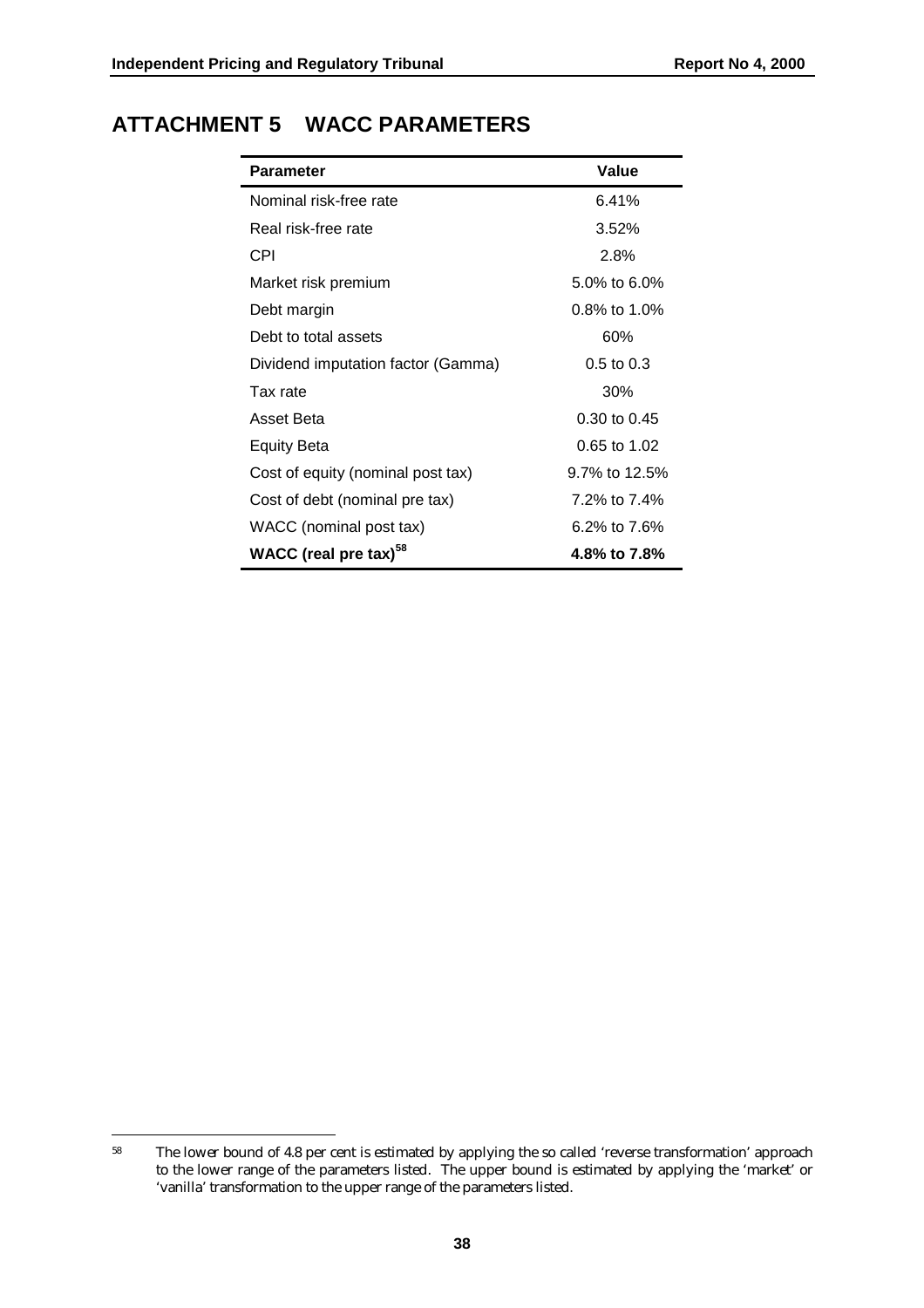# **ATTACHMENT 6 FINANCIAL INFORMATION**

|                                                                                                                      |                              |                              | <b>Historical values</b>     |                              | <b>Budget</b>                |                              | <b>Regulatory Period</b>     |                                   |
|----------------------------------------------------------------------------------------------------------------------|------------------------------|------------------------------|------------------------------|------------------------------|------------------------------|------------------------------|------------------------------|-----------------------------------|
|                                                                                                                      | 1996                         | 1997                         | 1998                         | 1999                         | Year<br>2000                 | 2001                         | 2002                         | 2003                              |
| Ability to service debt<br>1b. Funds flow interest coverage<br>NSW Treasury (1994)<br>S&P - US Utilities (1995)      |                              | 3.89<br>AA<br>AA             | 3.63<br>AA<br>AA             | 4.72<br><b>AAA</b><br>AA     | 10.34<br><b>AAA</b><br>AA    | 28.63<br><b>AAA</b><br>AA    | (135.70)<br>>AAA<br>>AAA     | (10.56)<br>>AAA<br><b>AAA&lt;</b> |
| 2b. Pre-tax interest coverage<br>S&P - US Utilities (1995)                                                           | 1.97<br><b>BBB</b>           | 2.27<br>A                    | 2.38<br>A                    | 2.70<br>A                    | 3.67<br>AA                   | 7.80<br>AA                   | (47.39)<br>>AAA              | (3.83)<br>>AAA                    |
| Ability to repay debt<br>3. Funds flow net debt payback<br>NSW Treasury (1994)                                       |                              | 3.3<br><b>AAA</b>            | 3.4<br><b>AAA</b>            | 2.1<br><b>AAA</b>            | 1.0<br><b>AAA</b>            | 0.2<br><b>AAA</b>            | (0.7)<br>AAA                 | (1.6)<br>>AAA                     |
| 4. Funds from operations/total debt<br>S&P - US Utilities (1995)                                                     |                              | 0.19<br>AA                   | 0.16<br>A                    | 0.22<br>AA                   | 0.32<br>AA                   | 0.584<br>AA                  | 0.84<br>AA                   | 56.60<br>AA                       |
| 5b. Total debt/total capital<br>(regulatory value)<br>S&P - US Utilities (1995)                                      | 49%<br>AA                    | 42%<br>AA                    | 36%<br>AA                    | 30%<br>AA                    | 22%<br>AA                    | 15%<br>AA                    | 9%<br>AA                     | 0%<br>AA                          |
| <b>Reliance on debt</b><br>6. Internal financing ratio<br>NSW Treasury (1994)<br>S&P - US Utilities (1995)           | $\blacksquare$               | 909<br><b>AAA</b><br>AA      | 5,478<br><b>AAA</b><br>AA    | 1,122<br><b>AAA</b><br>AA    | 935<br><b>AAA</b><br>AA      | 261<br><b>AAA</b><br>AA      | 658<br><b>AAA</b><br>AA      | 2,168<br><b>AAA</b><br>AA         |
| <b>Funds flow adequacy</b><br>7. Funds from operations/(dividends<br>+ net capex)                                    |                              | 9.09                         | 54.78                        | 11.22                        | 9.35                         | 2.61                         | 6.58                         | 21.68                             |
| Net debt<br>8. Total debt less cash, ST and LT<br>investments<br>Net debt as % expected revenue                      | 76<br>181%                   | 59<br>147%                   | 44<br>110%                   | 30<br>75%                    | 16<br>40%                    | 3<br>8%                      | (11)<br>$-30%$               | (30)<br>$-76%$                    |
| 8a. EBIT / total revenue<br>9a. EBITDA / total revenue<br>11. EBIT (\$m)<br>12. EBITDA (\$m)<br>13. Profit after tax | 40%<br>64%<br>19<br>31<br>11 | 39%<br>60%<br>17<br>26<br>11 | 37%<br>58%<br>17<br>27<br>12 | 33%<br>55%<br>15<br>25<br>11 | 26%<br>52%<br>12<br>24<br>10 | 25%<br>51%<br>11<br>23<br>11 | 23%<br>48%<br>10<br>21<br>10 | 24%<br>49%<br>10<br>21<br>12      |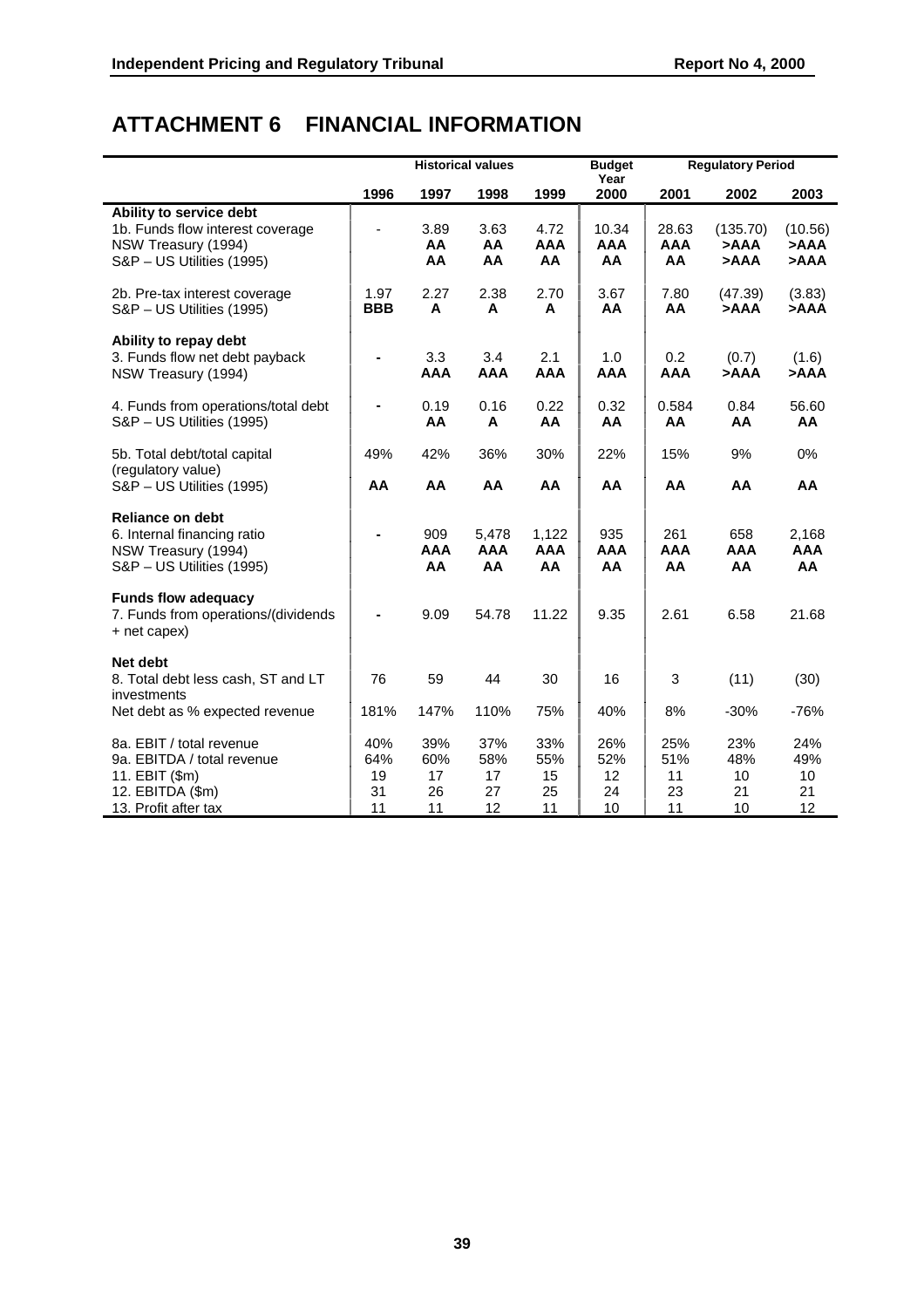| <b>FINANCIAL INDICATORS</b>                   | <b>GENERAL DESCRIPTION</b>                                          | <b>DEFINITION/COMPONENTS</b>                          |
|-----------------------------------------------|---------------------------------------------------------------------|-------------------------------------------------------|
| <b>Funds Flow Interest</b><br>Coverage        | How many times funds from<br>operations covers interest<br>payments | (Pre-tax funds flow + net interest) / net<br>interest |
| <b>Pre-tax Interest Coverage</b>              | How many times profit before tax<br>covers interest payments        | (EBIT – capital contributions) / net interest         |
| <b>Funds Flow Net Debt Pay</b><br><b>Back</b> | How many years will it take to<br>payback total debt                | Net debt / funds from operations                      |
| <b>Funds from operations /</b><br>total debt  | Proportion of funds from<br>operations to total debt                | Funds from operations / total debt                    |
| <b>Total Debt / Total Capital</b>             | Proportion of debt to equity capital                                | Total Debt / (Total Debt + Total Equity)              |
| <b>Internal Financing Ratio</b>               | Funds retained as a proportion of<br>capital expenditure            | (Net cash flow / net capital expenditure)<br>x 100    |
| <b>Net Debt or (Cash</b><br>holdings)         | The amount of net debt or cash<br>holdings                          | See definitions below                                 |

Where:

Capital contributions = cash and non-cash contributions of/towards physical assets

Capital expenditure = purchase of property, plant and equipment

 $Cash holdings = cash + short term investments$ 

EBIT = earnings before (net) interest, tax abnormal items, but after capital contributions

Funds from operations = Profit after tax + depreciation and amortisation – capital contributions +movements in provisions + cost of assets sold + change in working capital – non-cash abnormal items

Net cash flow = funds from operations – dividends paid in year

Net interest = interest payable – net interest

Net debt = (total debt – cash –LT&ST investments)

Pre-tax funds flow = funds from operations + tax expense

Total debt = all interest bearing debt

Total equity = retained profits + reserves + share capital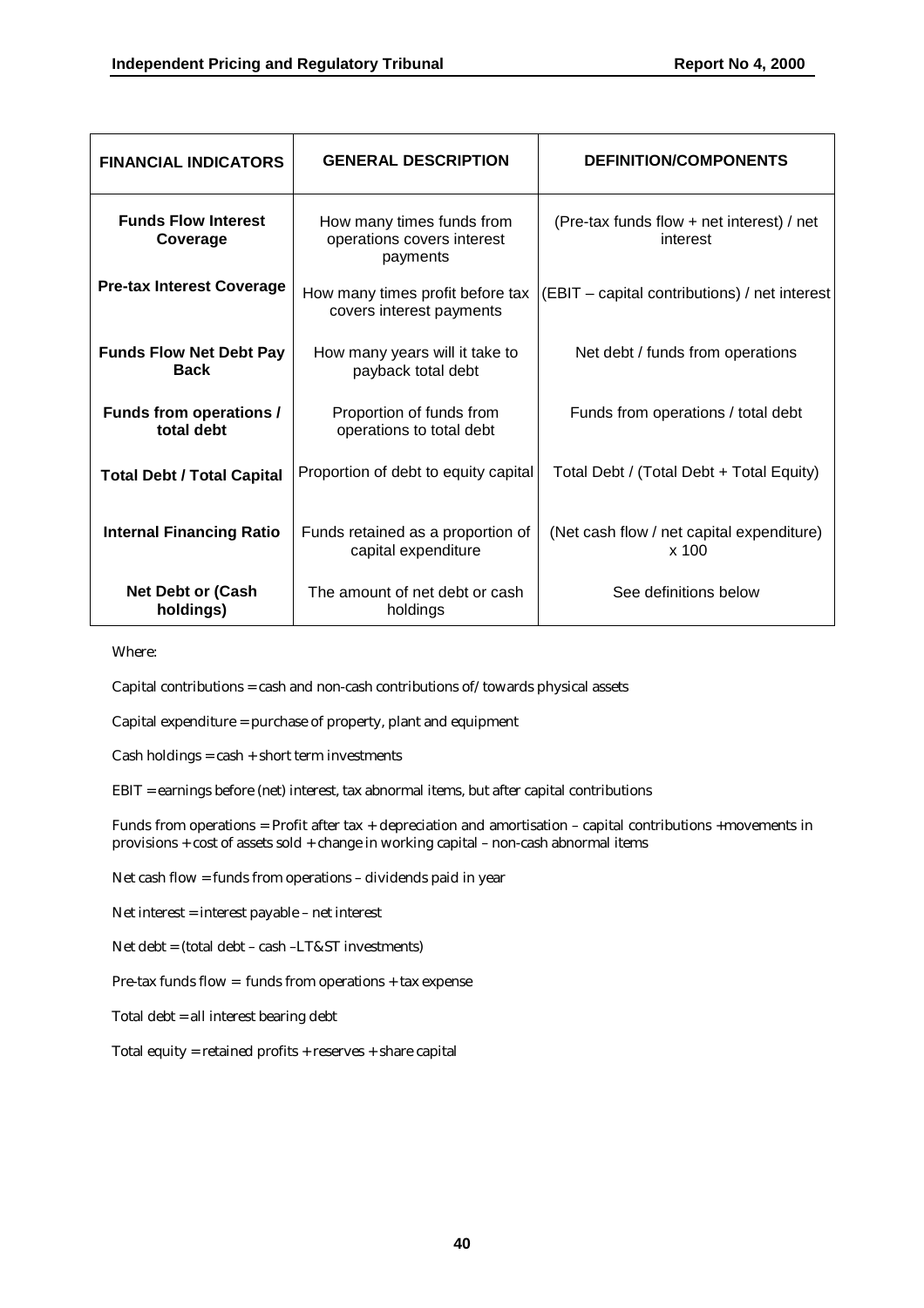### **ATTACHMENT 7 WATER SERVICE STANDARDS**

| Standard             | Agency                                      | Standards of Service (1999)                                                                              |  |  |
|----------------------|---------------------------------------------|----------------------------------------------------------------------------------------------------------|--|--|
|                      | Sydney Water<br>Corporation                 | Not published                                                                                            |  |  |
| Water reliability    | <b>Hunter Water</b><br>Corporation          | Imposition of water restrictions at no less than 10 yearly<br>intervals                                  |  |  |
|                      | <b>Gosford City</b><br>Council <sup>1</sup> | Storage capacity sufficient to meet demand without<br>restriction 95% of the time                        |  |  |
|                      | Wyong Shire<br>Council <sup>1</sup>         | Meet unrestricted demand requirements unless operating<br>under restricted conditions                    |  |  |
|                      | Sydney Water<br>Corporation                 | 95% of customers will not experience a discontinuity<br>>6hrs (each event)                               |  |  |
| Water continuity     | <b>Hunter Water</b><br>Corporation          | 92% of customers will not experience a discontinuity ><br>5hrs (cumulative for year)                     |  |  |
|                      | <b>Gosford City</b><br>Council <sup>1</sup> | 6 hrs per property. per annum max (unprogrammed)<br>12 hrs per property per annum max (programmed)       |  |  |
|                      | Wyong Shire<br>Council <sup>1</sup>         | Unprogrammed supply disruption per year not to exceed<br>4 hours per individual property 90% of the time |  |  |
|                      | Sydney Water<br>Corporation                 | 98% of customers to receive pressure > 15m at main tap<br>(excluding low pressure areas)                 |  |  |
| Supply               | Hunter Water<br>Corporation                 | 95% of customers to receive pressure > 20m at the<br>service meter (throughout whole of geographic area) |  |  |
| adequacy             | <b>Gosford City</b><br>Council <sup>1</sup> | Minimum of 12m head                                                                                      |  |  |
|                      | <b>Wyong Shire</b><br>Council <sup>1</sup>  | Maintain 15m pressure in distribution mains                                                              |  |  |
|                      | <b>Sydney Water</b><br>Corporation          | Meet health related aspects of 1987 (1996 proposed in<br>new licence) NHMRC Drinking Water Guidelines    |  |  |
| <b>Water Quality</b> | <b>Hunter Water</b><br>Corporation          | Meet 1994 draft NHMRC Australian Drinking Water<br>Guidelines in full                                    |  |  |
|                      | <b>Gosford City</b><br>Council <sup>1</sup> | Meet 1991 NHMRC Health Guidelines 95% of the time                                                        |  |  |
|                      | Wyong Shire<br>Council <sup>1</sup>         | Meet 1996 NHMRC health and quality Drinking Water<br>Guidelines                                          |  |  |
|                      | <b>Sydney Water</b><br>Corporation          | 96% of customers will not experience a surcharge on<br>their property                                    |  |  |
| Sewer                | <b>Hunter Water</b><br>Corporation          | 96% of customers will not experience a surcharge on<br>their property                                    |  |  |
| Surcharge            | <b>Gosford City</b><br>Council <sup>1</sup> | 800 recorded sewage discharges per year                                                                  |  |  |
|                      | <b>Wyong Shire</b><br>Council <sup>1</sup>  | Operate sewerage system in a manner consistent with<br>EPA requirements.                                 |  |  |

#### **Comparison of water agencies service standards**

1 Internally set standards

Source: Halcrow Review p 20.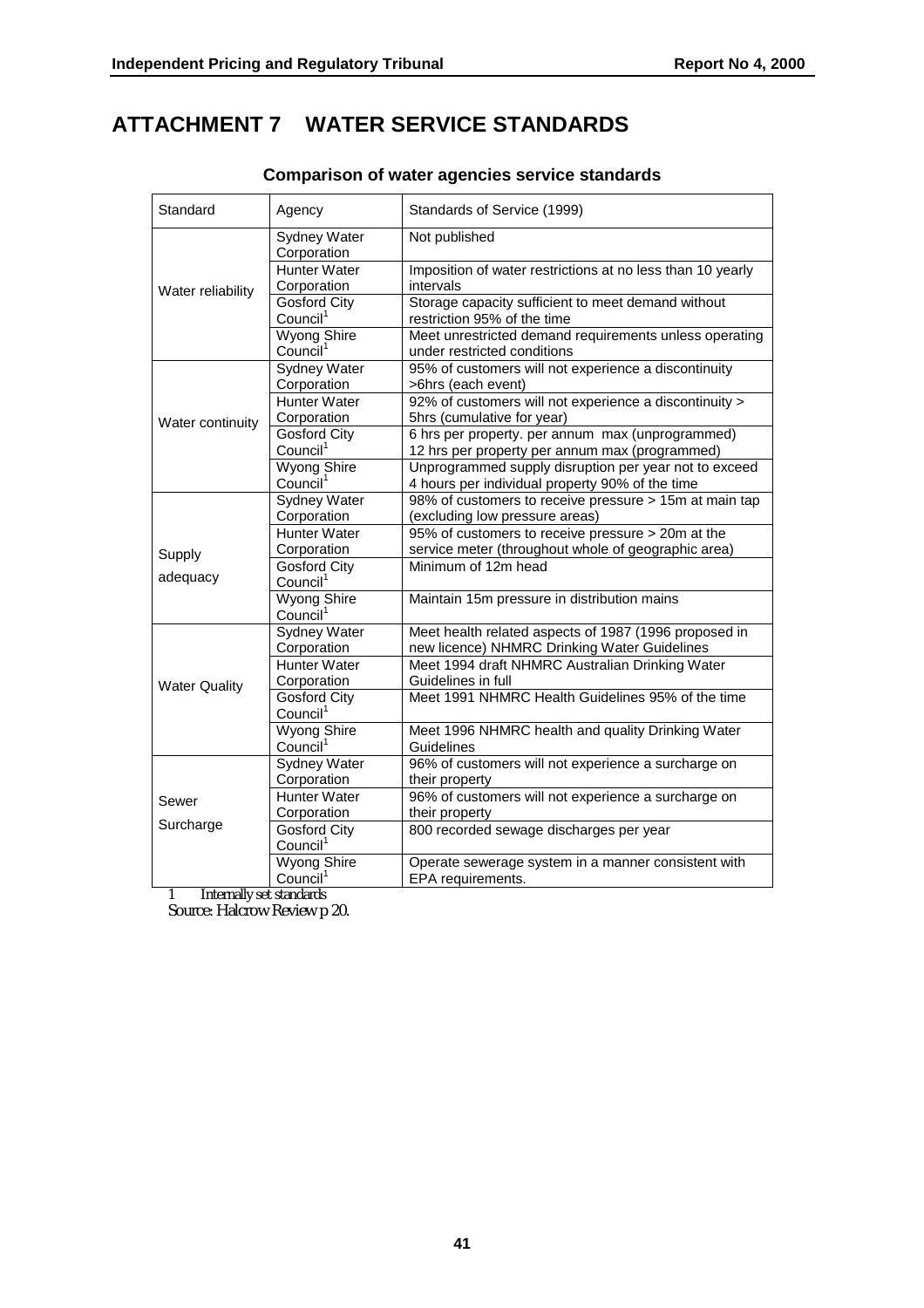

#### **INDEPENDENT PRICING AND REGULATORY TRIBUNAL O F N EW S OUTH W ALES**

#### **DETERMINATION UNDER SECTION 11 (1) OF THE INDEPENDENT PRICING AND REGULATORY TRIBUNAL ACT, 1992**

Reference No: 99/177

**Determination:** No 4, 2000

**Agency:** Gosford City Council

**Services:** The following services are declared to be government monopoly services:

- (a) water supply services,
- (b) sewerage services,
- (c) stormwater drainage services (being, in the case of a Council, stormwater drainage services supplied by the Council in its capacity as a Water Supply Authority),
- (d) trade waste services,
- (e) services supplied in connection with the provision or upgrading of water supply and sewerage facilities for new developments and, if required, drainage facilities for such developments,
- (f) ancillary and miscellaneous customer services for which no alternative supply exists and which relate to the supply of services of a kind referred to in paragraphs (a) to (e),
- (g) other water supply, sewerage and drainage services for which no alternative supply exists.

The Government monopoly services were declared by the Independent Pricing and Regulatory Tribunal (Water, Sewerage and Drainage Services) Order 1997, made on 5 February 1997 and published in Gazette No. 18 dated 14 February 1997 at page 558.

The maximum prices listed or calculated under sections 1 to 9 of this Determination are to apply from 1 July 2000 to 30 June 2003. The maximum prices for developer charges listed or calculated under section 10 are to apply from 1 July 2000 until replaced.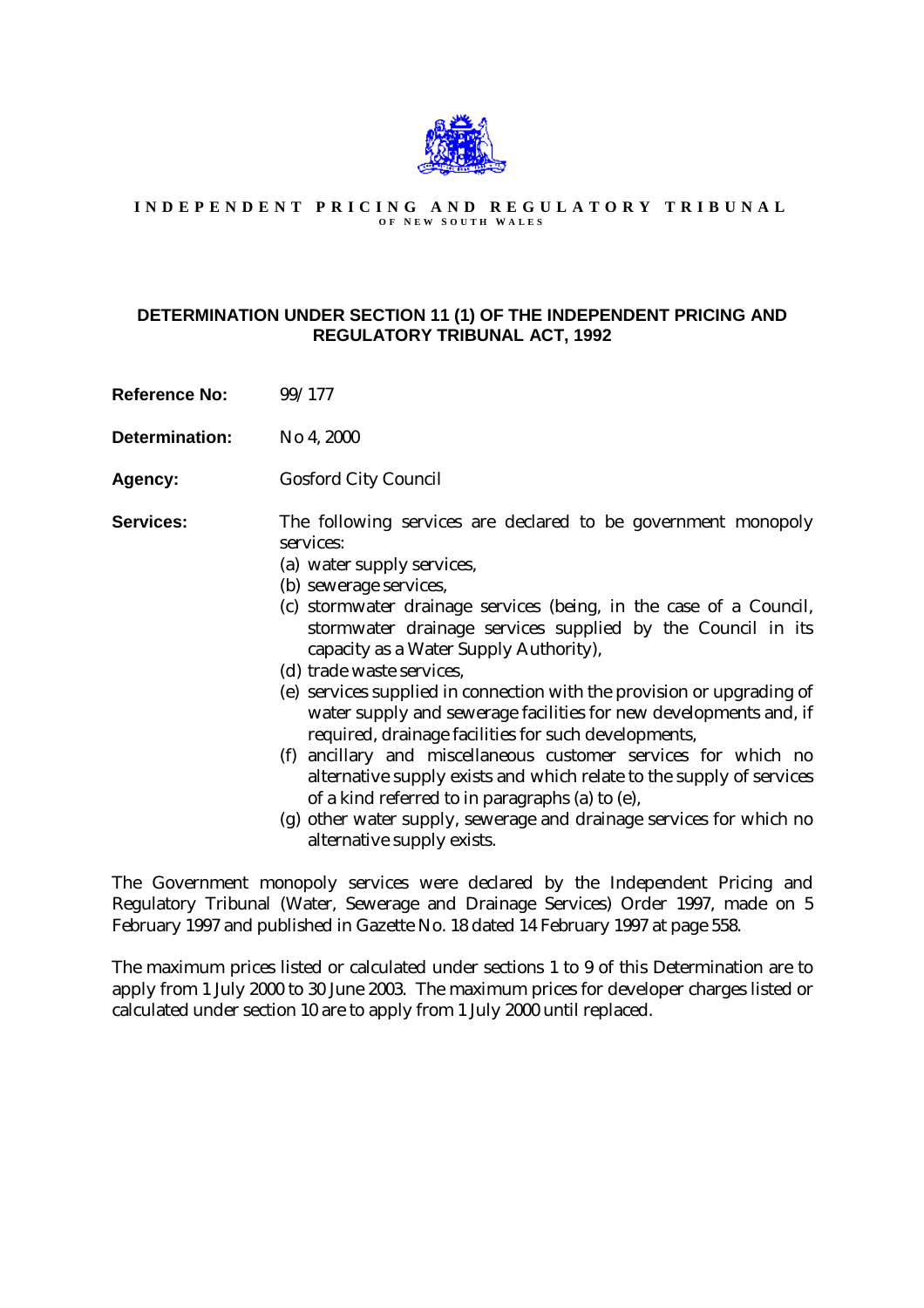# **1 DEFINITIONS AND INTERPRETATION**

### **1.1 Definitions**

In this Determination:

**community title property** means community property as defined in the *Community Land Development Act, 1989*.

**CPI** means the consumer price index, All Groups index number for the weighted average of eight capital cities as published by the Australian Bureau of Statistics, or if the Australian Bureau of statistics does not or ceases to publish the index, then CPI will mean an index determined by the Tribunal that is its best estimate of the index.

**CPI-GST** means the CPI exclusive of the net impact of:

- a) the GST*;* and
- b) changes to any other Commonwealth, State or Territory taxes or charges, consequent upon the introduction of the GST,

as calculated and published by the Australian Bureau of Statistics from time to time. If the Australian Bureau of Statistics does not, or ceases to, calculate and publish it then CPI-GST will mean:

- (i) an index published by Commonwealth Treasury which is its best estimate of CPI-GST; or
- (ii) if Commonwealth Treasury does not, or ceases to, publish an index then an index published by the Reserve Bank of Australia which is its best estimate of CPI-GST; or
- (iii) if the Reserve Bank of Australia does not, or ceases to, publish an index, then at the Tribunal's discretion, either:
	- (A) an index published by a person appointed by the Tribunal which is that person's best estimate of CPI-GST; or
	- (B) an index published by the Tribunal that is its best estimate of the CPI-GST.

**CPI1-GST** means the number derived from the application of the following formula:

$$
CPI_1^{-GST} = \left(\frac{CPI_{\text{Jun 2000}} + CPI_{\text{Sep 2000}}^{-GST} + CPI_{\text{Dec 2000}}^{-GST} + CPI_{\text{Mar 2001}}^{-GST}}{CPI_{\text{Jun 1999}} + CPI_{\text{Sep 1999}} + CPI_{\text{Dec 1999}} + CPI_{\text{Mar 2000}}} - 1 \right) \times 100\%
$$

where:

- CPI is as defined and where the corresponding subtext (for example, Jun2000) means the CPI for the quarter of the year indicated (in the example, the June quarter for the year 2000);
- CPI-GST is as defined and where the corresponding subtext (for example,  $D_{ee}$ 2000) means the CPI-GST for the quarter of the year indicated (in the example, the December quarter for the year 2000).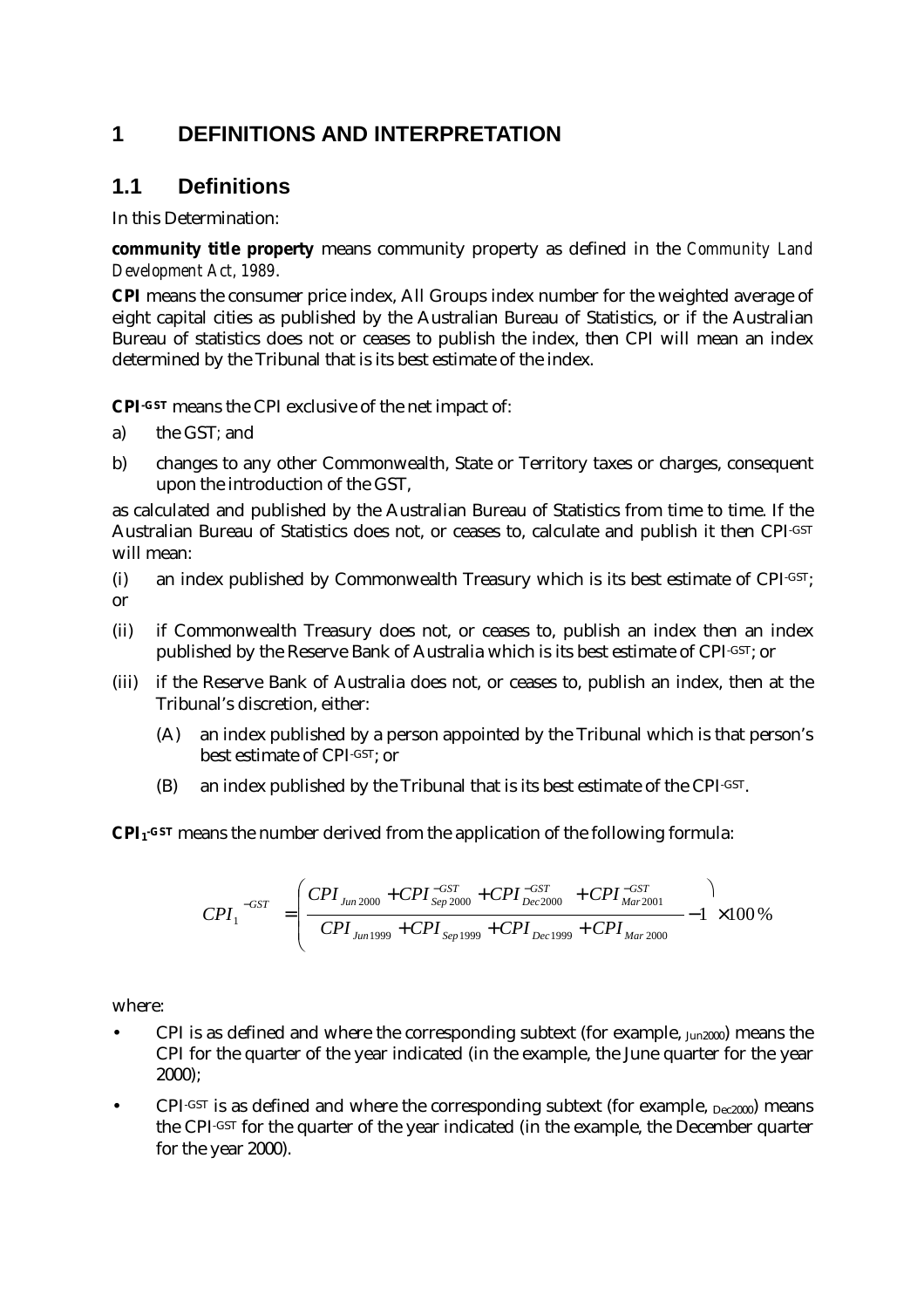**CPI2-GST** means the number derived from the application of the following formula:

$$
CPI_{2}^{-GST} = \left(\frac{CPI_{Jun2001}^{-GST} + CPI_{Sep2001}^{-GST} + CPI_{Dec2001}^{-GST} + CPI_{Mar2002}^{-GST}}{CPI_{Jun2000} + CPI_{Sep2000}^{-GST} + CPI_{Dec2000}^{-GST} + CPI_{Mar2001}^{-GST}} - 1\right) \times 100\%
$$

where:

- CPI is as defined and where the corresponding subtext (for example  $_{Jun2000}$ ) means the CPI for the quarter of the year indicated (in the example the June quarter for the year 2000);
- $\text{CPI-GST}$  is as defined and where the corresponding subtext (for example,  $_{\text{Jun2001}}$ ) means the CPI for the quarter of the year indicated (in the example, the June quarter for the year 2001).

discharge factor means the percentage of metered water, as assessed by Gosford City Council, which is discharged to sewer.

**exempt properties** are those properties exempt from service charges under Schedule 6 of the *Water Supply Authorities Act, 1987*.

**GST** means GST as defined in *A New Tax System (Goods and Services Tax) Act, 1999*.

**IPART Act** means the *Independent Pricing and Regulatory Tribunal Act, 1992*.

**non-residential property** means a property that is not used for a residential purpose and may include commercial and industrial properties.

**recoverable works** means those works undertaken by Gosford City Council at the request of individuals or organisations, which are not for the purpose of establishing a new connection to the system. An example is the relocation of assets on a customer's property at the request of the customer.

**residential property** means a property that is used for a residential purpose and includes:

- a) single residential dwellings
- b) a residential dwelling plus one flat which is not strata title property
- c) residential units which are strata title property.

**strata title property** means property that is registered under the *Strata Schemes (Freehold Development) Act, 1973.*

**Trade Waste Policy** means the Gosford City Council's policy *Sewerage – Trade Waste* (no. S3.01) as amended from time to time.

**Tribunal** means the Independent Pricing and Regulatory Tribunal of New South Wales established under the IPART Act.

**vacant land** means those properties with no capital improvements and to which there is no service connection but where services are reasonably available for connection.

**Year** means a period commencing on 1 July and ending on 30 June in the ensuing calendar year.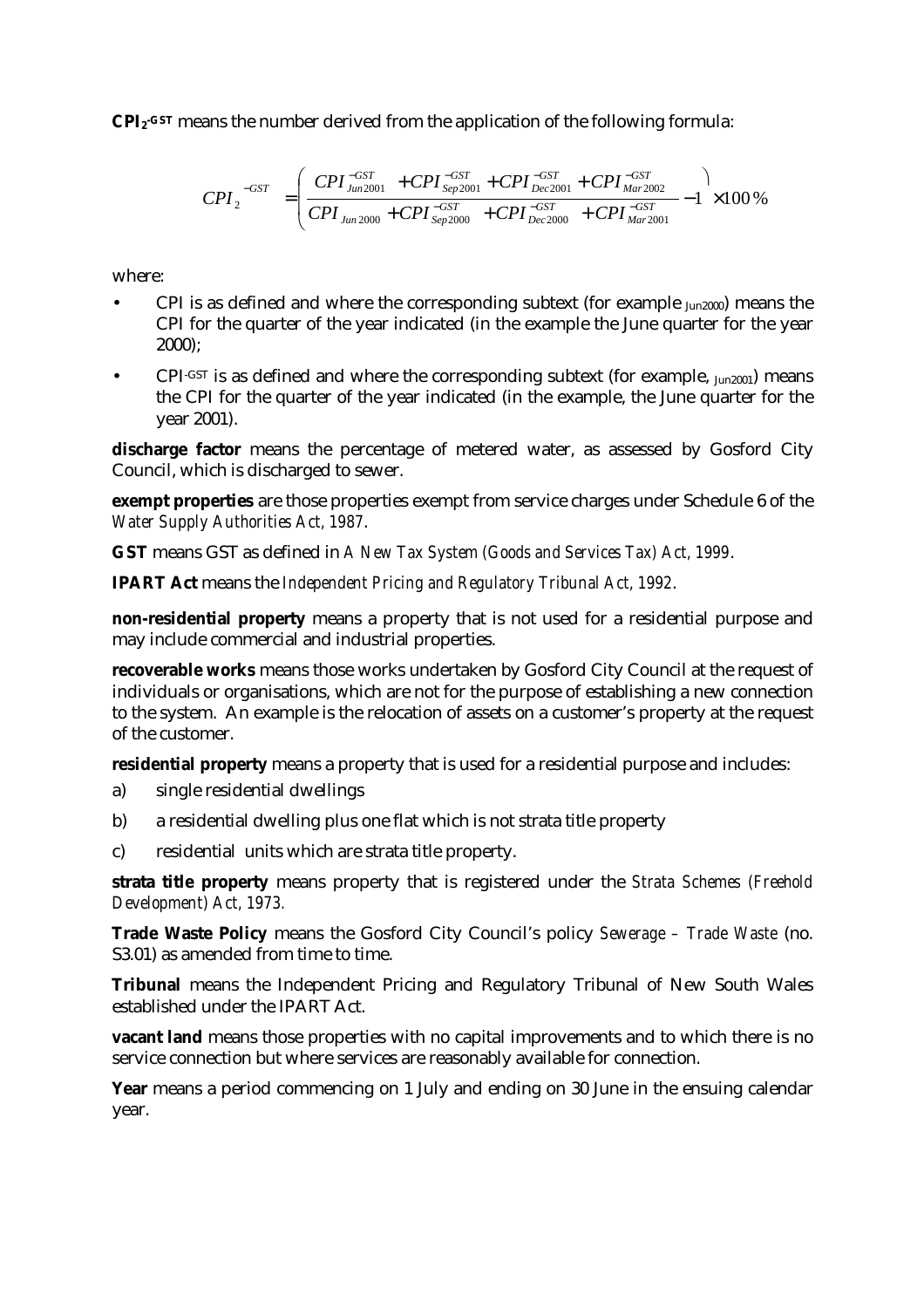### **1.2 Interpretation**

- 1.2.1 If there is any inconsistency between this Determination of the Tribunal a previous determination of the Tribunal, this Determination will prevail to the extent of the inconsistency.
- 1.2.2 In the interpretation of this Determination a construction that would promote the purpose or object underlying the IPART Act (whether or not that purpose or object is expressly stated in the IPART Act) is to be preferred to a construction that would not promote that purpose or object.

# **2 WATER SUPPLY SERVICES**

Every residential and non-residential property must pay a water service charge and a water usage charge calculated under this Determination.

### **2.1 Water service charge**

The maximum water service charge for the year 2000/01 for residential, non-residential, and exempt properties is the water service charge corresponding to the relevant service connection in Table 1 below. The maximum water service charge for the year 2000/01 for fire services, not metered for water consumption, is the fire service charge corresponding to the relevant service connection in Table 1. The maximum water service charge for the year 2000/01 for vacant land is \$70.

| <b>Service connection</b><br>(nominal diameter) | <b>Water Service charge</b><br>\$ | Fire service charge<br>\$ |
|-------------------------------------------------|-----------------------------------|---------------------------|
| 20 <sub>mm</sub>                                | 70                                | 35                        |
| 25 <sub>mm</sub>                                | 109                               | 55                        |
| 40 <sub>mm</sub>                                | 280                               | 140                       |
| 50 <sub>mm</sub>                                | 438                               | 219                       |
| 80 <sub>mm</sub>                                | 1120                              | 560                       |
| 100 <sub>mm</sub>                               | 1750                              | 875                       |
| 150 <sub>mm</sub>                               | 3938                              | 1969                      |
| 200 <sub>mm</sub>                               | 7000                              | 3500                      |
| $>200$ mm                                       | (service size) $^2$ x \$70/400    | Half service charge       |

#### **Table 1 Water and fire service charges in 2000/01**

In the years 2001/02 and 2002/03, the maximum water service, fire service and vacant land charges are to be calculated in accordance with Table 2.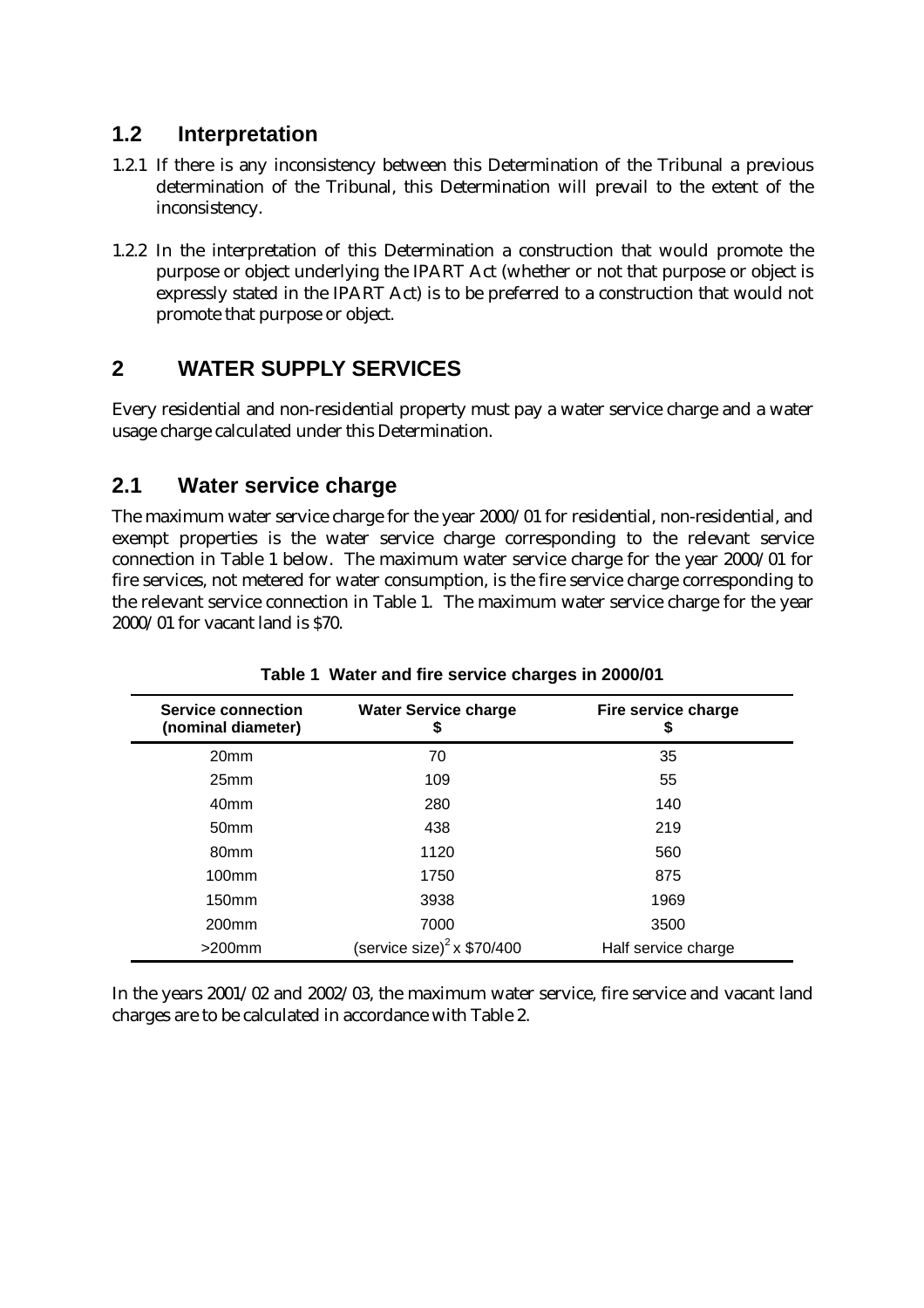| Charge                    | 2000/01        | 2001/02                               | 2002/03                                     |
|---------------------------|----------------|---------------------------------------|---------------------------------------------|
| Water service             | Table 1 charge | Table 1 charge x                      | Table 1 charge $x(1+CPI1-GST-3%)$           |
| (per year)                |                | $(1+{\rm CPI}_1^{\text{-GST}}-3\%)$   | x (1+ CPI <sub>2</sub> <sup>-GST</sup> -3%) |
| Fire service              | Table 1 charge | Table 1 charge x                      | Table 1 charge $x(1+CPI1-GST-3%)$           |
| (per year)                |                | $(1+{\rm CPI}_{1}^{\text{-GST}}-3\%)$ | x (1+ CPI <sub>2</sub> <sup>-GST</sup> -3%) |
| Vacant land<br>(per year) | \$70           | \$70                                  | \$70                                        |

**Table 2 Water service, fire service and vacant land charges in 2001/02 and 2002/03**

#### *Strata title properties*

The maximum water service charge for each unit within a strata title property must not exceed \$70 in the year 2000/01. For the years 2001/02 and 2002/03 this maximum charge is to be calculated each year in accordance with Table 2 above.

#### *Community title properties*

The water service charge for a lot in a community title plan is the relevant water service charge in Table 1 apportioned between the lots in the community title plan in accordance with that plan's schedule of unit entitlements. For the years 2001/02 and 2002/03 this charge is to be calculated each year in accordance with the water service charge in Table 2 above.

### **2.2 Water usage charge**

In the case of residential property and non-residential property the maximum water usage charge for the year 2000/01 must not exceed \$0.65 per kilolitre of water consumed. In the years 2001/02 and 2002/03 the maximum water usage charge is to be calculated each year in accordance with Table 3.

| Charge                  | 2000/01 | 2001/02                                               | 2002/03                                                                                                              |
|-------------------------|---------|-------------------------------------------------------|----------------------------------------------------------------------------------------------------------------------|
| Water usage<br>(per kL) | \$0.65  | $$0.675 \times (1 + CPl_1 \textsuperscript{-GST}-3%)$ | $$0.70 \times (1 + \text{CPI}_1^{\cdot \text{GST}} - 3\%) \times$<br>$(1 + \text{CPI}_{2}^{\cdot \text{GST}} - 3\%)$ |

|  | Table 3 Water usage charges in 2000/01 to 2002/03 |  |  |
|--|---------------------------------------------------|--|--|
|  |                                                   |  |  |

### **3 SEWERAGE SERVICES**

### **3.1 Sewer service charge**

#### **3.1.1 Residential**

The sewer service charge for residential property must not exceed \$341 in the year 2000/01. In the years 2001/02 and 2002/03 the maximum charge is to be calculated each year in accordance with Table 4.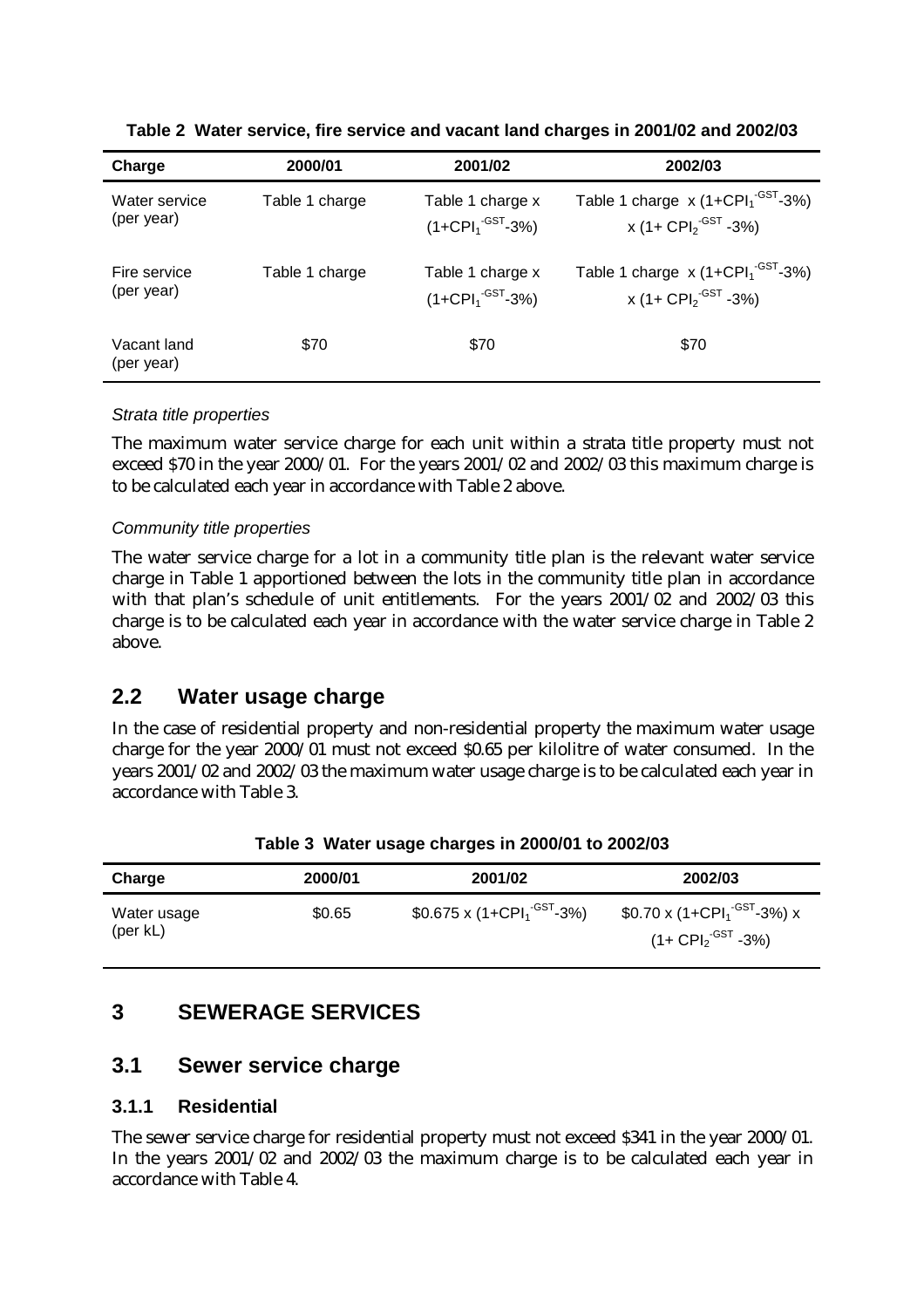| Charge                             | 2000/01 | 2001/02                                          | 2002/03                                                                                         |
|------------------------------------|---------|--------------------------------------------------|-------------------------------------------------------------------------------------------------|
| Sewer service<br>charge (per year) | \$341   | \$341 x (1+CPI <sub>1</sub> <sup>-GST</sup> -3%) | \$341 x (1+CPI <sub>1</sub> <sup>-GST</sup> -3%) x<br>(1+ CPI <sub>2</sub> <sup>-GST</sup> -3%) |

#### **Table 4 Residential sewer service charge in 2000/01 to 2002/03**

#### **3.1.2 Non-residential**

The maximum sewer service charges for non-residential properties for the year 2000/01 is the charge corresponding to the relevant service connection in Table 5. The maximum sewer service charge for the year 2000/01 for vacant land is \$254.

| <b>Service connection</b><br>(nominal diameter) | Charge<br>5                             |
|-------------------------------------------------|-----------------------------------------|
| 20 <sub>mm</sub>                                | 254                                     |
| 25 <sub>mm</sub>                                | 397                                     |
| 40 <sub>mm</sub>                                | 1,016                                   |
| 50 <sub>mm</sub>                                | 1,588                                   |
| 80 <sub>mm</sub>                                | 4,064                                   |
| 100 <sub>mm</sub>                               | 6,350                                   |
| 150 <sub>mm</sub>                               | 14,288                                  |
| 200mm                                           | 25,400                                  |
| $>200$ mm                                       | (service size) <sup>2</sup> x \$254/400 |

#### **Table 5 Non-residential sewer service charges in 2000/01**

In the years 2001/02 and 2002/03, the maximum sewer service charges for non-residential properties and for vacant land are to be calculated in accordance with Table 6.

| Charge                      | 2000/01                  | 2001/02                                                   | 2002/03                                                                                                      |
|-----------------------------|--------------------------|-----------------------------------------------------------|--------------------------------------------------------------------------------------------------------------|
| Sewer service<br>(per year) | Charge as per<br>Table 5 | Table 5 charge x<br>$(1+{\rm CPI}_{1}^{\text{-GST}}-3\%)$ | Table 5 charge $x$ (1+CPI <sub>1</sub> <sup>-GST</sup> -3%)<br>x $(1 + \text{CPI}_2 \cdot \text{GST} - 3\%)$ |
| Vacant land<br>(per year)   | \$254                    | \$254                                                     | \$254                                                                                                        |

**Table 6 Non-residential sewer service charges in 2001/02 and 2002/03**

*Non-strata titled units and retirement villages*

A retirement village or a unit complex (whether such complex is a residential or nonresidential property) which is not strata title property is to be rated as a single nonresidential property.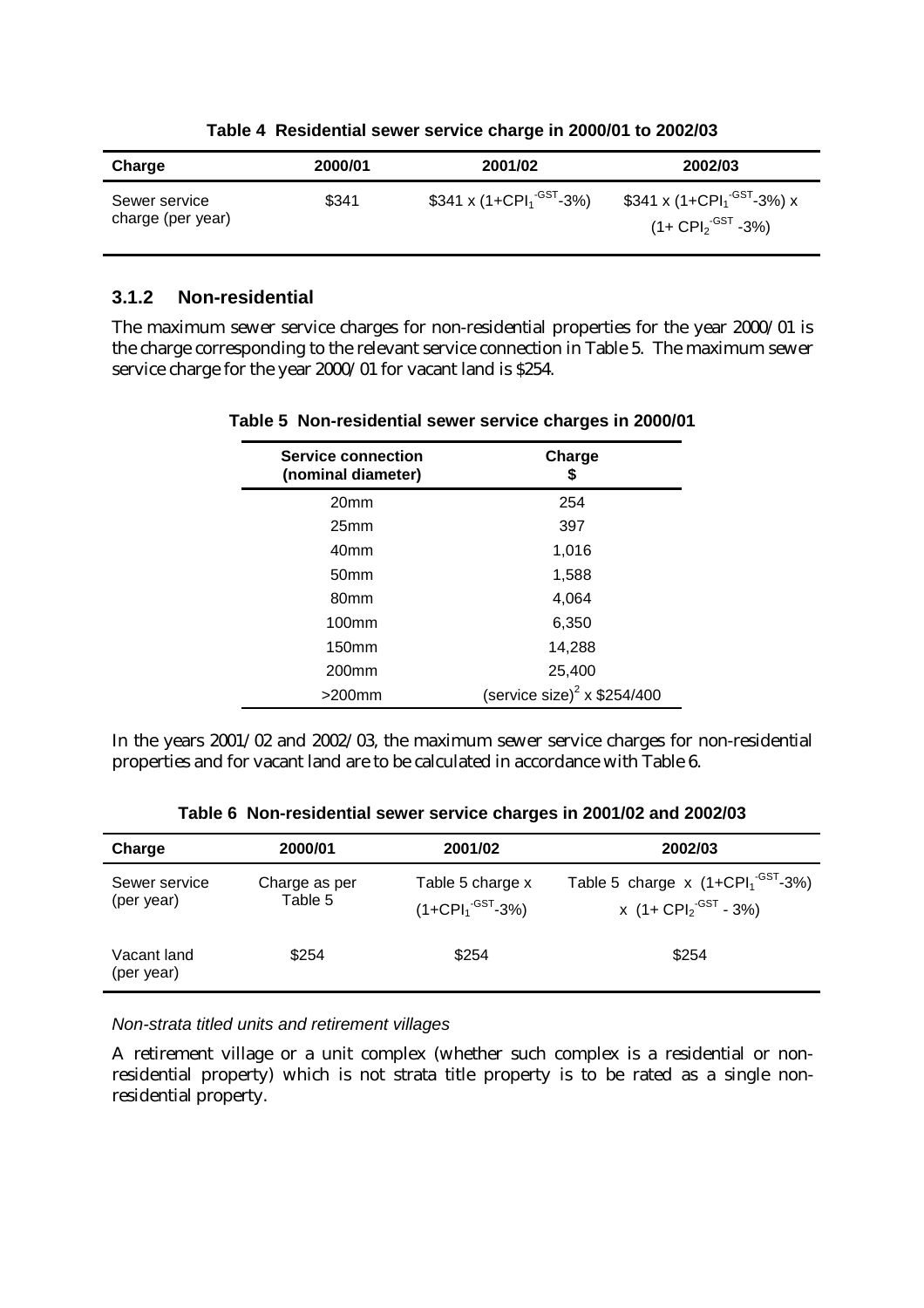### **3.2 Sewer usage charge**

### **3.2.1 Residential**

A sewer usage charge does not apply to residential properties.

### **3.2.2 Non-residential**

A sewer usage charge applies to non-residential properties. The charge is calculated on the estimated volume of water discharged into the sewerage system. Metered water usage is multiplied by a discharge factor (based on the type of premises) in order to estimate the volume of water discharged. Gosford City Council must specify in the Trade Waste Policy a discharge factor for each type of premises.

The maximum sewer usage charges for non-residential properties are set out in Table 7.

**Table 7 Non-residential Sewer usage charges in 20001/02 and 2002/03**

| Sewer usage charge                    | 2000/01 | 2001/02                    | 2002/03                                                                                                     |
|---------------------------------------|---------|----------------------------|-------------------------------------------------------------------------------------------------------------|
| Non-residential<br>$(\text{per } kL)$ | \$0.70  | \$0.70 x $(1+CPI1-GST-3%)$ | $$0.70 \times (1 + \text{CPI}_1^{\cdot \text{GST}} - 3\%) \times$<br>(1+ $\mathsf{CPI_2}^\mathsf{GST}$ -3%) |

# **4 TRADE WASTE SERVICES**

Non-residential customers classified as trade waste dischargers pay a trade waste charge in addition to sewer charges. Charges for trade waste services depend upon the quality of the discharge. If the quality of the discharge fails to comply with the trade waste quality standard in the Trade Waste Policy, the charges for 'unacceptable quality' in Table 8 apply. Alternatively, if the quality meets the criteria then the charges for 'acceptable quality' apply. Maximum trade waste charges for the years 2000/01 to 2002/03 inclusive must not exceed those set out in Table 8.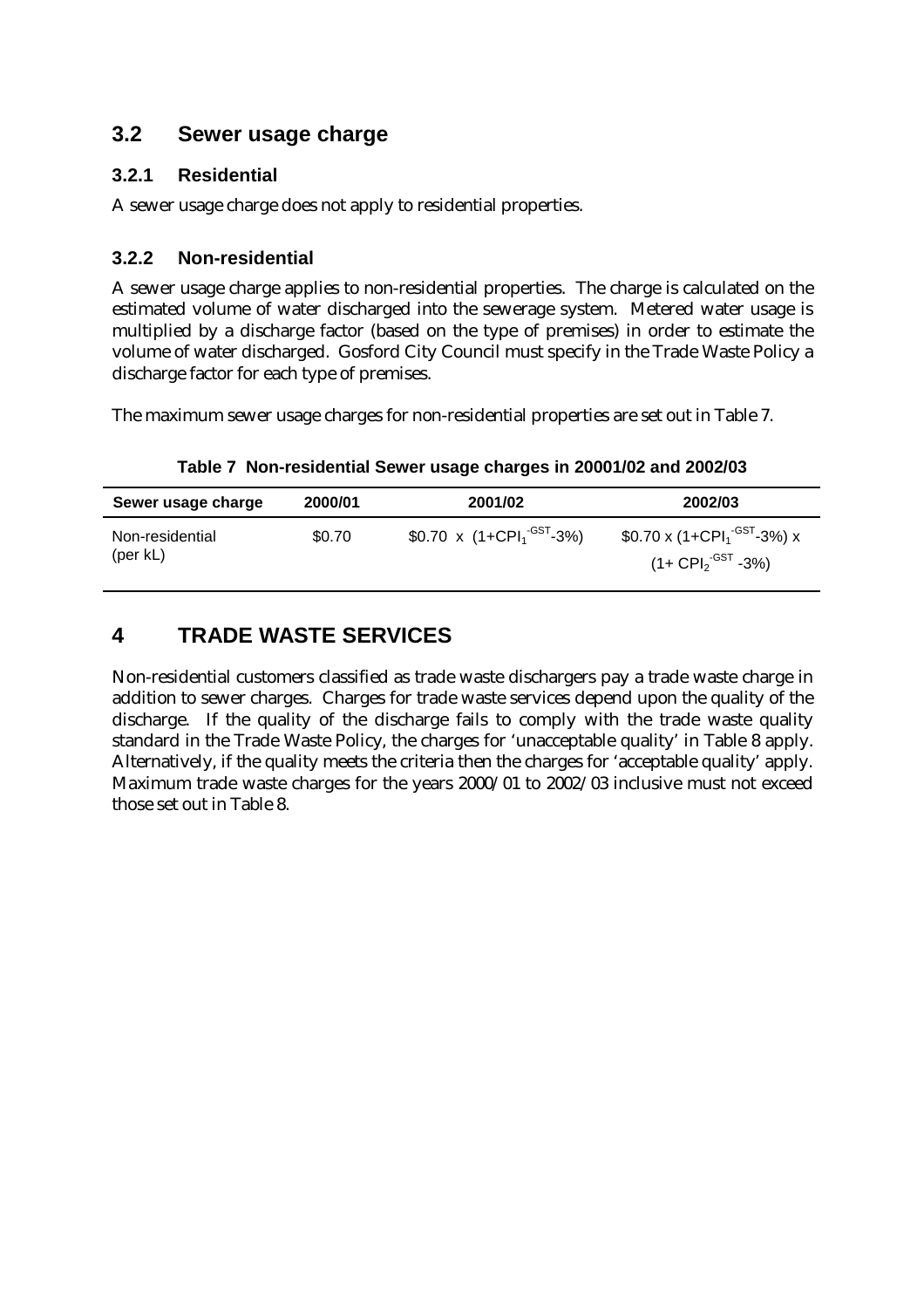| Trade waste discharge         | 2000/01 | 2001/02                                                    | 2002/03                                             |
|-------------------------------|---------|------------------------------------------------------------|-----------------------------------------------------|
| Acceptable quality            |         |                                                            |                                                     |
| Excess volume (per kl)        | \$0.20  | \$0.20 x $(1+CPI1-GST-3%)$                                 | \$0.20 x (1+CPI <sub>1</sub> <sup>-GST</sup> -3%) x |
|                               |         |                                                            | $(1 + \text{CPI}_{2}^{\cdot \text{GST}} - 3\%)$     |
| Unacceptable quality          |         |                                                            |                                                     |
| Volume (per kl)               | \$1.30  | \$1.30 x (1+CPI <sub>1</sub> <sup>-GST</sup> -3%)          | \$1.30 x (1+CPI <sub>1</sub> <sup>-GST</sup> -3%) x |
|                               |         |                                                            | $(1 + \text{CPI}_2 \cdot \text{GST} - 3\%)$         |
| Biological oxygen demand (per | \$1.30  | $$1.30 \times (1 + \text{CPI}_1^{\cdot \text{GST}} - 3\%)$ | \$1.30 x (1+CPI <sub>1</sub> <sup>-GST</sup> -3%) x |
| 1,000mg/litre)                |         |                                                            | $(1 + \text{CPI}_{2}^{\cdot \text{GST}} - 3\%)$     |
| Non-filterable residue (per   | \$1.30  | \$1.30 x $(1+CPI1-GST-3%)$                                 | \$1.30 x $(1+CPI1-GST-3%)x$                         |
| 1,000mg/litre)                |         |                                                            | $(1 + \text{CPI}_{2}^{\text{-GST}} - 3\%)$          |
|                               |         |                                                            |                                                     |
| Re-inspection fee             | \$74    | \$74 x (1+CPI <sub>1</sub> <sup>-GST</sup> -3%)            | \$74 x $(1+CPI1-GST-3%)x$                           |
|                               |         |                                                            | $(1 + \text{CPI}_{2}^{\cdot \text{GST}} - 3\%)$     |

**Table 8 Trade waste charges in 2000/01 to 2002/03**

### **5 STORMWATER DRAINAGE SERVICES**

The maximum charge for the Stormwater Drainage Levy for the year 2000/01 is \$40. For the years 2001/02 and 2002/03, the Drainage Levy is to be calculated as set out in Table 9.

|  |  |  |  |  | Table 9 Drainage levy in 20001/02 and 2002/03 |
|--|--|--|--|--|-----------------------------------------------|
|--|--|--|--|--|-----------------------------------------------|

| Charge                     | 2000/01 | 2001/02                          | 2002/03                                                                            |
|----------------------------|---------|----------------------------------|------------------------------------------------------------------------------------|
| Drainage<br>Levy(per year) | \$40.00 | $$40.00 \times (1+CPI_1^{-GST})$ | $$40.00 \times (1+CPI_1^{-GST}) \times$<br>$(1 + \text{CPI}_2^{\cdot \text{GST}})$ |

### **6 RECOVERABLE WORKS**

The maximum amount chargeable for recoverable works is the direct cost plus internal overheads in accordance with the charge out rates published annually by Gosford City Council.

# **7 NEW OR ADDITIONAL CHARGES**

Gosford City Council must not levy any new or additional charges for water, sewerage and drainage services other than in accordance with this Determination, or with the approval of the Tribunal in future determinations.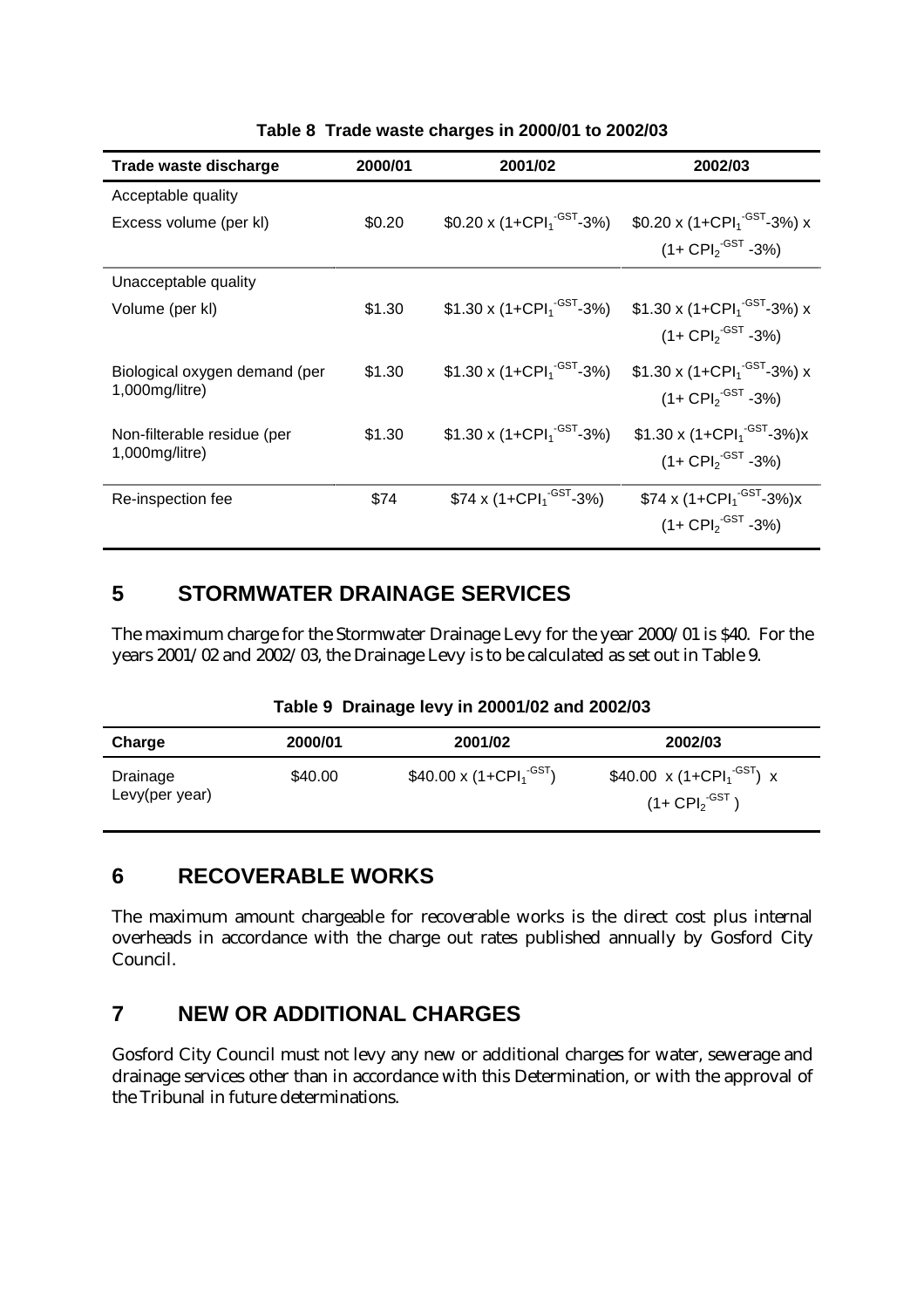# **8 ANCILLARY AND MISCELLANEOUS CUSTOMER SERVICES**

For the years 2000/01 to 2002/03 inclusive the maximum charges for miscellaneous services are those set out in Table 10.

| <b>Nature of Service</b>                                                                                | Fee $($)$                                          |
|---------------------------------------------------------------------------------------------------------|----------------------------------------------------|
| Provision of A3 & A4 Size Water and Sewer Location Plans (per<br>property)                              | 15.00                                              |
| Cancellation fee – water and sewerage applications                                                      | 50.00                                              |
| <b>Building Over Sewer Main Letter</b>                                                                  | Nil                                                |
| Sale of building over sewer and water guidelines                                                        | 10.00                                              |
| Section 26 Certificate: Dual Occupancies                                                                | 76.00                                              |
| Section 26 Certificate: Commercial buildings, factories and Torrens<br>subdivisions of dual occupancies | 113.00                                             |
| Section 26 Certificate: Boundary realignments without mains<br>extensions                               | 185.00                                             |
| Section 26 Certificate: Subdivisions and developments involving<br>mains extensions                     | 550.00                                             |
| Section 26 Certificate: developments without requirements                                               | 45.00                                              |
| Inspection of concrete encasement and additional junction cut-ins                                       |                                                    |
| Two site inspections required as a minimum requirement                                                  | 131.00                                             |
| Inspections of casements greater than 10m                                                               | \$131+\$10 per metre over 10 metres of<br>casement |
| Additional inspection due to non-compliance                                                             | 45.00                                              |
| Sale of specification for construction of water and sewerage works by<br>private contractors            | \$60 per volume                                    |
| Sale of Sewer Plan Books:                                                                               |                                                    |
| A3 sheets in cardboard folder                                                                           | 360.00                                             |
| A3 sheets in plastic pockets                                                                            | 465.00                                             |
| Annual charge for monthly updates                                                                       | 247.00                                             |
| Issue of Section 41 Certificate                                                                         | 15.00                                              |
| Special water meter readings                                                                            | 45.00                                              |
| Backflow prevention application and registration                                                        | 50.00                                              |
| Backflow prevention registration renewal                                                                | 20.00                                              |

#### **Table 10 Miscellaneous charges in 2000/01 to 2002/03**

Private works inspection:

Sewer \$6.00 /m with min of \$131 (being fee for super-vision of junction cut-in)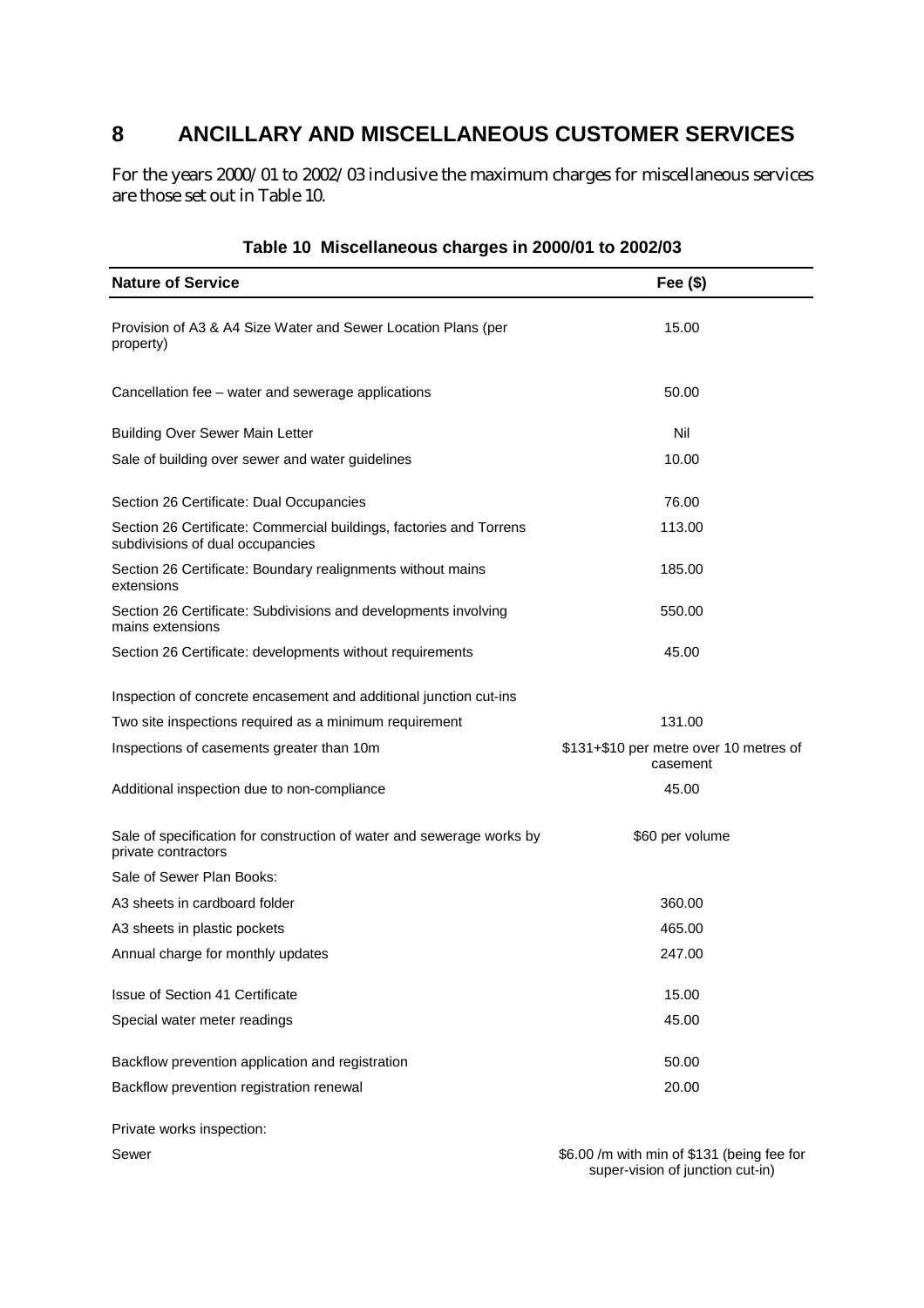| <b>Nature of Service</b>                                                          | Fee $($)$                                                                                     |
|-----------------------------------------------------------------------------------|-----------------------------------------------------------------------------------------------|
| Water                                                                             | \$4.50 per meter with minimum of \$131<br>(being fee for super-vision of junction cut-<br>in) |
| Re-inspection fee                                                                 | 100.00                                                                                        |
| Drainage diagram                                                                  | 15.00                                                                                         |
| Private Developers Plan Resubmission                                              | \$50 for 1st hr then \$30 / hr after                                                          |
| Approval of developers sewer pump station rising main design                      | 200.00                                                                                        |
| Approval of private internal residential sewer pump station rising main<br>design | 75.00                                                                                         |
| Provision of water pressure information for fire flow demands                     | 96.00                                                                                         |
| Meter testing                                                                     | \$86.00 plus actual courier and testing<br>fees                                               |
| Bill search fee                                                                   | 8.00                                                                                          |
| Approval of extension sewer/water mains to properties outside service<br>areas    | 100.00                                                                                        |
| Location of water and sewer mains                                                 | Actual cost with minimum of \$165.00                                                          |
| Annual Metered Standpipe Permit: registration fee                                 | As per water Tariff                                                                           |
| Annual Metered Standpipe Permit: deposit                                          | 596.00                                                                                        |
| Annual Metered Standpipe Permit: water usage charge                               | As per water Tariff                                                                           |
| Water service connection: single dwelling residential                             | 298.00                                                                                        |
| Water service connection: multi dwelling/commercial                               | Quoted actual costs                                                                           |
| Sewer connection fees: new sewer                                                  | 150.00                                                                                        |
| Sewer connection fees: additional WC                                              | 54.00                                                                                         |
| Sewer connection fees: alterations                                                | 100.00                                                                                        |
| Sewer connection fees: units/villas (1 WC each per flat or villa)                 | 115.00                                                                                        |
| Sewer connection fees: caravan connection fee                                     | 65.00                                                                                         |
| Sewer connection fees: sewer re-inspection fee                                    | 77.00                                                                                         |
| Meter reconnection fee                                                            | 30.00                                                                                         |